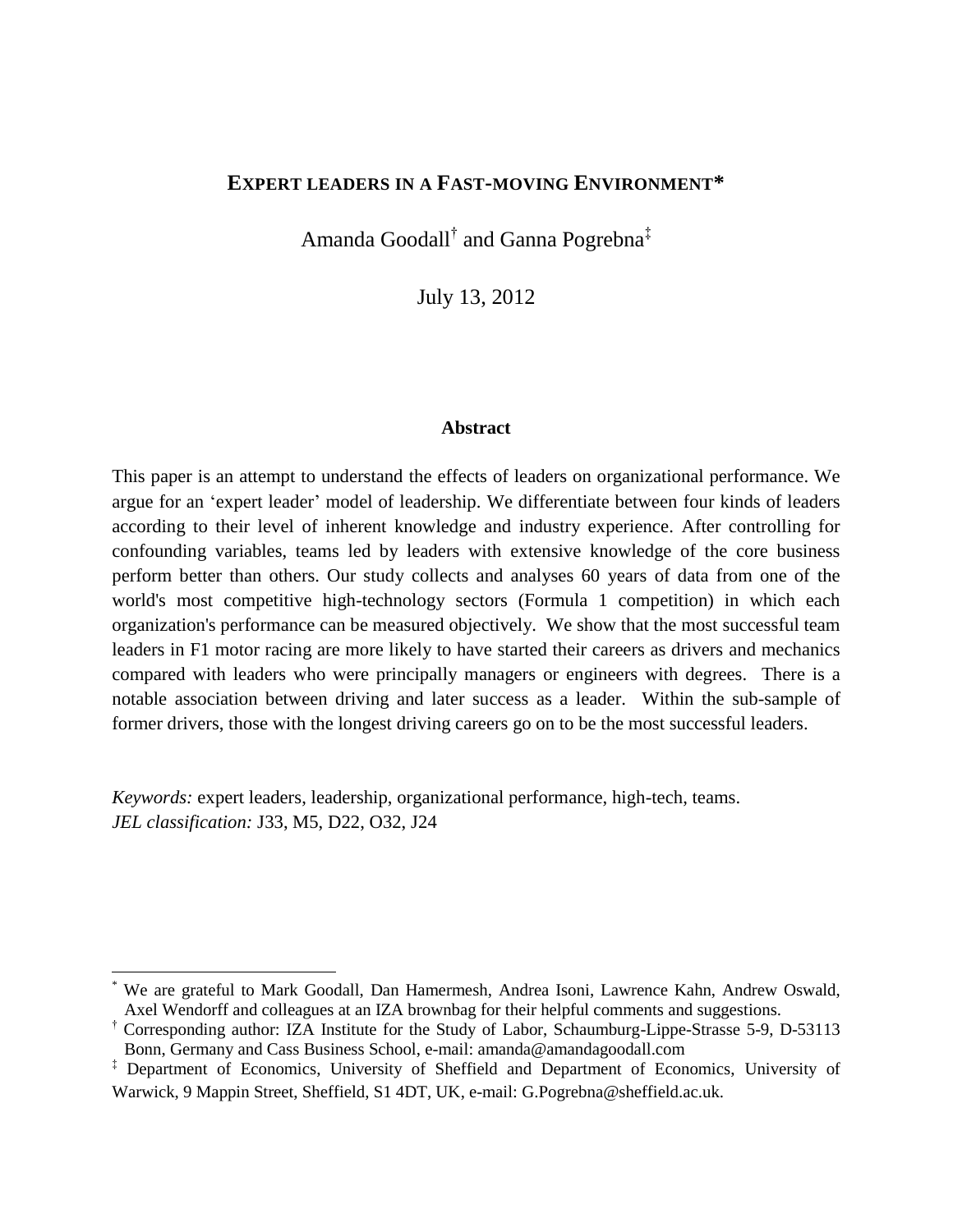#### **EXPERT LEADERS IN A FAST-MOVING ENVIRONMENT**

## **1. INTRODUCTION**

There remains disagreement about the extent to which leaders can influence organizational performance. Management scholars have tried to separate CEO effects from industry or firm effects (Thomas 1988, Finkelstein and Hambrick, 1996, Waldman and Yammarino, 1999, Bertrand and Schoar, 2003, Jones and Olken 2005 Bennedsen, Perez-Gonzalez and Wolfenzon 2007). In this literature, the explanatory power from CEOs typically ranges from 4% (Thomas, 1988) to 15% (Wasserman et al., 2010) up to 30% (Mackey, 2008). Good management practices are strongly associated with performance and survival rates at the firm level (Bloom & Van Reenen, 2007; Bloom, Genakos, Martin & Sadun, 2010). However, scholars and practitioners disagree about the kind of knowledge and skills that a successful leader should possess. Many organizations consider leadership ability to be a key element of success and to require regular and significant investment (Noe et al., 1997; MacCall, 1998; London and Mone, 1999). According to a recent survey of 750 American companies, almost \$11 billion has been spent on leadership training programs in 2010 (O'Leonard, 2011). Yet, despite being a substantial item of expenditure in corporate budgets, leadership training remains a controversial issue.

In this paper we concentrate on leaders' expertise in the core business activity of their organization. First, we identify the depth of knowledge and related expertise – what we call *inherent knowledge*. Second, we test whether a leader's inherent knowledge is correlated with organizational performance using data from a dynamic competitive industry. In earlier work a Theory of Expert Leadership was proposed to account for the positive impact of leaders' knowledge and expertise on organizational performance (Goodall 2009a; 2012). Empirically, using longitudinal data, it has been found that university presidents who were themselves top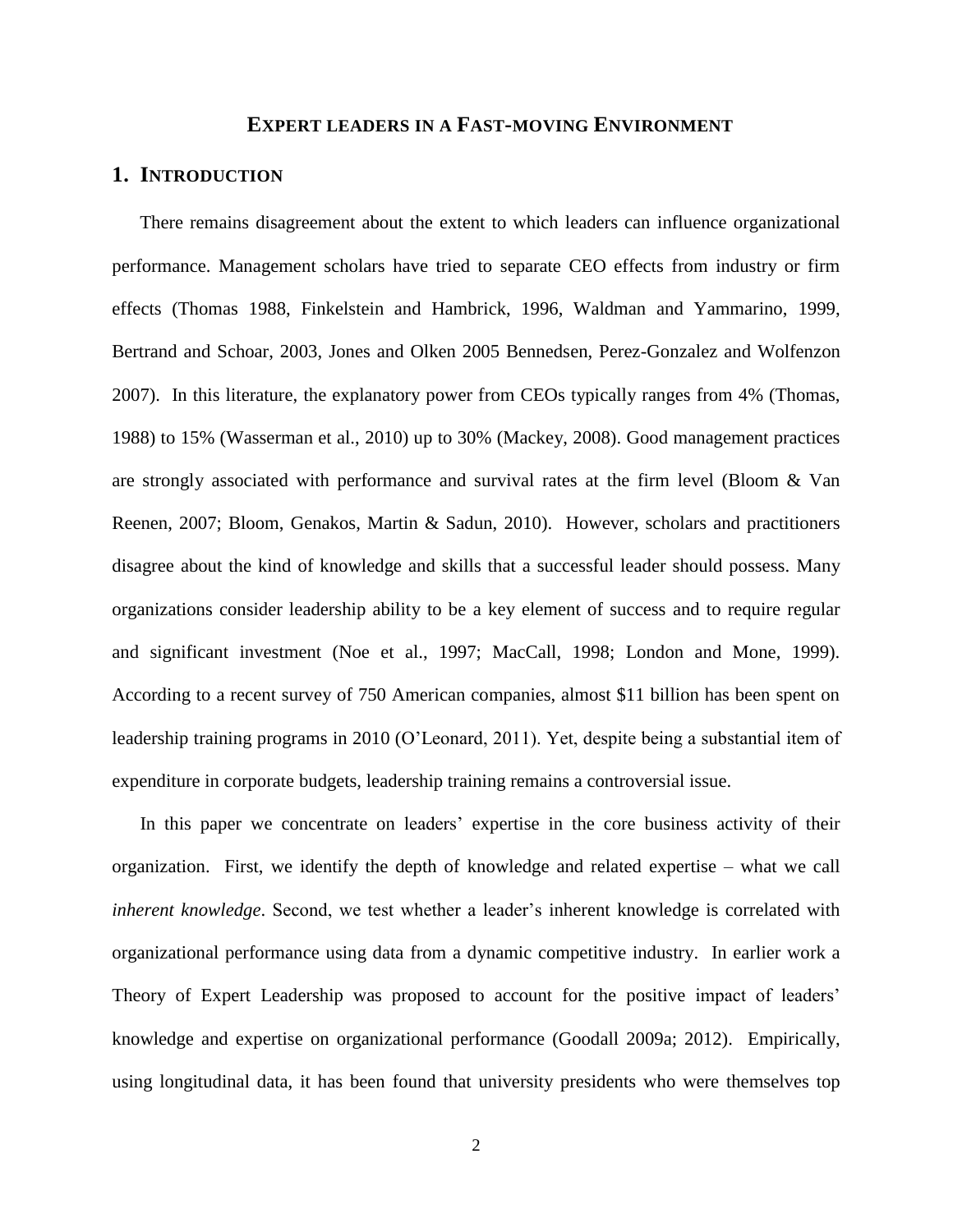scholars seem to improve the later performance of their universities (Goodall 2009a,b). In another high-skill setting, Goodall, Kahn and Oswald (2011) found evidence that one predictor of a leader's success in year T was that person's level of attainment, in the underlying activity, in approximately year T-20; the study documents a correlation between brilliance as a basketball player and the (much later) winning percentage and playoff success of that person as a basketball coach.

Our study uses six decades of field data from the highly competitive industry of Formula 1 (henceforth, F1) World Constructors' Championship. In F1, each constructor team competes to win the Championship by entering two cars in consecutive races every year. The goal of a constructor team is to maximize the number of points gained in races. Points are awarded based on the final position of each car at the end of the race (the first car wins the largest number of points, with other race points assigned down to tenth position). Constructor teams are relatively homogeneous and identical criteria are applied to measure their performance.

Leaders of constructor teams in F1 operate in a skilled and stressful environment which requires quick decision making. The role of the leader in F1 is to run the team. Some differences exist in responsibilities between constructor teams; however, it is usual for the team leader to determine the long-term strategy of the constructor team, to control technical matters, and to make the majority of financial decisions. Leaders also oversee the selection of drivers who compete for their constructor teams and have a final say in making tactical decisions during each race.

Our dataset includes information on the performance of every car of each constructor team in every F1 race which has taken place between 1950 and 2011. We also collect background information about leaders of all F1 teams for the same time period. We identify four groups of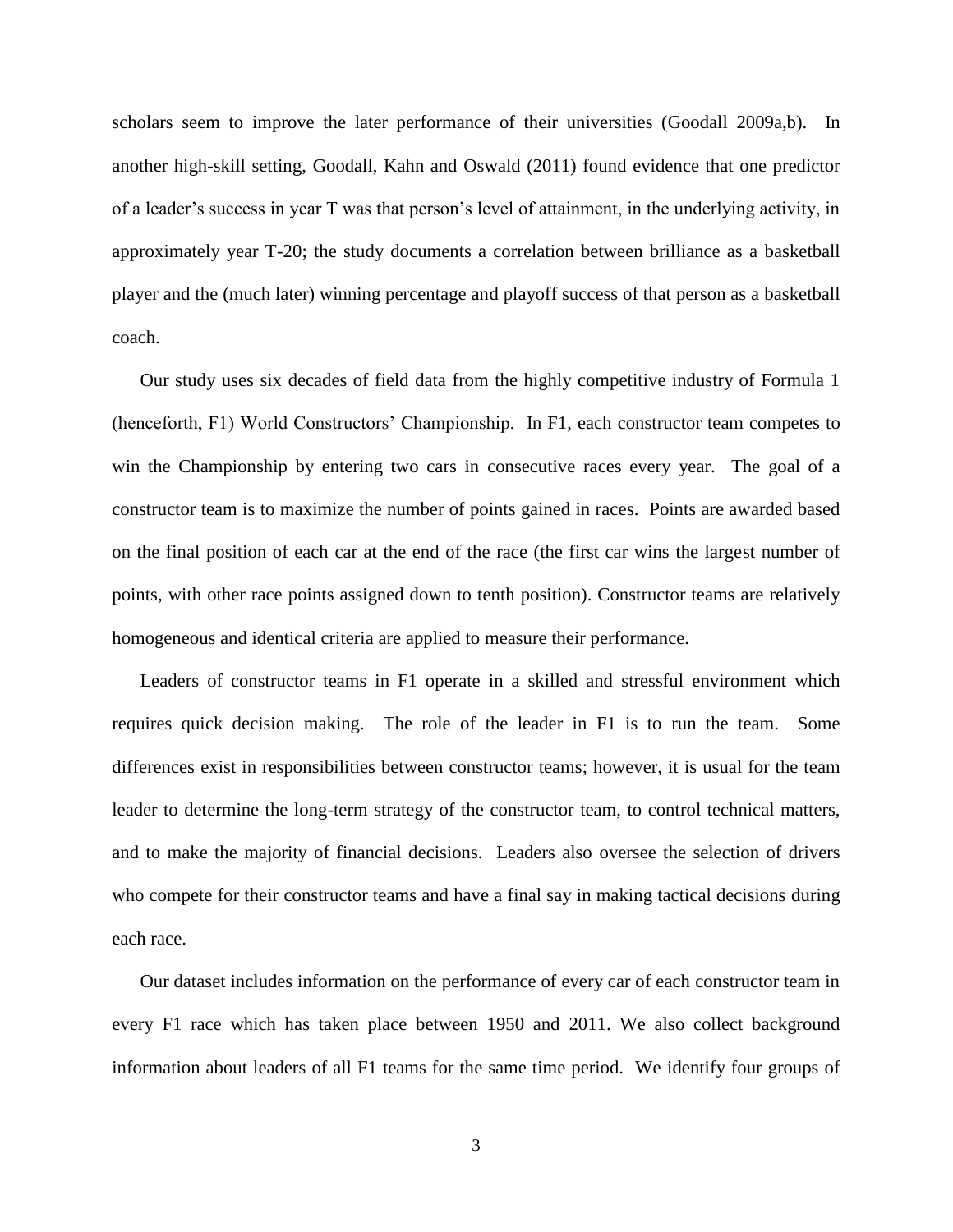leaders according to the level of their inherent knowledge and length of industry experience. Using econometric methods, which attempt to account for unobserved heterogeneity and allow for multiple control variables, we study constructor team performance and try to determine whether and to what extent leaders' competence in the core-business activity (such as driving), combined with industry experience (length of time), is predictive of team performance.

Our results suggest that leaders with inherent knowledge of the core-business activity combined with extensive industry experience are associated with better organizational outcomes. This study finds that the most successful team leaders in F1 motor racing are more likely to have started their careers as *drivers and mechanics* as compared with leaders who were principally *managers or engineers* (defined as those with engineering degrees).

We hypothesize that former drivers, in particular, become better leaders because they are familiar with all aspects of Formula 1. For example, we argue that, from an early age, driverleaders develop technical knowledge about the underlying activity of Grand Prix racing; they acquire extensive experience in formulating driving tactics and combine it with a good understanding of mechanics; they are able to make decisions under time pressure and stress; finally, former drivers appear more credible to team members and are able to effectively communicate with any part of the racing team which, we suggest, influences team strategy. We show that among the sub-sample of drivers it is those with the longest driving careers who go on to make the best leaders.

This study attempts to contribute in various ways. First, we extend the literature which examines the impact of leadership ability on organizational performance (e.g., Bertrand, 2009; Kocher et al., 2010; Pogrebna et al., 2011). Our analysis is conducted using non-experimental data from the field, and our dataset, which contains thousands of observations, is one of the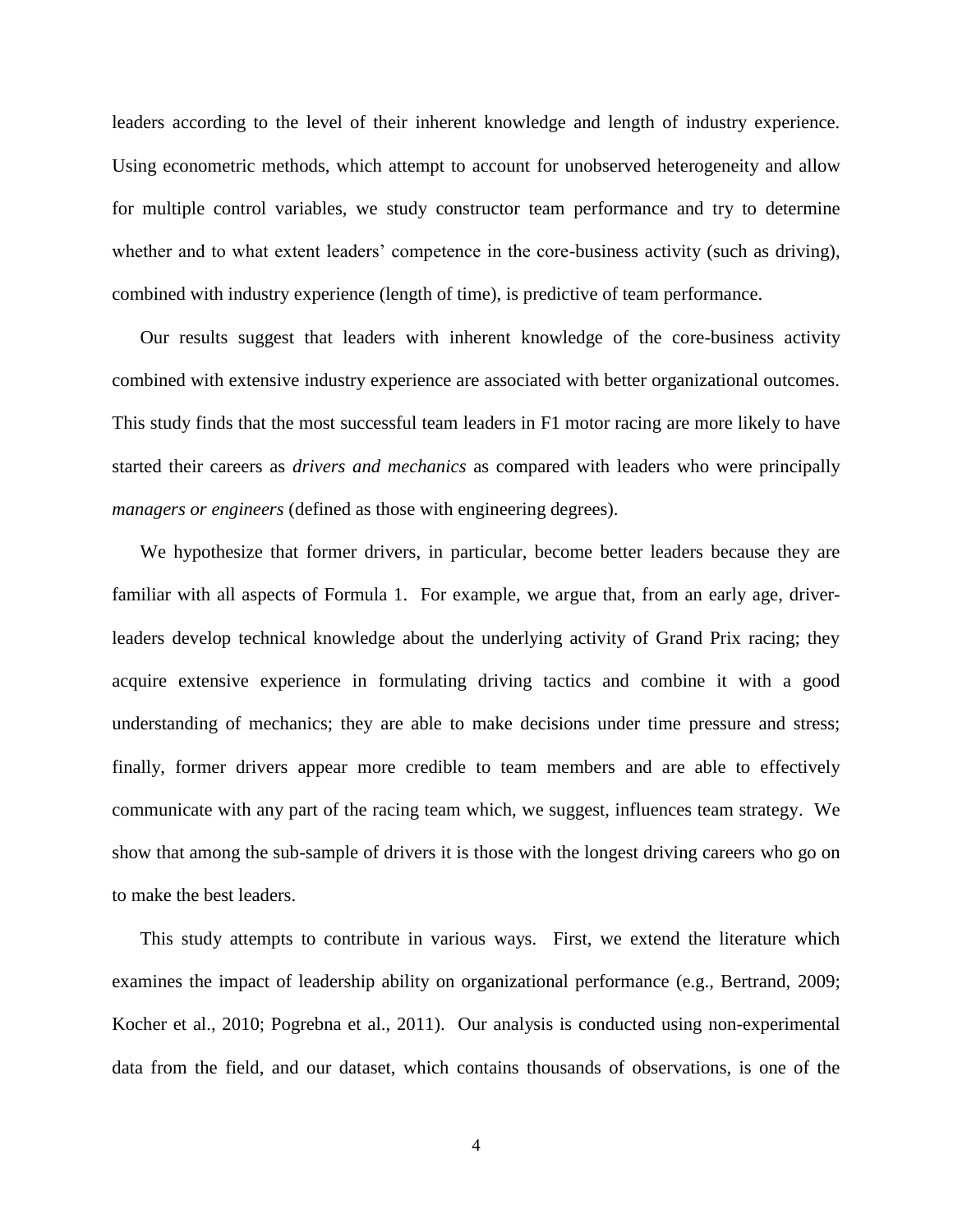largest samples used to test the impact of leadership ability on performance. Our data enable us to measure exact organizational performance (over a 60 year period), and we have detailed measures of leader characteristics. Our paper also provides a theoretical contribution: we test the relevant implications of a 'theory of expert leadership'. Finally, this research potentially has some practical value because it can help form recommendations about the leader characteristics necessary to improve team or company performance.

The remainder of this paper is structured as follows. Section 2 summarizes the theory of expert leaders and formulates testable hypotheses. Section 3 introduces our dataset and provides basic statistics. In section 4 we present results of the econometric analysis. We discuss the implications of the findings in Section 5, and conclude in Section 6.

## **2. THEORY OF EXPERT LEADERSHIP AND TESTABLE HYPOTHESES**

The theory of expert leadership (henceforth TEL) was developed to try to explain earlier empirical patterns (Goodall 2012). TEL can be represented by the following simple framework where  $f(...)$  is a function and expert leadership depends on three kinds of 'inputs':

$$
EL = f (IK, IE, LC)
$$

Expert leadership (EL) can be thought of as a function of: *inherent knowledge* (IK) defined as technical knowledge of the core-business activity that is acquired through education or practice, combined with high ability in the core-business activity; second, *industry experience* (IE) which equates to time and practice in the core-business industry; finally, *leadership capabilities* (LC) which includes management and leadership experience and training, acquired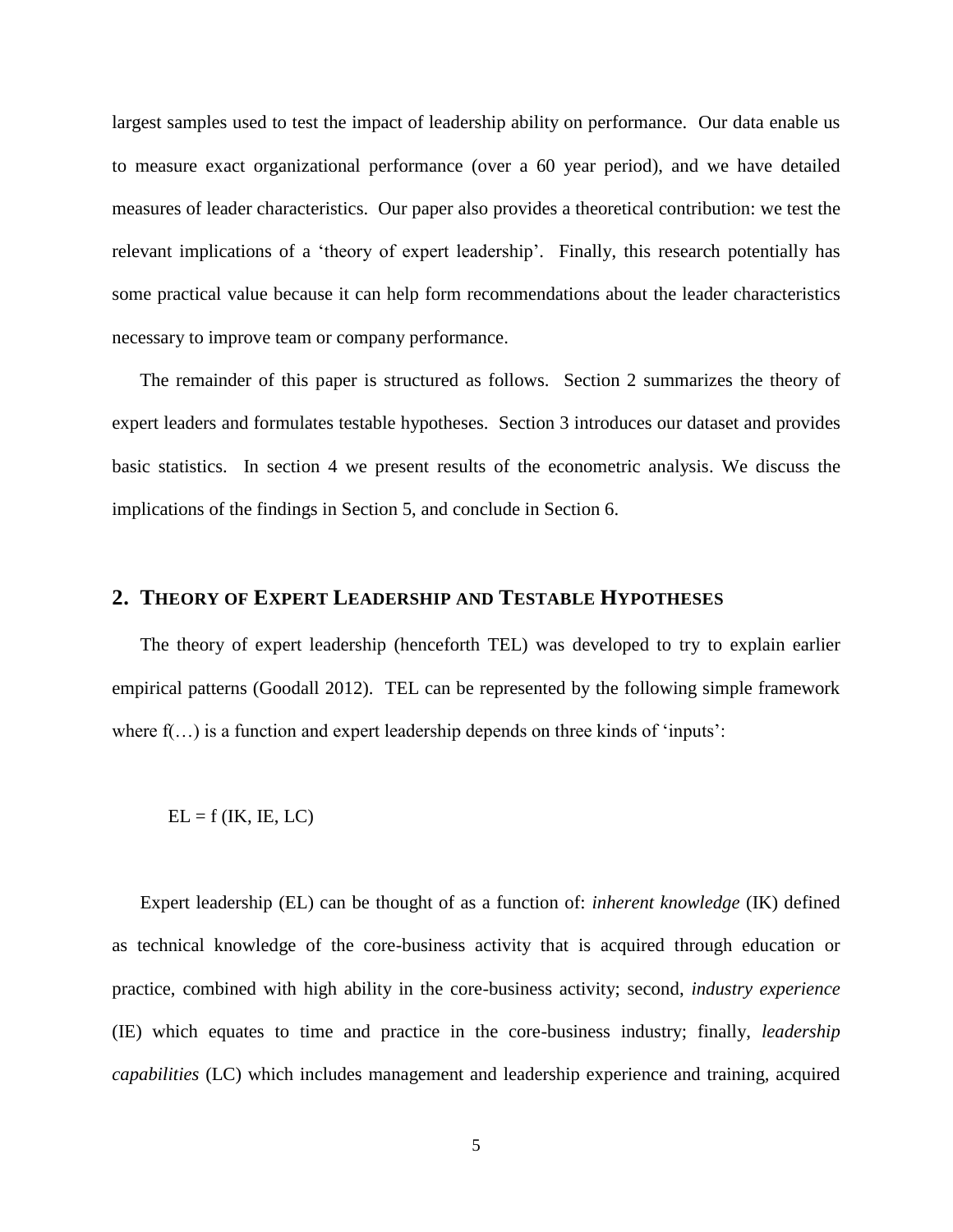during a leader's earlier career, and his or her innate characteristics. TEL predicts that organizational performance is positively correlated with leaders' inherent knowledge, their industry experience, and also their leadership capabilities. Central to TEL is that each of these components is tied to the organization's core business.

TEL proposes that leaders should be specialists and experts. Interestingly, recent evidence suggests that CEOs in the top US public companies are more likely to be generalists; they have fewer technical qualifications (educational backgrounds in science, engineering or law) than their predecessors', but instead are more likely to have a business degree (Murphy & Zabojnik, 2006; Frydman 2007). In the context of F1, we can identify four types of leaders according to their competence and background: manager, driver, mechanic and engineer<sup>1</sup>. Leaders' capabilities (management and leadership skills and their innate characteristics) were not reported and thus are not included in the analysis.

*Manager* here refers to a leader with low or basic inherent knowledge and minimal industry experience. Often manager-leaders are successful businessmen or CEOs who move to F1 from a different (and often unrelated) industry. Managers do not have experience or education in car making or mechanical engineering or a connected field. They are also more likely to become involved in the industry relatively late in their careers. One of the more controversial examples of a manager is Flavio Briatore who started his career as a ski instructor and restaurant manager, then worked as a salesman, a broker and a manager in several positions in the Benetton clothing company. At the age of 38 he became a leader of Benetton F1 constructor team and was then exposed to the environment of competitive racing. Nevertheless, Briatore successfully managed Benetton F1 and Renault F1 constructor teams.

 $<sup>1</sup>$  All types are defined in relative terms: i.e., in relation to one another. Our econometric analysis allows us to</sup> account for individual effect of each leader. Therefore, individual heterogeneity is controlled for by econometric techniques.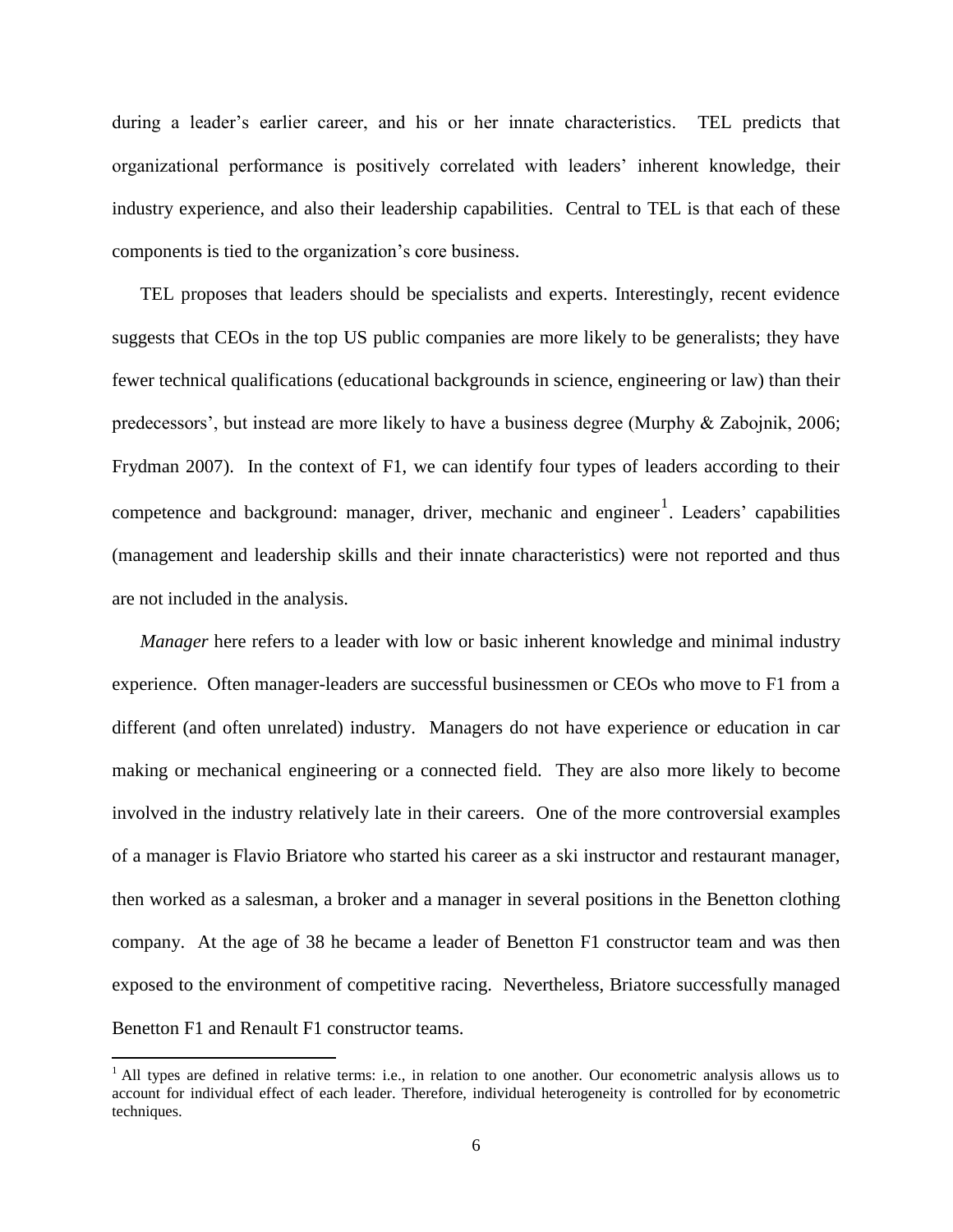*Driver* is assigned to leaders with high inherent knowledge and long industry experience. Driver-leaders have been involved in competitive racing (F1 and other racing competitions) as drivers from a very early age. Such leaders would often start as Go-kart racers either in their childhood or teenage years and then move to professional racing by their early 20s. Oftentimes drivers are familiar with the technical side of car making as well as with mechanical aspects of car repairing even though they do not complete degrees in mechanical engineering or a related field. For example, successful team leaders Jean Todt (Ferrari), Cesare Fiorio (Ferrari, Ligier, Minardi), and Tom Walkinshaw (Tom Walkinshaw Racing) were involved in competitive racing in their teens and were driving cars professionally by their early 20s. Red Bull Racing has won both the Constructors' Championships and the Drivers' Championships in 2010 and 2011. The Red Bull team leader is Christian Horner, who was also previously a racing driver.

*Mechanic* is a leader with medium inherent knowledge and average industry experience. Mechanics have practical technical experience in car making and mechanical repair but have not driven competitively and have not obtained a degree in mechanical engineering or a related field. Leaders of this type may start being involved in car mechanics in their teens by working at a family or friends' workshop. However, despite the fact that they gain mechanical experience from a very early age, mechanics typically become exposed to a competitive racing environment later than drivers. For example, Henri Julien (Automobiles Gonfaronnaises Sportives) started working as a mechanic in his 20s but built his first racing car only in his mid-30s.

Finally, *engineer* here depicts a leader with low inherent knowledge of the core business activity and short industry experience. Engineers are, of course, skilled professionals; but as a category in this study they are defined more abstractly, namely, as those with degrees in mechanical engineering. Due to the fact that they devote several years of their life to obtaining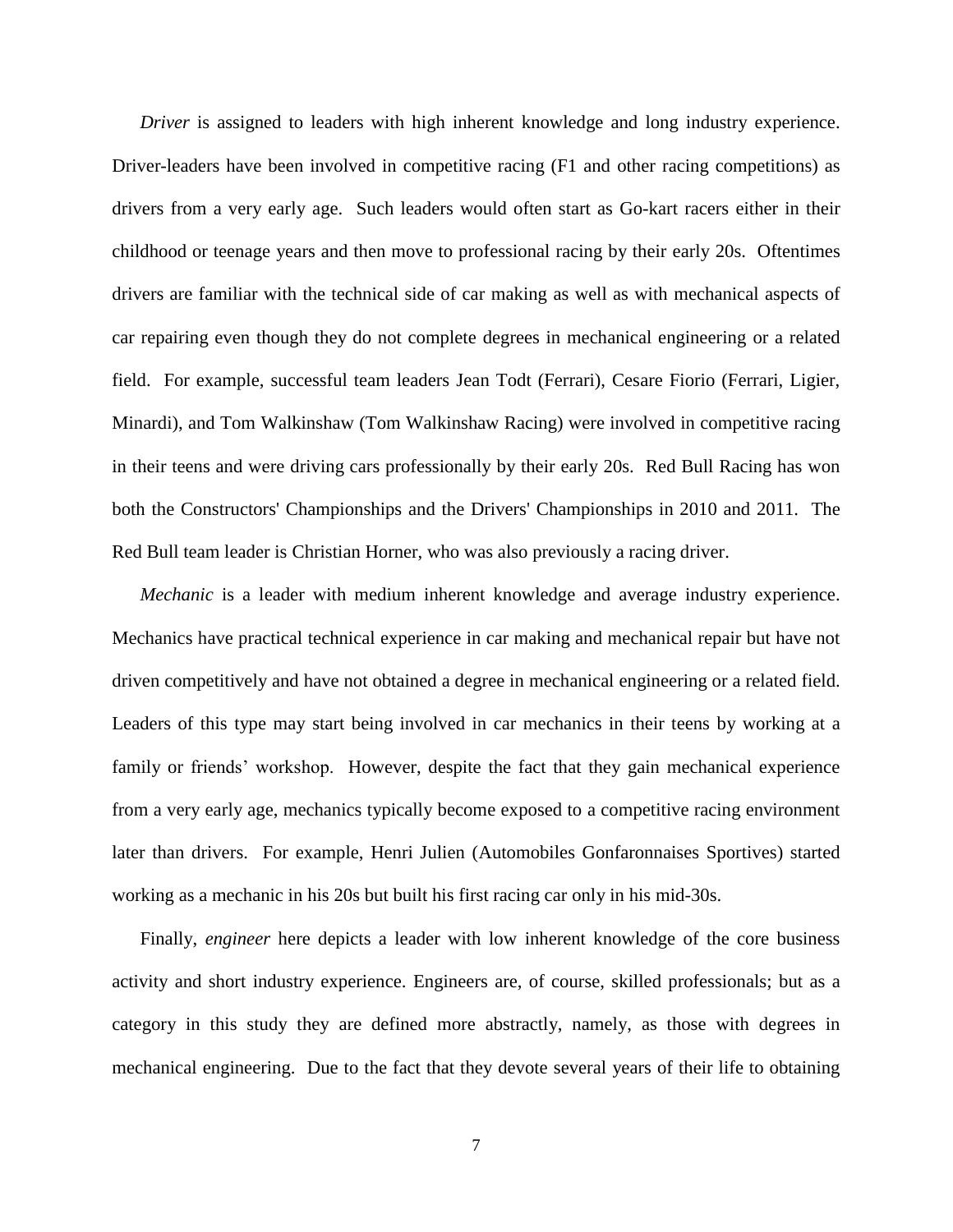education, they tend to become exposed to the competitive racing environment relatively late compared with drivers and mechanics. For example, Tony Purnell (Jaguar, Red Bull) had a relatively long academic career in engineering before moving to F1 racing sport at the age of 44.

Figure 1 presents the four leader types in a TEL matrix of expert knowledge and industryrelated experience in Formula 1. Using the testable implications of TEL and four types described above, we can formulate the following hypotheses:

- *Hypothesis 1: Constructor teams led by principals with high inherent knowledge will outperform teams headed by leaders with low inherent knowledge.*
- *Hypothesis 2: Constructor teams led by principals with high industry experience will outperform teams headed by leaders with low industry experience.*

Next we test these hypotheses using econometric methodology.

#### [INSERT Figure 1 HERE]

## **3. DATA AND BASIC STATISTICS**

 $\overline{\phantom{a}}$ 

Our dataset covers the performance of every car in every Grand Prix race in the six decades of the F1 World Constructors' Championship between 1950 and 2011 (62 seasons) resulting in a total of 19,536 car entries in 858 races.<sup>2</sup> We collected data on: the starting and final position of all cars that participated in each race; the constructor teams represented; their leaders' names, personal information and background; each driver's personal information and background; and

<sup>&</sup>lt;sup>2</sup> We do not consider qualifying races or practice sessions conducted before each Grand Prix race.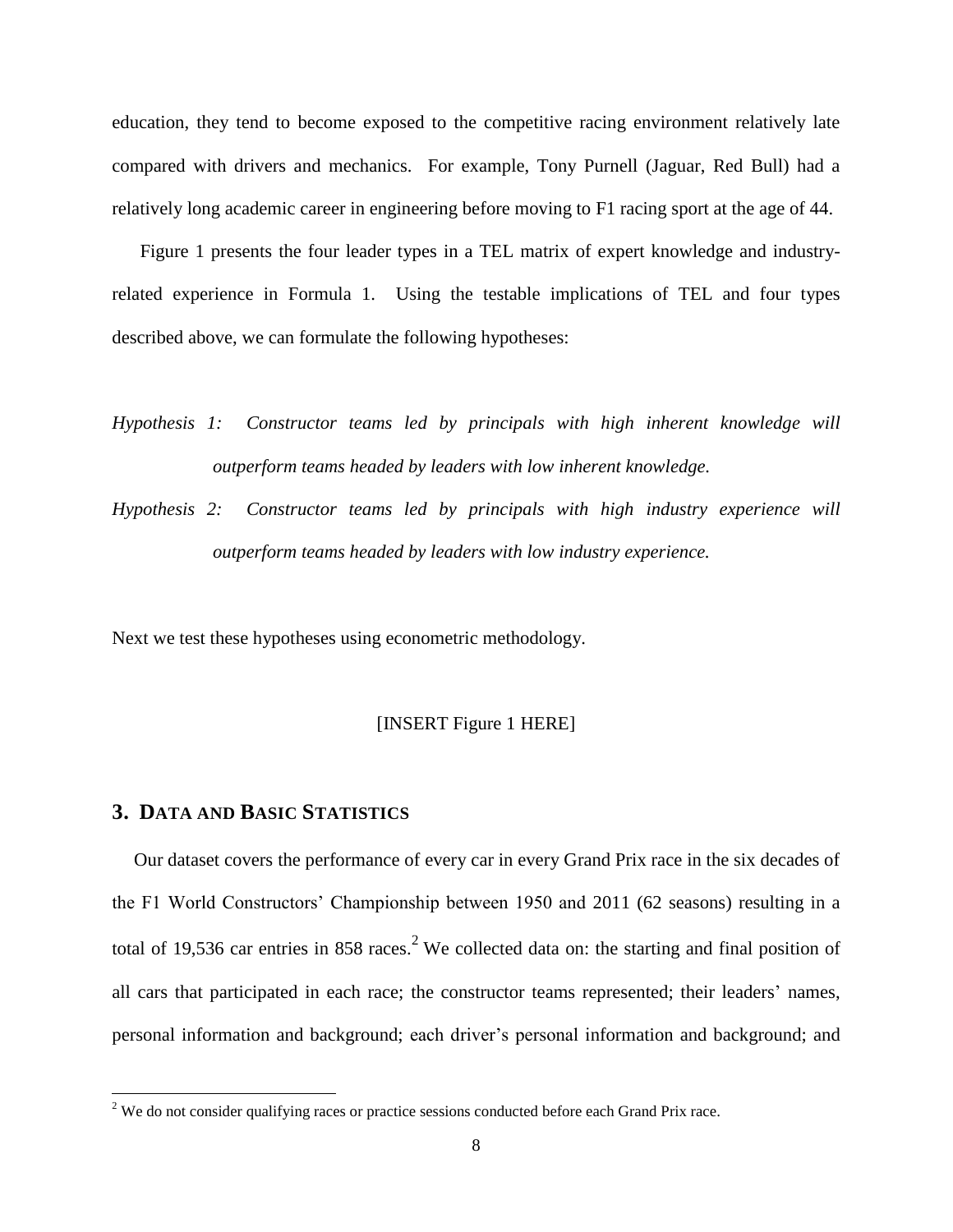information about the race circuit. The data were compiled from two main sources. For car entries, circuit, constructor, driver, as well as other detailed Grand Prix race information, we used the FORIX online database of Autosport magazine accessible on http://forix.autosport.com. The names and background information on each team leader were taken from the Grand Prix Encyclopedia website http://www.grandprix.com.<sup>3</sup>

Our dataset has several important advantages. First, it covers a highly competitive industry where decisions are made instantaneously. Furthermore, the excitement, time pressure and fast speed of competition can be observed live on major TV channels. In other words, the decisions of team leaders and the conditions of the competition are often observable in real time (and dialogue between team leader and driver often audible).

Second, in contrast to many industries where agents have heterogeneous size and output, F1 constructor teams have relatively homogeneous size, capabilities and output. These characteristics make it a natural industry for our study. The goal of an F1 team is to score as many Championship points as possible. The higher is the position of the car in the final grid, the more points are awarded to its constructor team. Their common motivation means that relative comparison of teams' performance can be more exact than in settings where different companies make different products. This setting offers an unusual opportunity to compare organizations in a precise way.

Third, the core work-teams in F1 are relatively small, which allows a natural background against which to begin to try to understand the influence of leaders.

 $3$  In some cases, when more detailed information for any particular leader was required, we have double-checked biographical information with information recorded in official biographies of leaders who currently hold positions on TV or in the Fédération Internationale de l'Automobile (FIA) – an F1 governing organization, and sometimes on Wikipedia.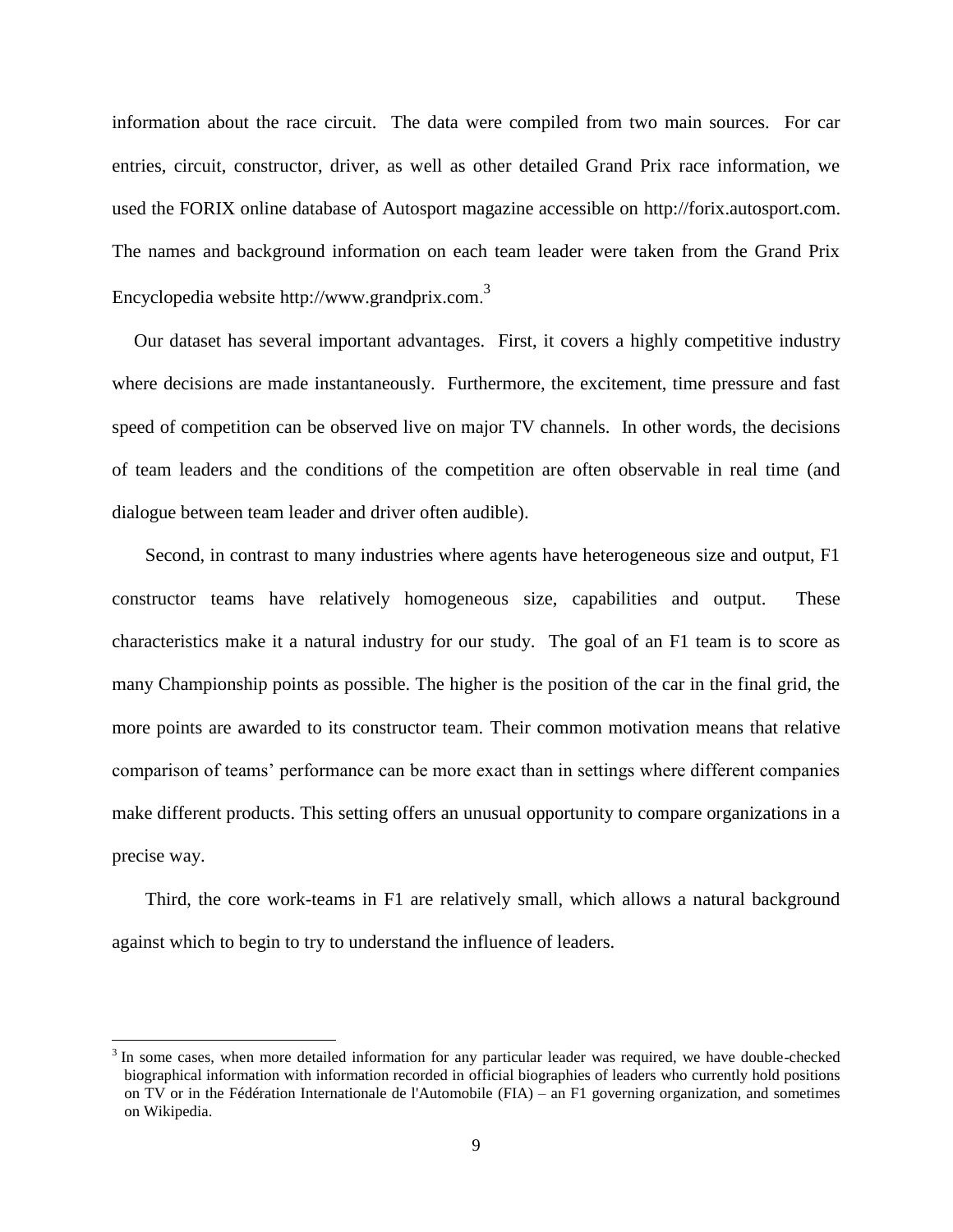Finally, our starting dataset on car race entries contains the entire population of data rather than a statistical sample and constitutes one of the largest datasets on leaders examined in the literature to this date.

Even though we have collected the entire population of entries into F1 World Constructors' Championship, to test our theoretical hypotheses, we had to drop several observations. All team executives listed by the team as 'principal of the racing team' or 'team principal' are identified as team leaders. Several teams in F1 history were managed by several executives, i.e., by collective leaders. Since the focus of this paper is on the effects of core business knowledge and industry experience of individual leaders, we decided to exclude these collective leaders from consideration (29 collective leaders, 1,351 car entries). In several cases we were unable to identify team leaders and locate their biographical information. This happened in two cases: either the information about a particular leader of a well-known team was not available for a certain period of time, or several cars which did not represent any particular constructor team entered races.<sup>4</sup> For these few teams/entries we were unable to find the identity of leaders as well as their biographies. These observations were excluded (460 car entries). Overall, we have dropped 1,811 car entries. The resulting dataset, therefore, contains information on 141 individual leaders who at different points of their lives represented 106 constructor teams and entered 17,725 cars into F1 World Constructors' Championship.

Our dataset has several other important features. First, in each racing season the number of constructor teams in the Championship differs. For example, while 21 teams competed in 1960, only 12 were in the Championship in 2011. The decline in the number of competing teams is primarily due to the high cost associated with the sport which has increased over the years. If in

 $4$  These primarily refer to the entries into Indianapolis Grand Prix races in 1950s and 1960s.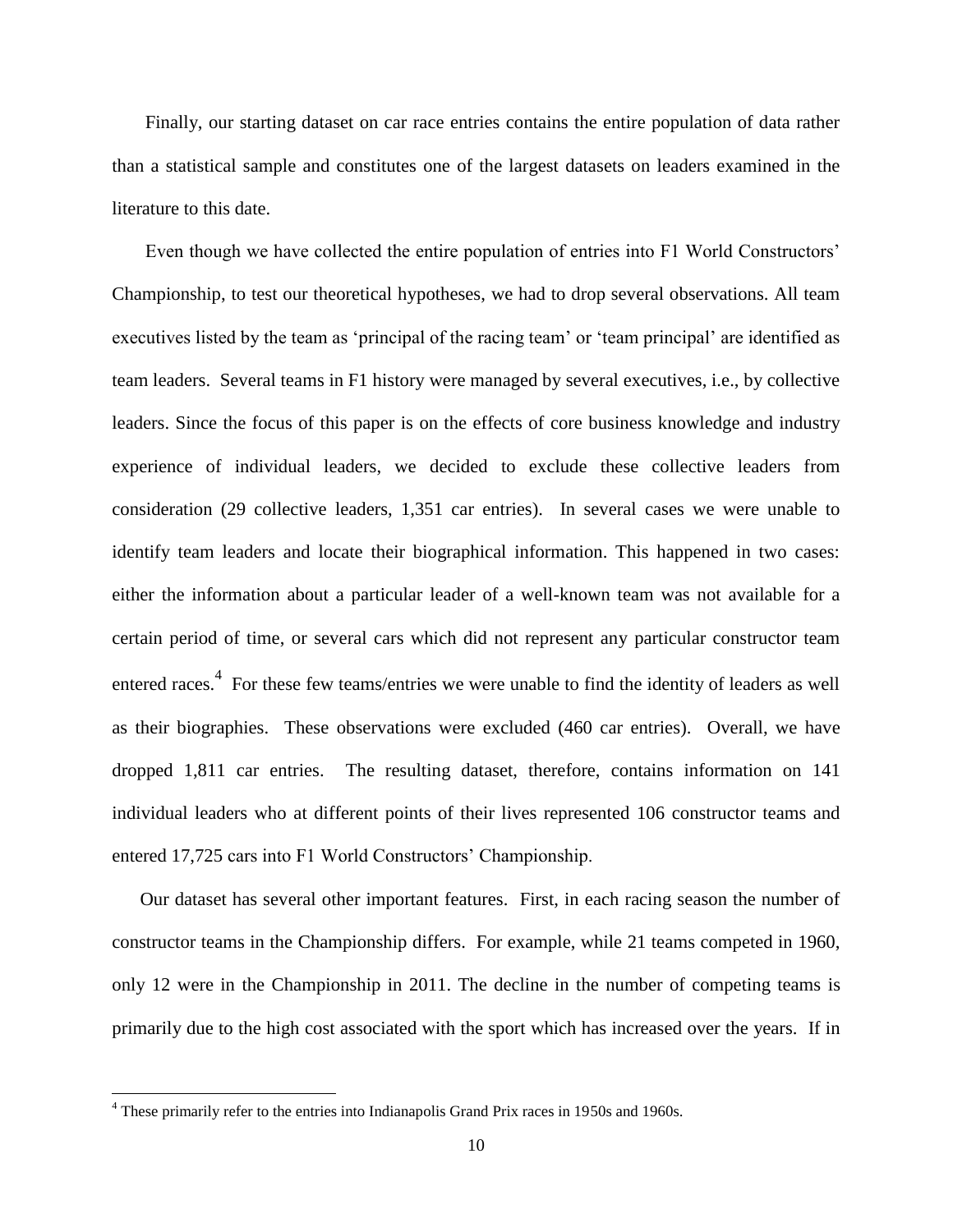1950s and 1960s amateur mechanics could enter their self-made cars into races, current race car manufacturing requires long-term R&D investments and a lot of expensive testing, affordable only to a narrow circle of sponsors. The average annual budget of an F1 constructor team is approximately \$173 million.<sup>5</sup> Most of the money is spent on technology which contributes a great deal to a team's winning prospects (Read 1997, Wright 2001, Jenkins 2010).

Each F1 race is a Grand Prix and the number of races conducted annually has increased from 7 in 1950 up to 19 in 2011. As would be expected, a myriad of regulations apply in F1 to engine and chassis design, tires, tactics allowed by drivers and so on; noticeably, these rules change sometimes from one season to the next<sup>6</sup>. This does not interfere with our data because each change applies to every team in each championship. In our econometric analysis of the data we control for the season of the competition and therefore take into account the heterogeneity which may result from changes from season to season.

The majority of F1 constructor teams' profits come from advertising revenue.<sup>7</sup> A higher finishing position, primarily a podium (first to third), means higher brand exposure and, as a result, more sponsorship money for the next season. In each championship, team performance is measured by the number of points attained. Throughout the history of F1 Constructor Championship, the points system has been subject to significant changes. Table 1 summarizes the different championship point systems which have existed in F1 between 1950 and 2011.

#### [INSERT Table 1 HERE]

 $<sup>5</sup>$  This estimate is provided by the Formula Money website [www.formulamoney.com](http://www.formulamoney.com/)</sup>

 $<sup>6</sup>$  Jenkins (2010) provides a detailed summary of these changes and their impact on F1 technology.</sup>

 $7$  See Formula Money website [www.formulamoney.com](http://www.formulamoney.com/) for more details.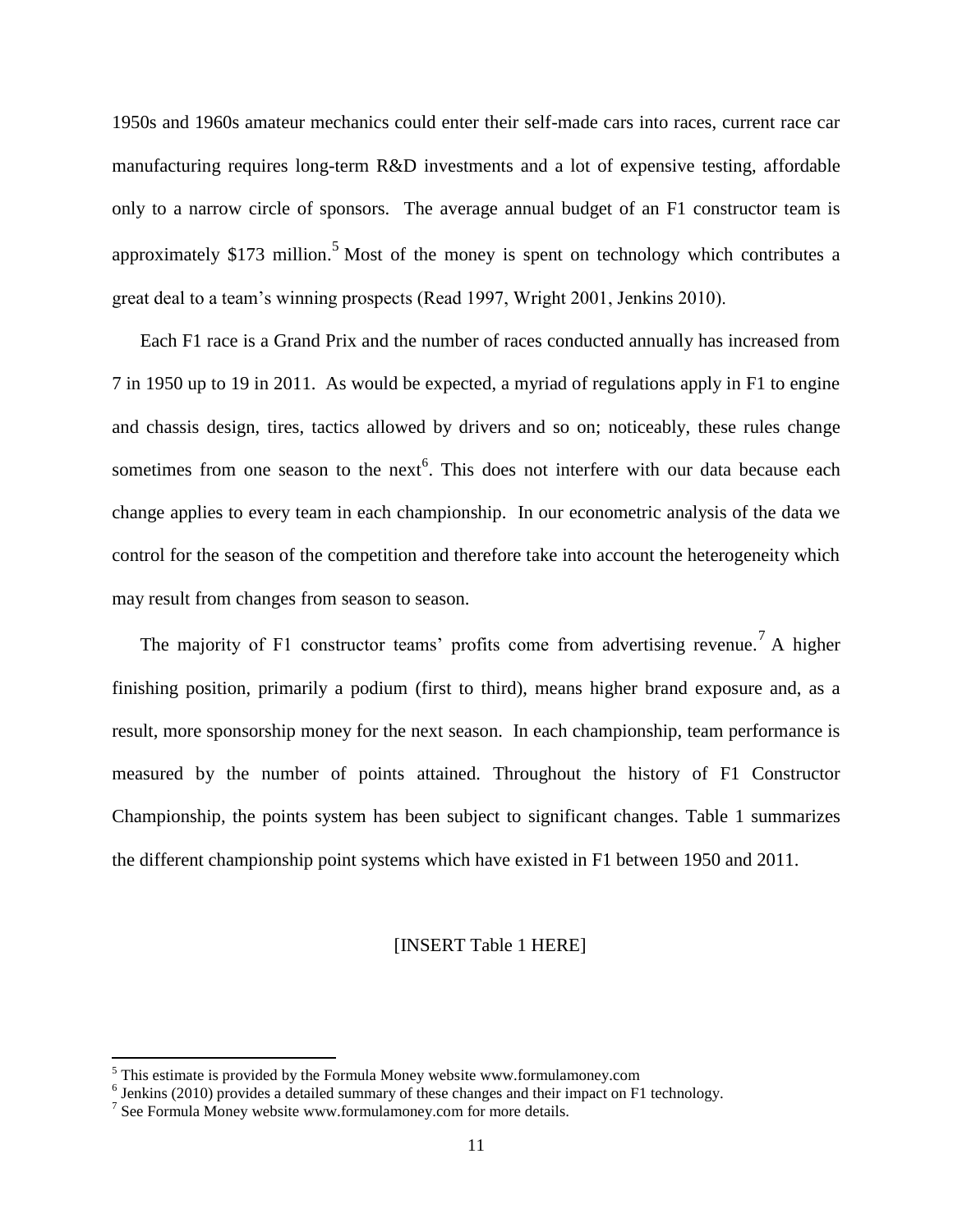To have a universal measure of performance in our econometric analysis, we use the relative final positions of cars in the race (instead of the number of obtained points). Since most points are awarded to winning teams as well as teams that obtained podium positions (positions 1, 2 and 3), we primarily concentrate on winners of the race and podium winners for each race.

The biographical information on leaders that we collected allows us to separate them into four groups identified in the previous section: managers, drivers, mechanics and engineers. In our dataset, all leaders were male. The basic statistics of the dataset are provided in Table 2a. According to our classification, leaders are fairly evenly distributed across the four background groups. More precisely, there are  $42$  (29.8%) managers,  $35$  (24.8%) drivers,  $31$  (22.0%) mechanics, and 33 (23.4%) engineers.

## [INSERT Table 2a HERE]

Despite a possibility of ambiguity in leaders' classification, such cases are rare. For example, only 6 leaders out of the 141 have both driver's and mechanic's experience. However, several leaders had either multi-level expert knowledge or several industry experiences. In this case, we assigned types according to the following criteria. If the leader had multi-level expert knowledge he was assigned to the type according the highest level of knowledge he obtained. For example, if a leader worked as a mechanic and then obtained a degree in mechanical engineering or a related field, he was classified as an engineer. In cases where the leader could be assigned to several types characterized by similar levels of expert knowledge, he was classified according to his primary area of activities. For example, if a leader was building his own cars and then drove these self-made cars in local amateur races, he was classified as a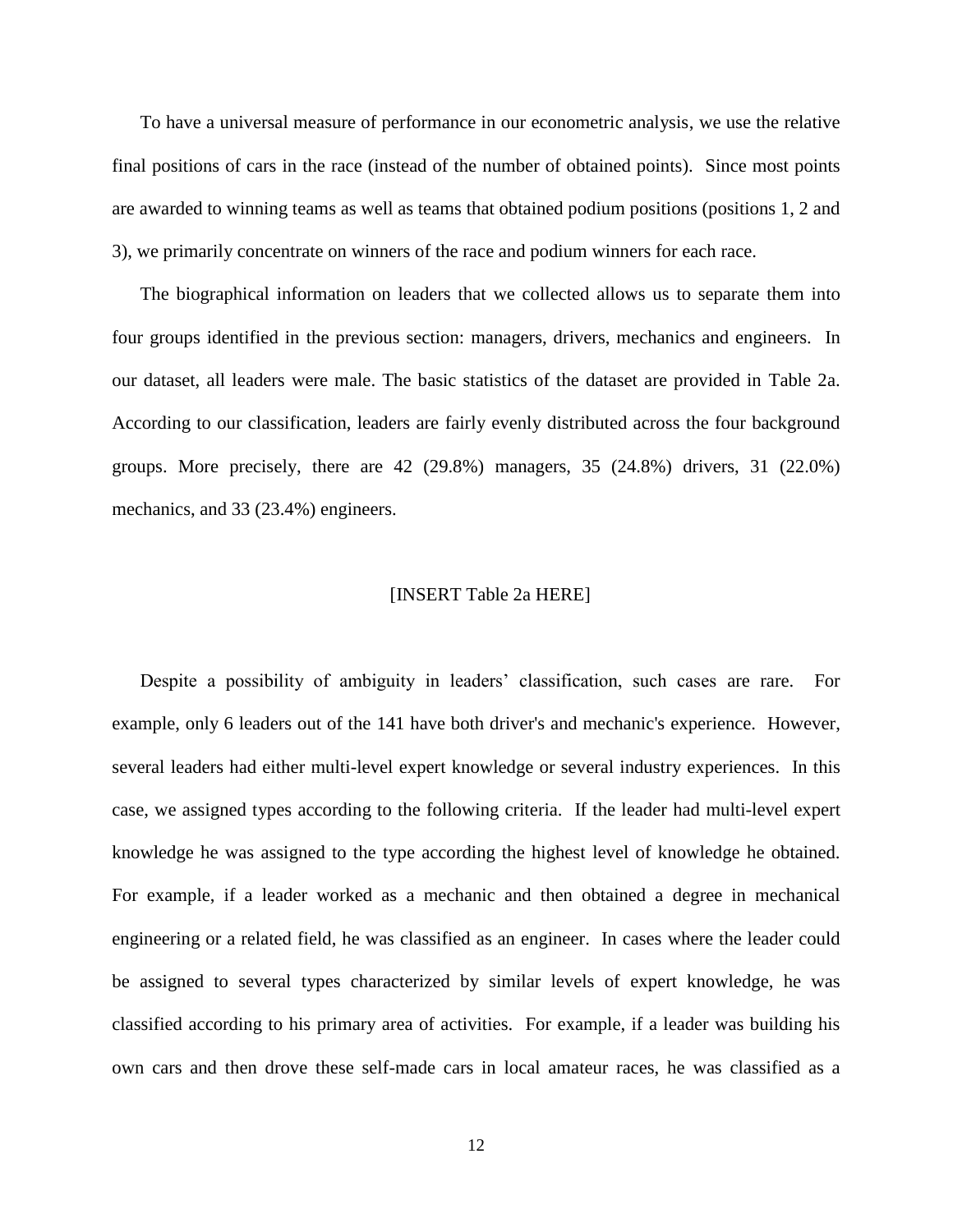mechanic. If a leader had some mechanical experience but then moved to a professional racing team as a driver, he was classified as a driver.

The summary statistics in Table 2a show that between 1950 and 2011 the highest numbers of cars were entered by constructor teams led by mechanics (7,456), which, as we will discuss later, is explained by an over-representation of mechanics in the famous teams. The statistics reveal that podium frequency (i.e., winning a first, second or third place in a race) and average wins frequency (i.e., coming first in a race) are more prevalent among teams headed by drivers and mechanics as compared with managers or engineers. Drivers and mechanics also have higher average pole frequencies (finishing first in the qualifying, and, as a result, starting the race at the very front of the grid) and average fastest lap (showing the fastest time in the race on any given lap).

In our dataset, the mean propensity to gain a podium position is 0.14 and the standard deviation is 0.34. Therefore, on average, a constructor team has a 14% chance per race of gaining a podium.

The mean values in Columns 4 and 5 of Table 2a reveal that the most successful leaders were former drivers closely followed by mechanics. Drivers are associated with a winning team in 7% of races, and they garner a podium position in 17% of races. The performance of teams led by mechanics is similar (winning 6% of the time, and getting podiums 16% of the time). Teams headed by leaders of a manager type obtain worse results: they win 3% of races and obtain podium positions in 12% of the races. Constructor teams led by engineers fare even less well: 3% wins and 8% podiums. Similar patterns are found for average pole frequency and average fastest lap frequency. These findings are represented in Table 2a and Figure 2.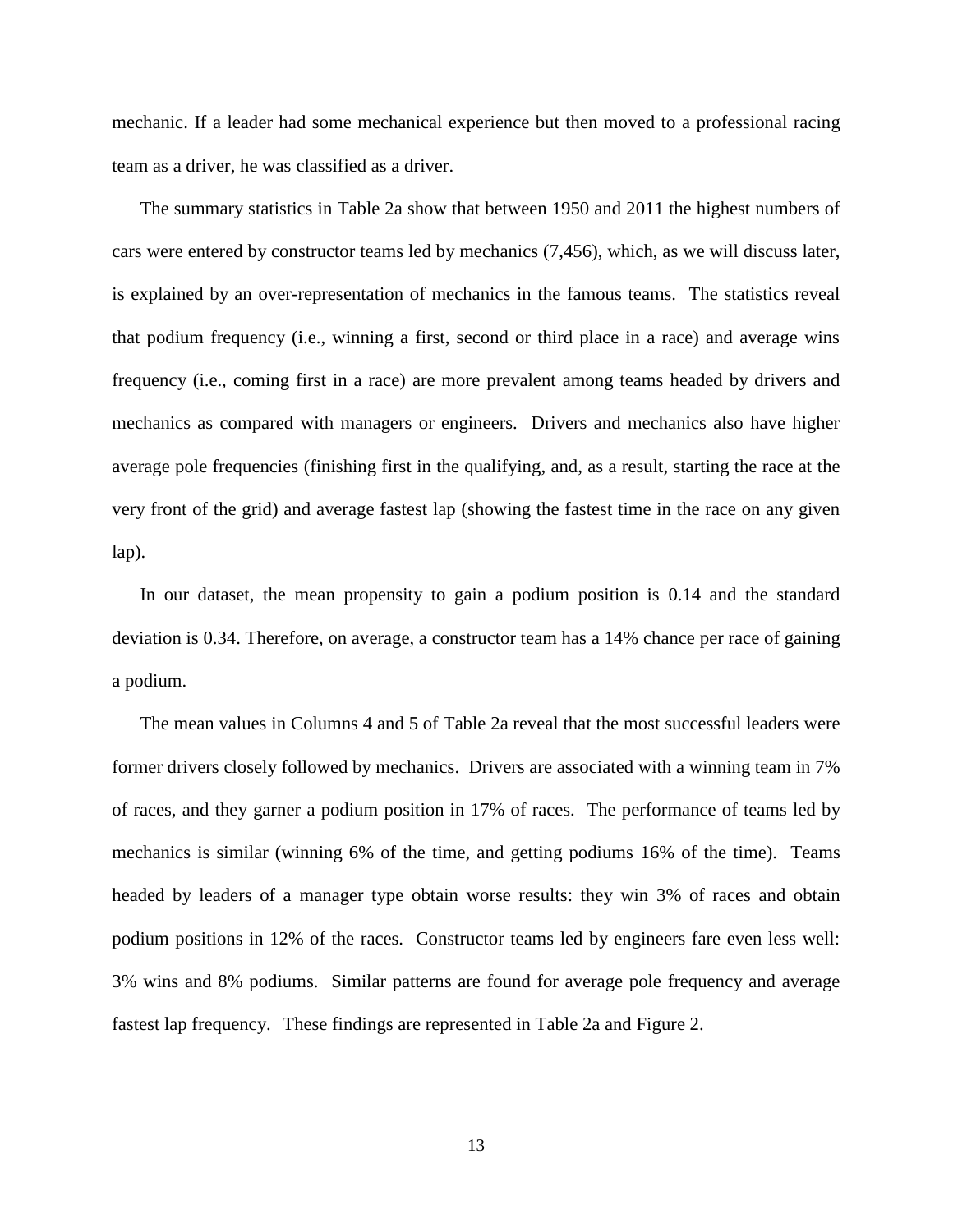#### [INSERT Figure 2 HERE]

Overall, while the raw patterns reported in Table 2a are of interest, they should not be interpreted in too literal a way. The data provide a preliminary summary without accounting for any confounding variables. These variables potentially have an important impact on teams' performance and, therefore, interact with leaders' types.

#### **4. ECONOMETRIC ANALYSIS AND RESULTS**

In this section we use econometric analysis to test theoretical hypotheses identified in Section 2. We explore whether constructor teams' performance in F1 depends on leaders' types. In each of the regressions, the dependent variable is a measure of the performance of the team based on the final position of each car in every race. The key explanatory variable is a leader's classification (that is: manager, driver, mechanic or engineer).

Apart from our main interest, we explore the impact of several control variables on performance and check whether inserting a certain control changes the results. Particularly, circuit (due to specific shape or likely weather conditions), year of competition (due to imposed rules and regulations) and number of cars in each race (due to competitive pressures) might have an impact on the team result. Furthermore, some teams might perform consistently better than others. For example, it might be that Ferrari or McLaren constructor teams often outperform others not because they have successful leaders but because they have a long history of competing in F1 and traditionally have better facilities, more sponsorship money and highly experienced human resources. Our regression analysis controls for factors which may influence performance. Explanatory variables used in our regression analysis are summarized in Table 2b.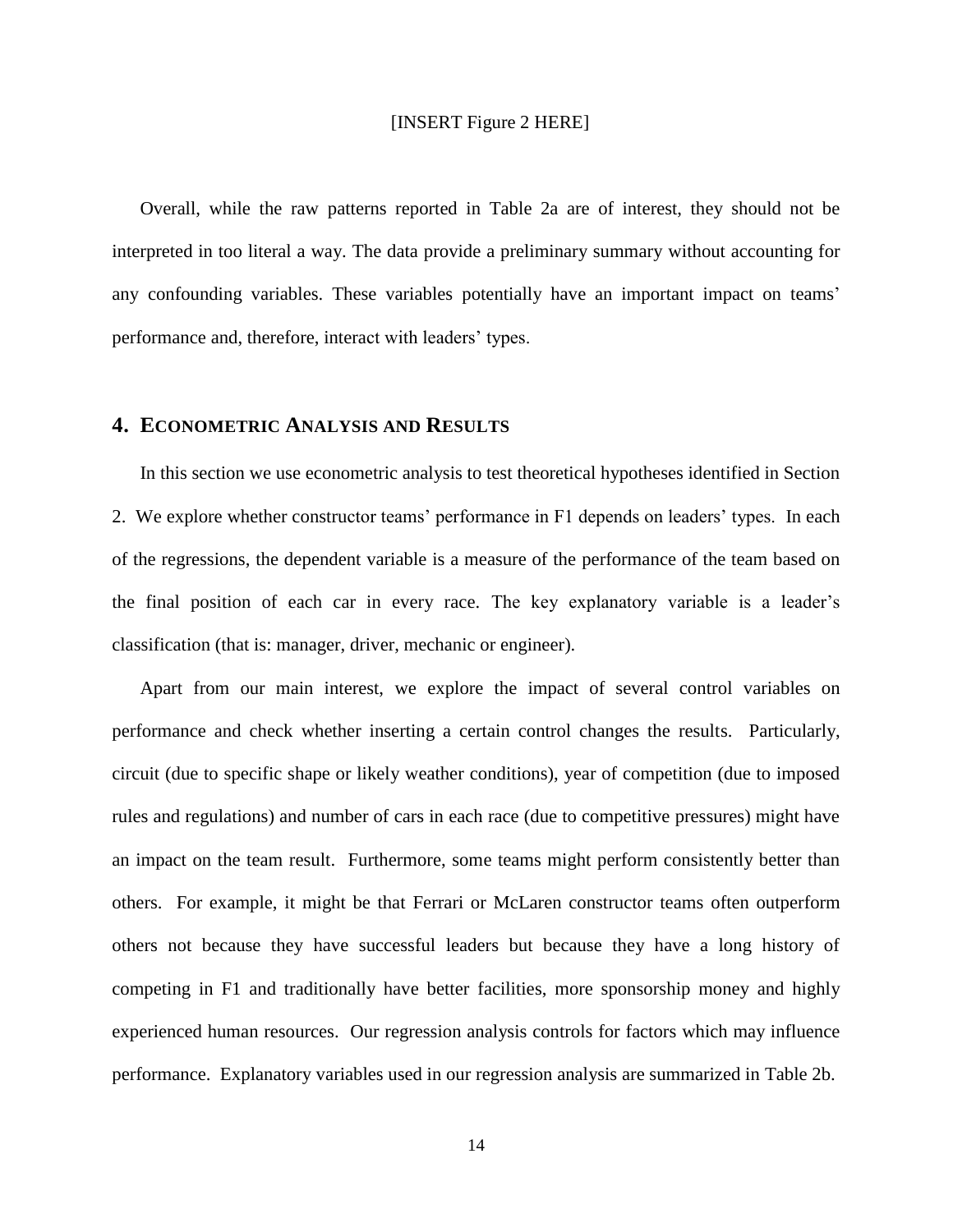#### [INSERT Table 2b HERE]

We begin with a preliminary analysis of the data by dividing into two: those leader-types with medium to high inherent knowledge and industry experience (drivers and mechanics), and those with lower knowledge and experience (managers and engineers). Table 3a reports an OLS regression model without control variables. Table 3a treats the data in a cardinal way and estimates an ordinary least squares linear probability model. The dependent variable  $\pi_i \in \{0,1\}$ records whether a particular car i has gained a podium in a race  $(\pi_i = 1)$  or did not gain a podium in the race  $(\pi_i = 0)$ .

### [INSERT Table 3a HERE]

Column 1 of Table 3 reports an OLS regression model in which a dummy variable is entered for leaders classified as drivers or mechanics. Since  $\pi_i$  is a simple binary variable, the estimated coefficients of this dummy, in the first column of Table 3a, give estimates of the effects of drivers or mechanics as compared with managers or engineers on the propensity to gain a podium position. In each row, the base category is that of manager or mechanic.

In Table 3a the coefficient on driver or mechanic in Column 1 is 0.066 (with a t-statistic of 12.56, which implies that the null hypothesis of a zero coefficient can be rejected at 0.001 level). Because the mean probability of securing a podium position is approximately 0.14, a coefficient of 0.066 implies that the probability is raised ceteris paribus by six percentage points to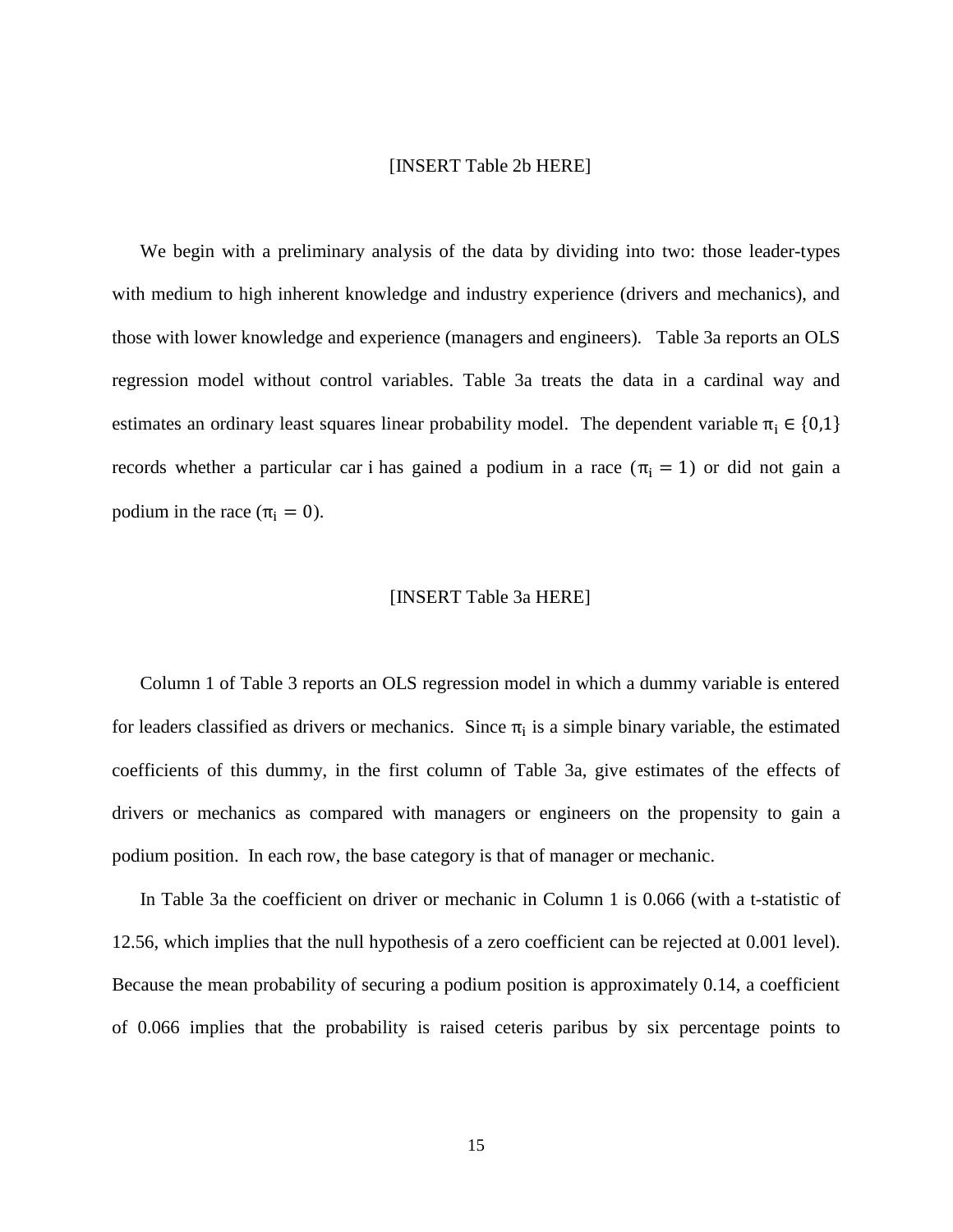approximately 0.20 when we add in the extra effect of having a former driver or mechanic as team leader.

The remaining columns of Table 3a report simple specifications in which we add a number of control variables to our basic regression analysis. In particular, we control for the circuit where the race is taking place, the year of competition, constructor team  $8^8$  a particular car represents as well as for the total number of cars that participate in the race.

Column 2 of Table 3a reveals that when we control for the circuit in which the race takes place, drivers and mechanics compared with managers and engineers are associated with higher propensity of gaining a podium position: the t statistic is  $12.50$  (p $<0.001$ ). In columns 3-5 as we add more controls for the year of competition, constructor team dummies, and number of cars taking part in each race, our results remain stable. Overall, results in Table 3a show that drivers and mechanics are associated with better organizational performance compared with managers and engineers.

Results of the basic analysis reported in Table 3a do not allow us to single out how much of an effect individual leaders' unobserved heterogeneity has on the propensity of constructor teams to gain podium positions controlling for leader types. Our dataset has a specific form: each leader (within each constructor team) enters two cars in multiple races within each year. Some leaders (constructor teams) compete in many seasons whereas others drop out after participating in the Championship for one year. Therefore, our dataset represents an unbalanced panel which has more than one observation for each leader within each time period. In order to take into account individual unobserved heterogeneity at the level of each leader, to account for the binary nature of the dependent variable (gaining or not gaining a podium position) and to make use of

 $8$  Jenkins (2010) provides a comprehensive review of the possible impact of constructor's effects on wins. For a brief summary, see the Appendix.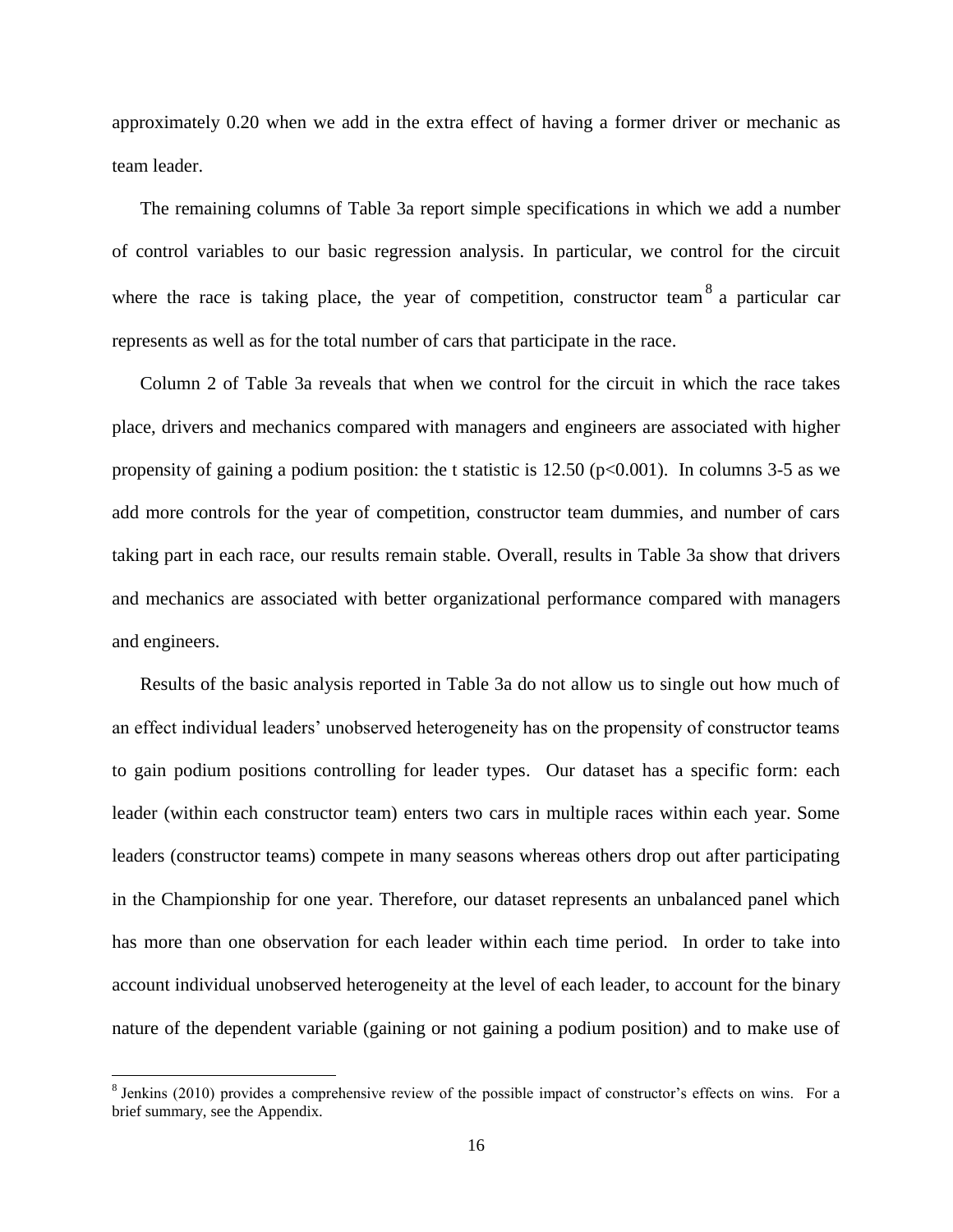the complex structure of our panel dataset, we use a multilevel probit regression specified in the following way (see Snijders and Bosker, 1999 for details).

We assume that the dichotomous dependent variable  $\theta$  is produced by a threshold model with underlying variable  $\tilde{\theta}$  given by

$$
\tilde{\theta} = \beta_0 + \sum_{k=1}^n \beta_k x_{kij} + u_j + \varepsilon_{ij}
$$
\n(1)

where  $x_1 ... x_n$  are explanatory variables;  $\beta_0$ ,  $\beta_1 ... \beta_n$  are coefficients. Variance  $\sigma_{\varepsilon}^2 = 1$  and the variance of the random intercept  $\sigma_u^2$  is estimated jointly with the coefficients. Log-likelihood is approximated using Gauss–Hermite quadrature. Results of the multilevel probit regression are reported in Table 3b.

#### [INSERT Table 3b HERE]

Table 3b shows that results of the multilevel probit regression are qualitatively similar to the results of the simple OLS models presented in Table 3a. Teams led by former drivers or mechanics are more likely to achieve podiums than teams headed by former managers or engineers. This suggests that the effect of driver or mechanic leader type on team output remains the same even when we control for the individual unobserved heterogeneity of leaders.

Although sub-samples inevitably become small, we can make an attempt to understand the effect of each leader type (managers, drivers, mechanics and engineers) separately. As above, we first conduct a simple analysis and then estimate more complex models with unobserved individual heterogeneity at the level of each individual leader. Table 4a reports an OLS regression model without control variables in which a separate dummy variable is entered for each type of leader (manager, driver, mechanic, and engineer). As with Table 3a,  $\pi_i$  (dependent

l

<sup>&</sup>lt;sup>9</sup> Estimations are conducted using GLLAMM for STATA.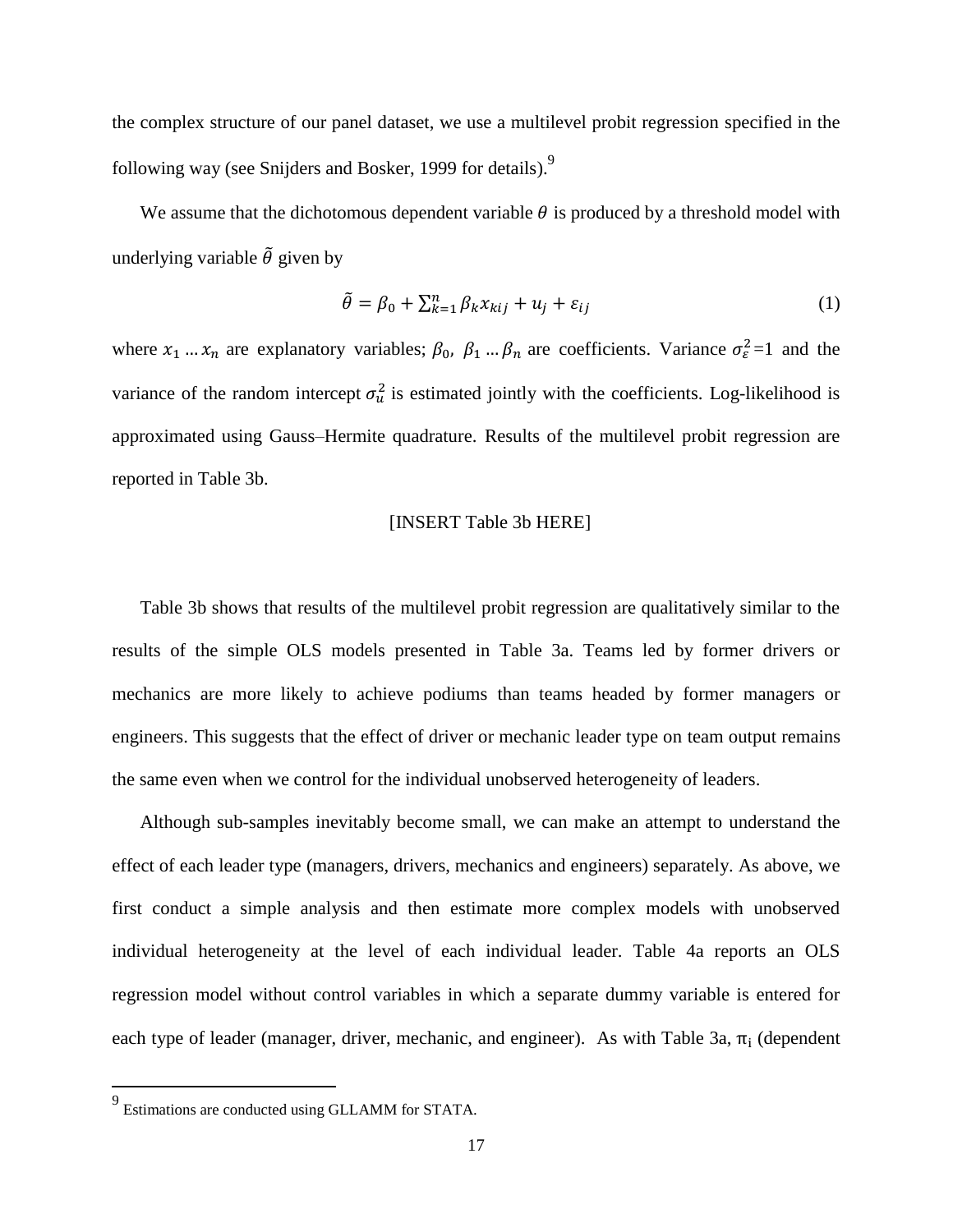variable equal to 1 if a car gains a podium position and 0 otherwise) is a simple binary variable, the estimated coefficients of the dummies which represent leader types in the first column of Table 4a give estimates of the individual effects for the type of team leader. In each row, the base category against which all leader types are compared is that of manager.<sup>10</sup>

#### [INSERT Table 4a HERE]

In Table 4a the coefficient on driver in Column 1 is 0.044 (with a t-statistic of 5.07, which implies that the null hypothesis of a zero coefficient can be rejected at any conventional confidence level). Because the mean probability of securing a podium position is approximately 0.14, a coefficient of 0.044 implies that the probability is raised ceteris paribus by four percentage points to just under 0.18 when we add in the extra effect of having a former driver as team leader. A similar, though slightly smaller, advantage exists when mechanics are team leaders (coefficient of 0.043; t-statistic 6.10, p<0.001). However, a significantly negative effect is generated by engineer-leaders. Here the coefficient in the first column of Table 4a is -0.042 with a t statistic of  $-5.28$  (p $<0.001$ ).

It should be emphasized that these patterns in Column 1 of Table 4a are simply associations in the data with no adjustment for possible confounding variables. Nevertheless, they are consistent with the view that drivers and mechanics are more effective as leaders than managers who in turn are more effective than engineers. In the analysis reported below we probe the data

<sup>&</sup>lt;sup>10</sup> Econometrically, any explanatory variable representing leaders' types can be chosen as the base category, but the choice of manager allows coefficients to be read off in a simple way since managers do not have much technical training and short industry experience. Hence, leaders of other types are compared to managers. To check the robustness of our results we have run additional estimations with other variables as base categories and received very similar results. Results of these estimations can be obtained from authors upon request.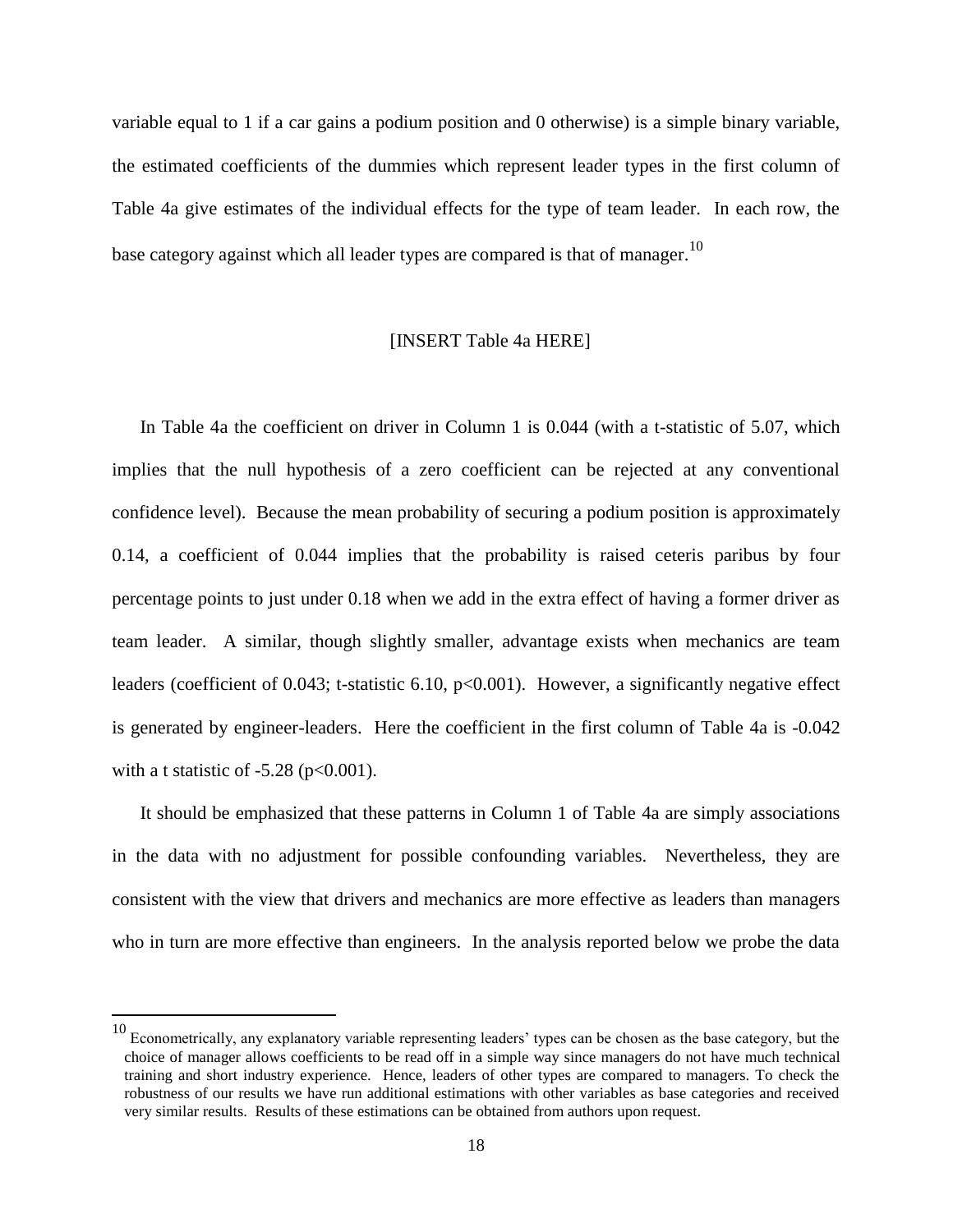to see whether this finding changes when other independent variables are included (in broad outline they do not, but in detail they do).

The remaining columns of Table 4a report simple specifications in which only one leader variable at a time is included. These should be seen as ways of describing the patterns in the data, not as ideal specifications of the kind we would propose. These later columns of Table 4 effectively vary the omitted base category.

Column 2 of Table 4a reveals that managers, compared with the three other kinds of leaders, are slightly negatively associated with gaining a top-three finishing place: the t statistic is -2.97  $(p<0.05)$ . By contrast, having the team led by a driver or a mechanic, in Columns 3 and 4 respectively of Table 4a, is associated with a considerably raised probability of finishing the race either first, second or third. In Column 3 of Table 4a, the coefficient on drivers, compared to the combined effect of all other leader types, is  $0.034$  (t-statistic 4.78, p $<0.001$ ) and the coefficient on mechanics is  $0.047$  (t-statistic 9.02, p<0.001). This probability of getting a podium position, however, goes negative when we examine the coefficient for engineers in Column 4. Overall, results in Table 4a show that drivers and mechanics are associated with better organizational performance compared with managers and engineers.

Table 4b reports results of the multilevel probit regression given by equation (1). As with Table 4a, Table 4b shows that drivers and mechanics are associated with higher propensity to attain podium positions than managers and engineers. This result is robust and consistent with our theoretical prediction.

#### [INSERT Table 4b HERE]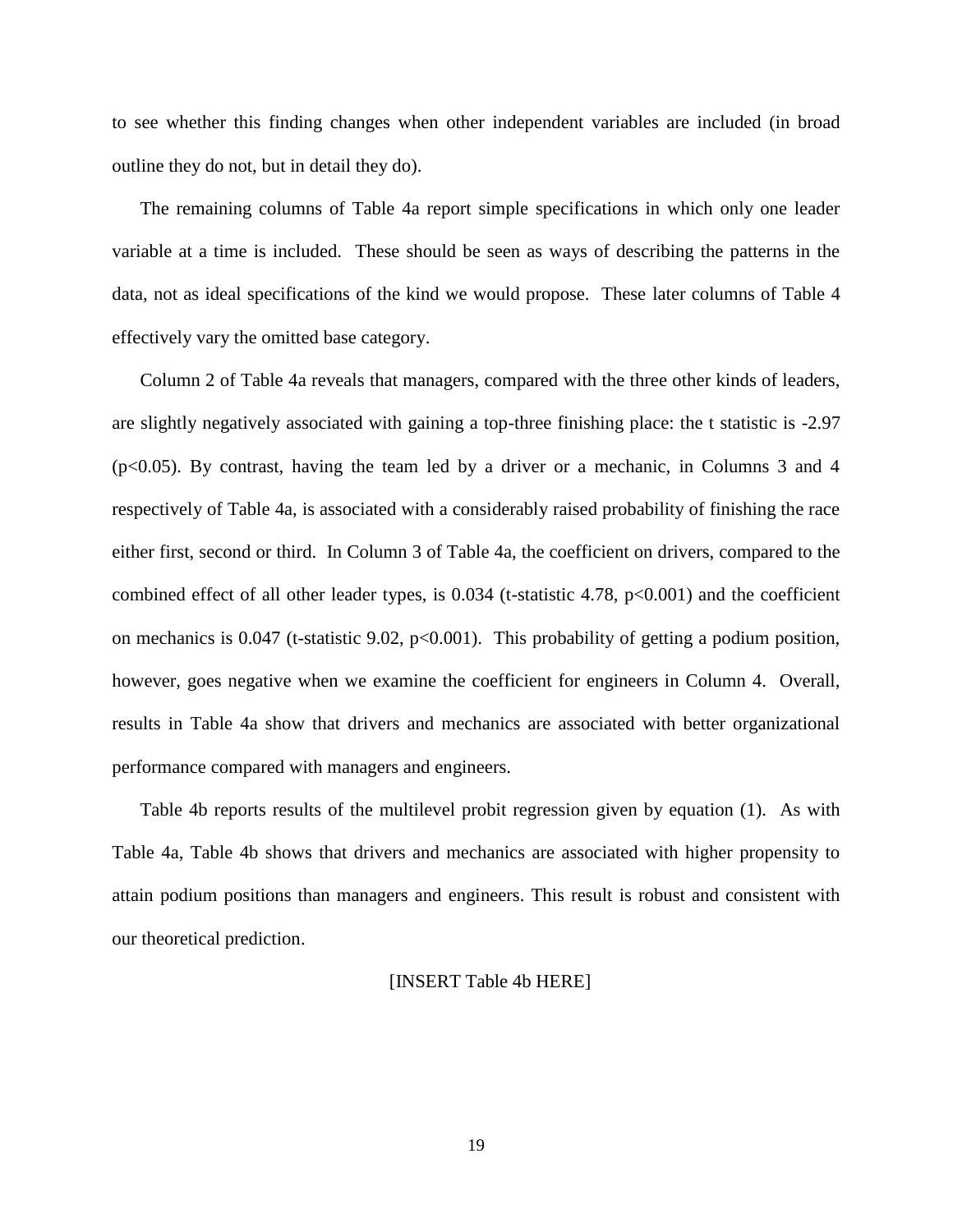To consider the relative impact of leaders' types on team performance taking into account several control variables, we also use a probit model. Table 5a reports the results of the probit estimations. In these estimations we include several confounding variables (shown in Table 2b). In these estimations, we are interested in determining the probability of team leaders with different backgrounds (manager, driver, mechanic, and engineer) securing a podium position for their teams. The impact of leaders' types on propensity to gain a podium position (1-3) is measured compared to that of manager (the omitted base category).

#### [INSERT Table 5a HERE]

In Table 5a, the probit model in Column 1 controls only for each Grand Prix circuit (there are 71 circuits in our dataset). Compared to managers, teams headed by drivers are statistically more likely to attain a podium position, irrespective of the influence of the circuit. The coefficient is slightly greater than 0.20 (z-statistic 5.09, p<0.001). Mechanic-leaders are a little less influential – coefficient is less than 0.20 and z-statistic 6.01, p<0.001). As with the earlier results, in Table 5a engineers have a statistically significantly negative effect on obtaining first, second or third place in a Grand Prix (coefficient approximately -0.24; z-statistic -5.99, p<0.001).

Column 2 of Table 5a extends the set of independent variables. It includes controls for both the circuit and each year in our dataset (1950 to 2011). This new addition of the year dummies does not change the results appreciably. Drivers and mechanics have a statistically significant effect on the probability of a podium position, whereas engineers have a negative influence.

The results change noticeably in the specification of Column 3 in Table 5a. Here we include constructor dummies. Teams like Ferrari show up strongly – with large coefficients. Between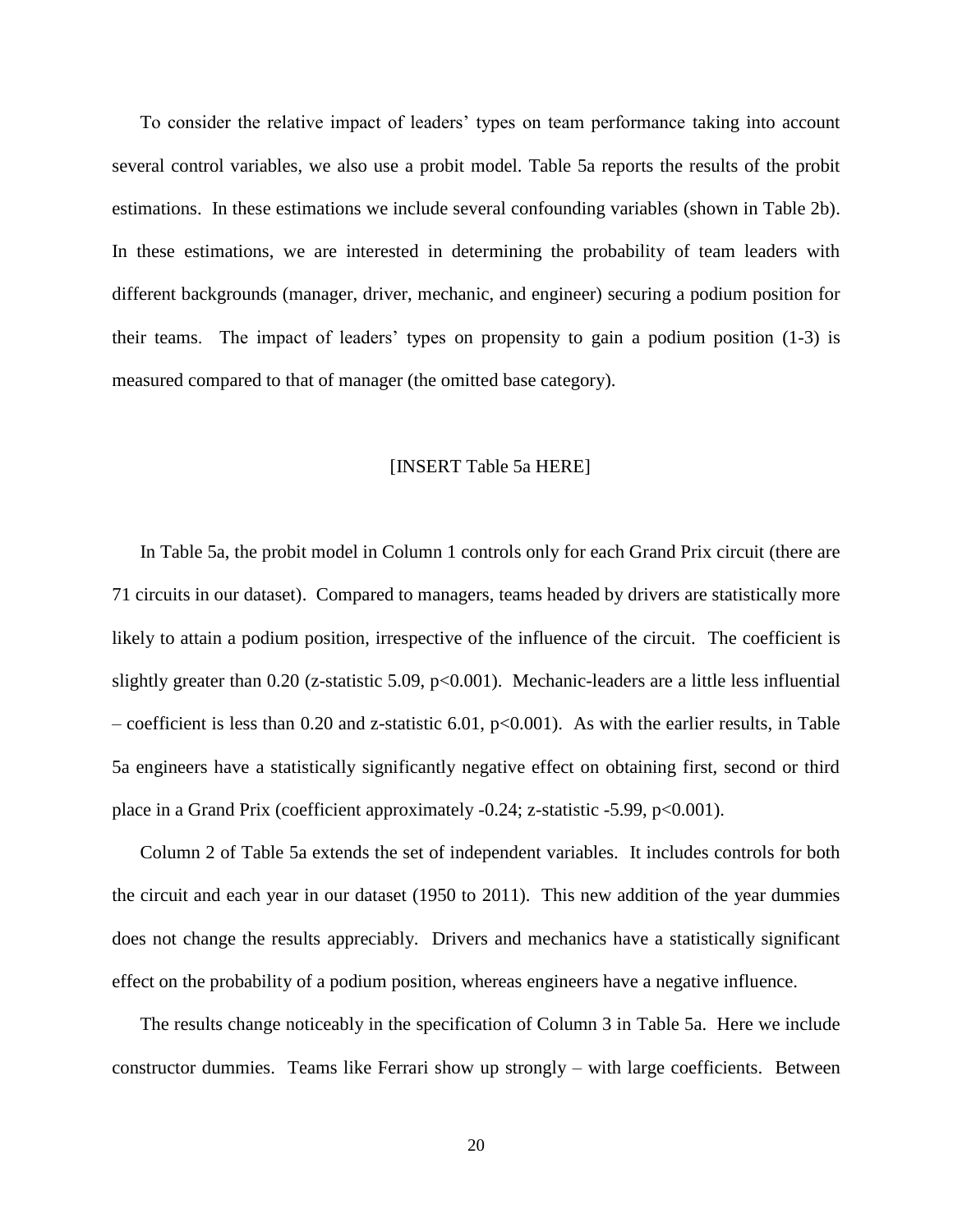1950 and 2011 Ferrari won 16 World Constructors Championships – more than any other team in the history of F1. The constructors' effects on race performance are evident in the seven-fold increase in the  $R^2$  which rises in Table 5a from approximately 0.02 in Columns 1 and 2, to 0.14 after the addition of team fixed-effects.

Column 3 of Table 5a illustrates an important finding: drivers now have a statistically significant and positive effect on the probability of a podium position; the effect of mechanic leaders is now insignificant, while engineer-leaders remains negative and insignificant. In this estimation, the coefficient on drivers goes up slightly and equals to approximately 0.29 (zstatistic 4.71, p<0.001). The results in the last column of Table 5a, with the inclusion of the fourth potential confounding variable -- the number of cars qualifying in each race -- remains similar to those in Column 3**.** We check the robustness of our results by estimating several multilevel probit models. These results are qualitatively similar, but quantitatively different, to those reported in Table 5b.

In Table 5b, the coefficient on Mechanic is now considerably larger, at 0.429. These results are now reminiscent of the simple patterns in the raw data earlier, where both drivers and mechanics were associated with better performance. The fact that the coefficients move around suggests that it may be asking too much of the data to expect to isolate persuasively the exact effect sizes of four different categories.

#### [INSERT Table 5b HERE]

Although it is sensible to be cautious, Tables 4a, 4b, 5a and 5b allow us to summarize several results. The most important finding, one that confirms our hypotheses in Section 2, is that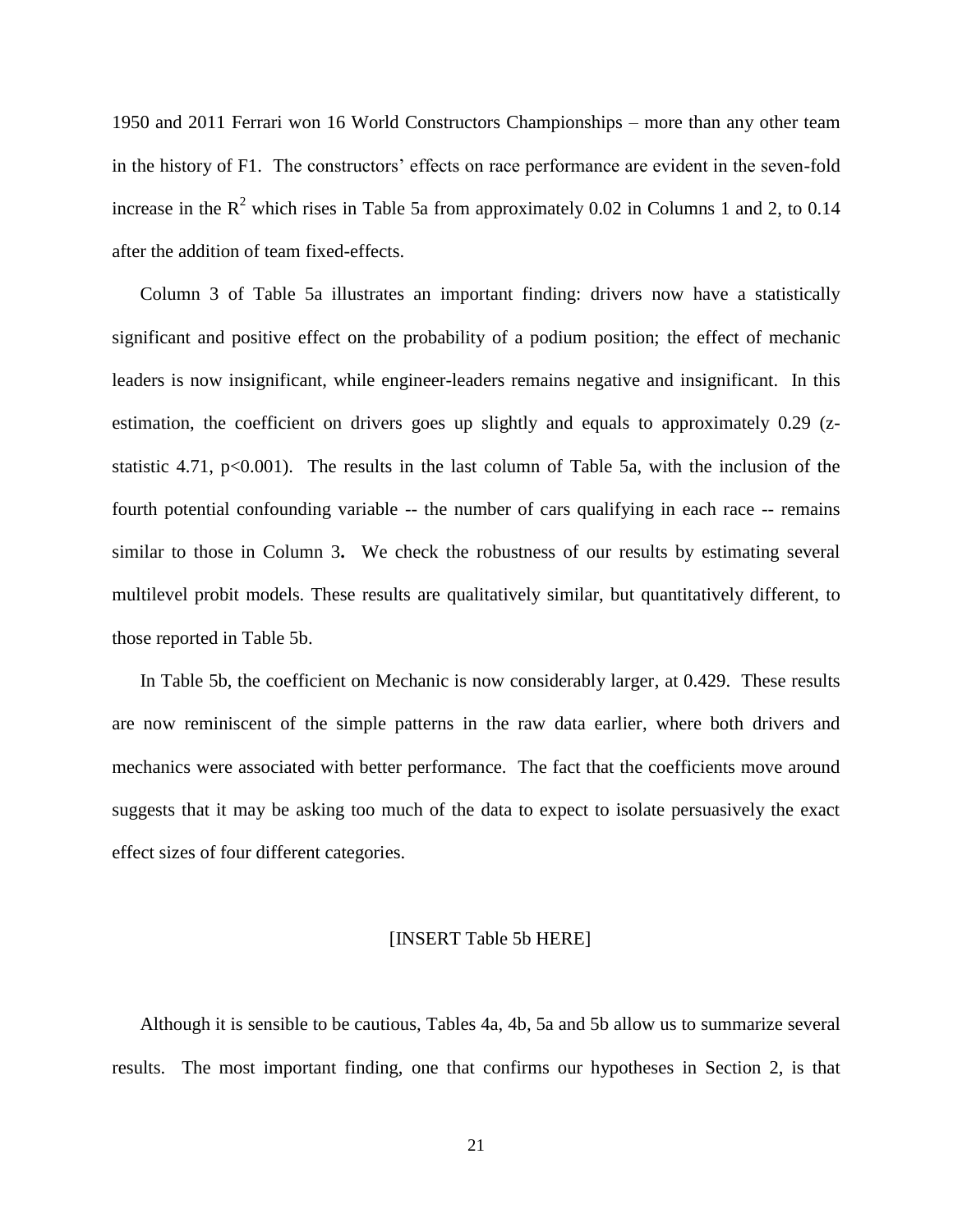constructor teams headed by leaders with high inherent knowledge and longer industry experience seem to perform better than leaders with low to average inherent knowledge and industry experience. Constructor teams led by drivers and mechanics are more successful than teams headed by managers and engineers. The findings in Tables 3a-5b are consistent with the theoretical hypotheses and suggest particularly that former drivers are statistically more likely to lead their constructor teams to podium positions and wins. To explore whether improved performance of these teams is associated with leaders who have extensive industry experience, we conduct several additional regressions. Results from our time-in-industry estimations are reported in Tables 6a-7b.

Here we address the question: does the amount of driving experience make a difference? We identify those leaders who have ever had competitive driving experience. Thirty-five leaders (24%), from a total of 141 in our dataset are classified as drivers; however, 45 leaders (33%) have driven competitively at some point in their life (this number includes 35 former drivers, 7 mechanics, 2 managers, and 1 engineer). According to our hypotheses based on the theory of expert leadership, these 45 principals have the longest relevant experience among all types of leaders considered in our analysis. To explore whether such experience might be the main determining factor of a team's success, we conduct several econometric estimations.

Table 6a and Table 6b show that, according to the OLS estimation, the length of leaders' previous experience (in competitive driving) has a robust positive statistically significant effect on both number of wins and podiums gained by the constructor team. The positive effect of leaders' previous industry experience (via competitive driving) can be seen in Column 1, of Table 6a, which presents the results with no controls; the coefficient is 0.006 (t-statistic 2.11, p<0.05). Column 2 includes a dummy variable for the race circuit (coefficient 0.008; t-statistic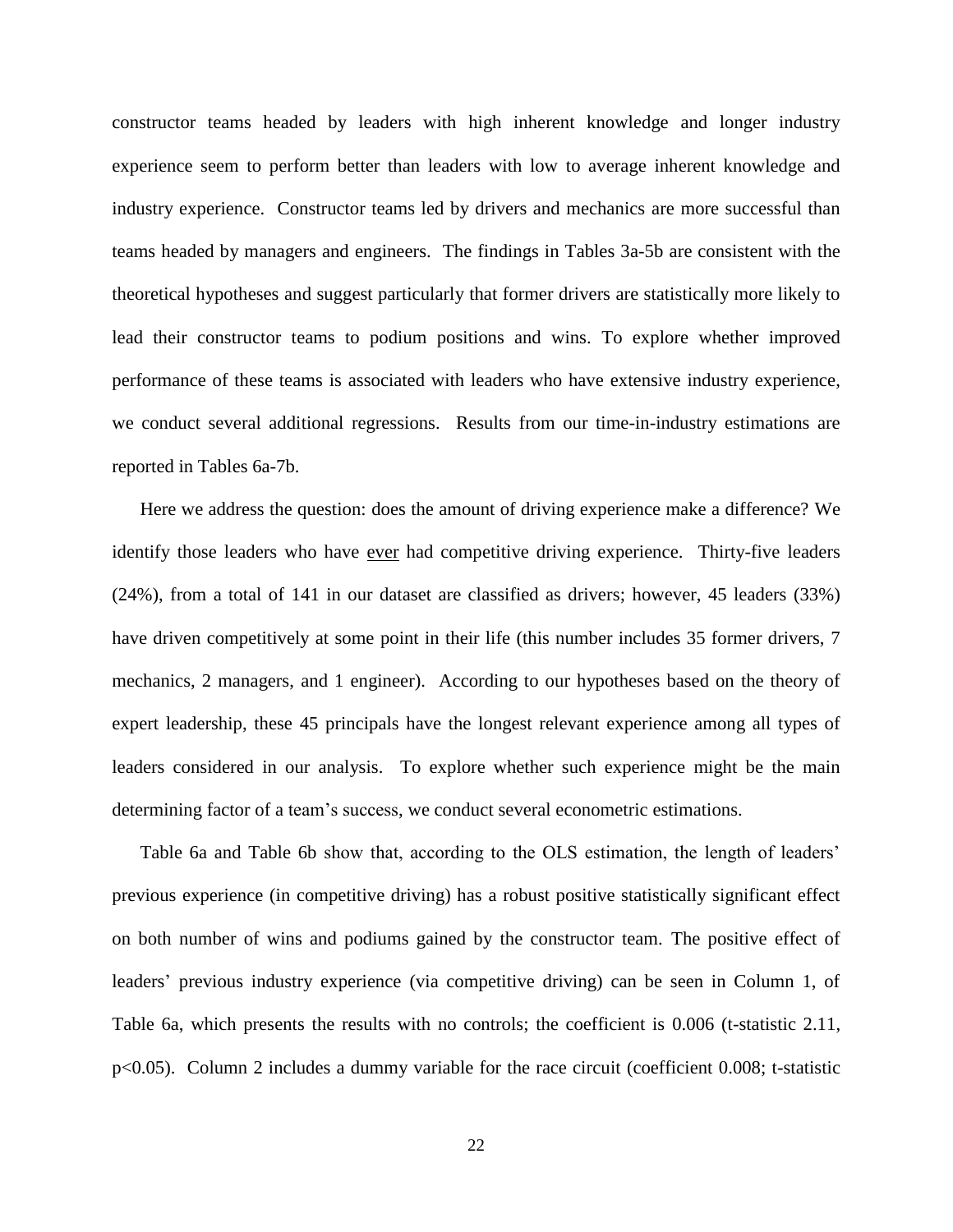2.57,  $p<0.01$ ) which does not alter the result. Similarly, in Columns 3 to 5 as we add the confounding variables of year of race, team constructors, and the number of cars that qualified in each race, the effect of previous experience in competitive driving on podiums increases; the coefficients consistently rise to  $0.016$  (t-statistic 2.38, p<0.02) in Column 5.

#### [INSERT Table 6a and Table 6b HERE]

At this point in our analysis, to give a feel for the size of effects, it is helpful to consider what happens when a leader has 10 years of experience instead of zero years. This is associated with an extra 0.16 on the dependent variable, which is large. It translates into a 16 percentage points higher probability of the leader's team gaining a podium position – this is after controlling for circuit dummies, year dummies, constructor dummies and number of cars qualified. The extra probability of gaining a podium position when a driver has had a decade's experience of competitive racing is about one-in-seven, which corresponds to a doubling of the effect compared with the mean podium frequency in the data of 0.14 (see Table 2a).

Table 6b shows that a leader's previous industry experience (via competitive driving) also has a positive effect on this leader's team's winning chances. The coefficient again rises across the columns. Column 1 summarizes an estimation with no control variables and reports a coefficient of  $0.002$  which is only on the margin of significance (t-statistic 1.73, p<0.09). Column 5 includes four control variables for circuit, year of race, constructor team and number of cars qualified. In Column 5 of Table 6b the coefficient is 0.007 (t-statistic 2.02, p<0.05). Ten years of competitive racing experience by a leader is likely to improve a team's winning success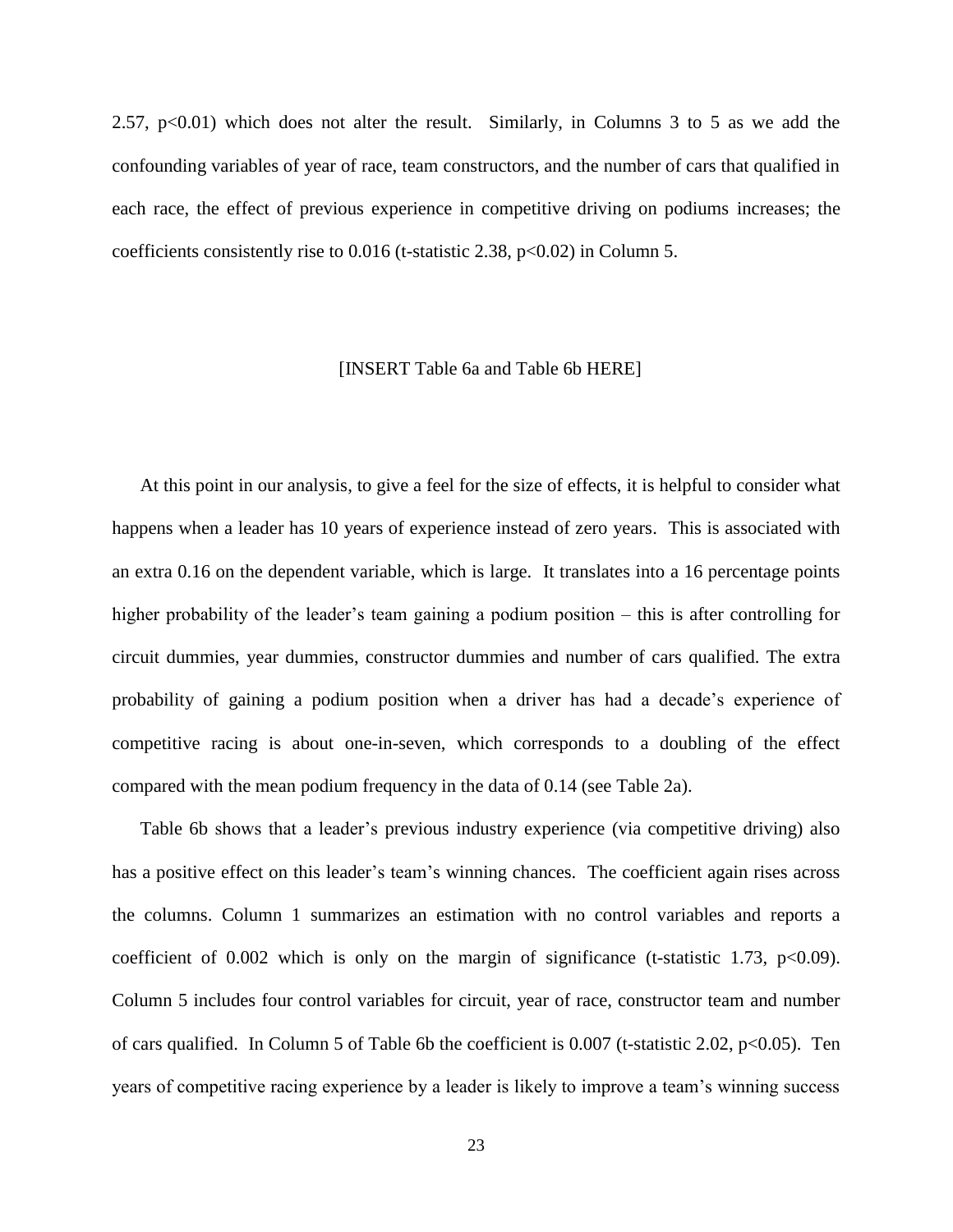by approximately 7 percentage points, which is 2 points above the average win frequency of 0.05 (reported in Table 2a).

To account for the possible impact of unobserved heterogeneity of leaders on performance, we conduct a random-intercept logit regression. The dependent variable is binary  $\pi_i^t \in \{0,1\}$  and represents podium or no podium position gained at time  $t$  by constructor team  $i$ . The probability that team *i* wins a podium position in period  $t \in [1, T]$  is given by:

$$
P(\pi_i^t = 1) = \frac{exp(\beta_1 X 1_i^t + \beta_2 X 2_i^t + \dots + \beta_M X M_i^t + \alpha_i)}{1 + exp(\beta_1 X 1_i^t + \beta_2 X 2_i^t + \dots + \beta_M X M_i^t + \alpha_i)}
$$
(2),

where  $X1_i^t$  is the leader's years of experience as a competitive driver in the past and  $X2_i^t...XM_i^t$ are explanatory variables described in 2b,  $\beta_1$  ...  $\beta_M$  are marginal effects and  $\alpha_i$  is a vector capturing unobserved individual heterogeneity at the level of every leader in each season. The conditional log-likelihood function of the random intercept logit regression has the following form:

$$
LL = \prod_{i=1}^{N} \int_{-\infty}^{+\infty} \prod_{t=1}^{T} \left( \frac{exp(\beta_1 X 1_t^t + \beta_2 X 2_t^t + \dots + \beta_M X M_t^t + \alpha_i)}{1 + exp(\beta_1 X 1_t^t + \beta_2 X 2_t^t + \dots + \beta_M X M_t^t + \alpha_i)} \right) f(a) da \tag{3}
$$

The log-likelihood function (2) is approximated using the Newton-Raphson method.<sup>11</sup> Results of the random intercept logit regressions estimated with different number of explanatory variables are reported in Table 7a (where the dependent variable is obtaining a podium position) and Table 7b (where the dependent variable is winning a race).

#### [INSERT Table 7a and Table 7b HERE]

 $11$ <sup>11</sup> The estimation has been conducted using the GLLAMM plug-in for the Stata 10.0 package.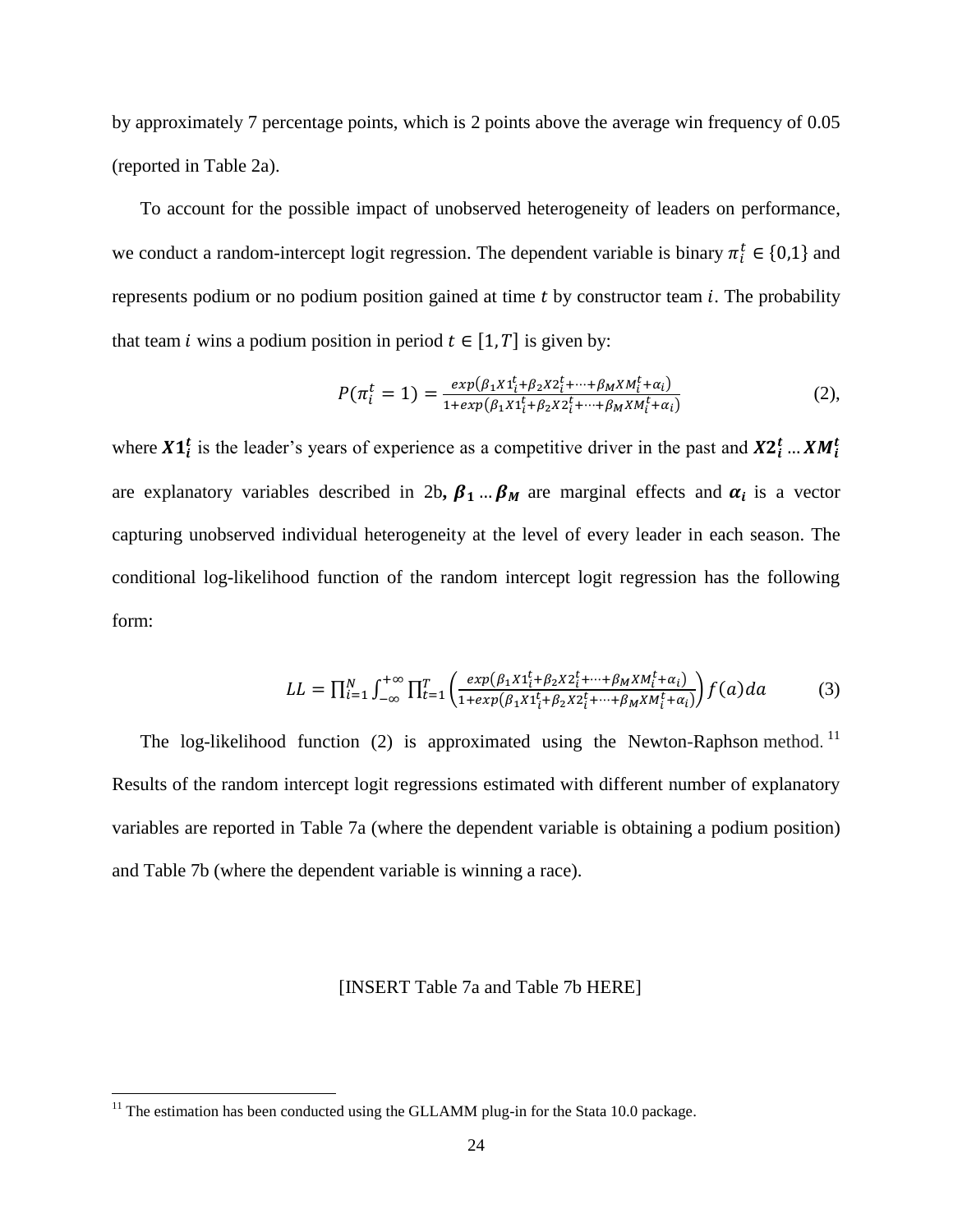Interestingly, in both Tables 7a and 7b the length of the previous experience of the leader has a positive effect on performance in all estimations. Overall, leaders' unobserved heterogeneity within each race accounts for about 30% of variation in gaining a podium position when we do not control for the constructor team. However, once we add controls for the constructor teams, the individual effect of each leader within each race decreases significantly suggesting that accounting for constructor team is very important.

A further check is whether there is a home-race effect. One of our regression variables allows us to control for the impact of a specific circuit. The home-race effect accounts for the possibility that constructors may have competitive advantage if the race circuit is located in the same country where the team headquarters is located. Constructors may be more likely to win or achieve a podium position in their home country (country where their headquarters are located). To control for the home-race effect, we first compare the frequencies of winning a home race versus winning a race abroad for our entire sample of car entries. We find no relationship between the average frequency of winning a race or gaining a podium position at home as compared with abroad.<sup>12</sup>

## **5. DISCUSSION**

 $\overline{\phantom{a}}$ 

In this paper we have focused on leader characteristics in longitudinal F1 data to try to identify which kinds of leaders are beneficial to performance. Identification is a problem in the investigation of leadership and organizational performance (Antonakis, Bendahan, Jacquart, & Lalive 2010). Nevertheless, extensive resources go into hiring, remunerating, and, when

 $12$  Tables and estimations reporting this result are available from the authors upon request.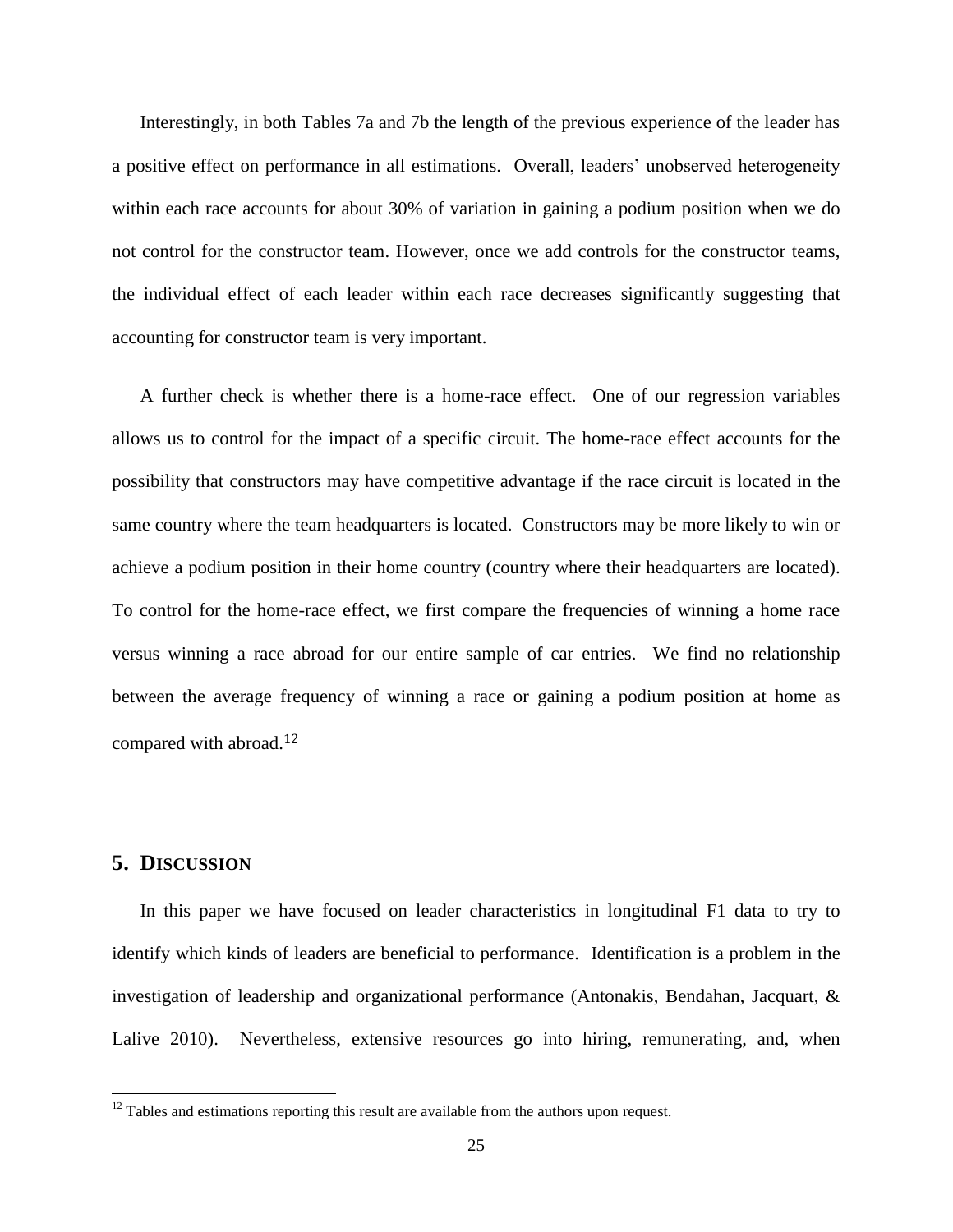necessary, firing institutional heads; thus, it continues to be an important topic for research. The team principal in F1 is responsible for the day-to-day running of the team. Some principals, for example Frank Williams of Williams or Tony Fernandes of Team Lotus, own and run their own teams. Owner-leaders have extensive powers. In other cases, principals are hired by owners to manage their teams. Such is the relationship between the beverage company Red Bull and principal Christian Horner. With large manufacturers involved in racing, for example Mercedes, Renault and Ferrari, it is usual for a principal to be appointed, although their direct powers and responsibilities may vary across teams. The role of team leader will differ as has been suggested; however, some of the decisions made by principals include choosing drivers, having the final word on technical issues such as how the car is set up, pit strategy, which gearbox or engine is used, and they may also be involved with financial decision-making, for example, about sponsorship or team wages.

In this study our important findings point to, first, the strong association between driving and leading: time spent as a racing driver, in any competitive class, generates strong results for those who become team leaders, as compared especially with leaders who were principally managers or engineers (with degrees). Second, the more years spent as a racing driver, the better the results for those who later become team leaders. Why might this be? In this section we address this question and raise a number of possible explanations with reference to the Theory of Expert Leadership (TEL).

The central proposition in the TEL model presented in Section 2 (Goodall, 2009a, 2012) is that leaders with inherent knowledge of the core-business activity, combined with extensive industry experience, and leadership capabilities, are associated with better organizational outcomes. Inherent knowledge is acquired through practice, training or education, combined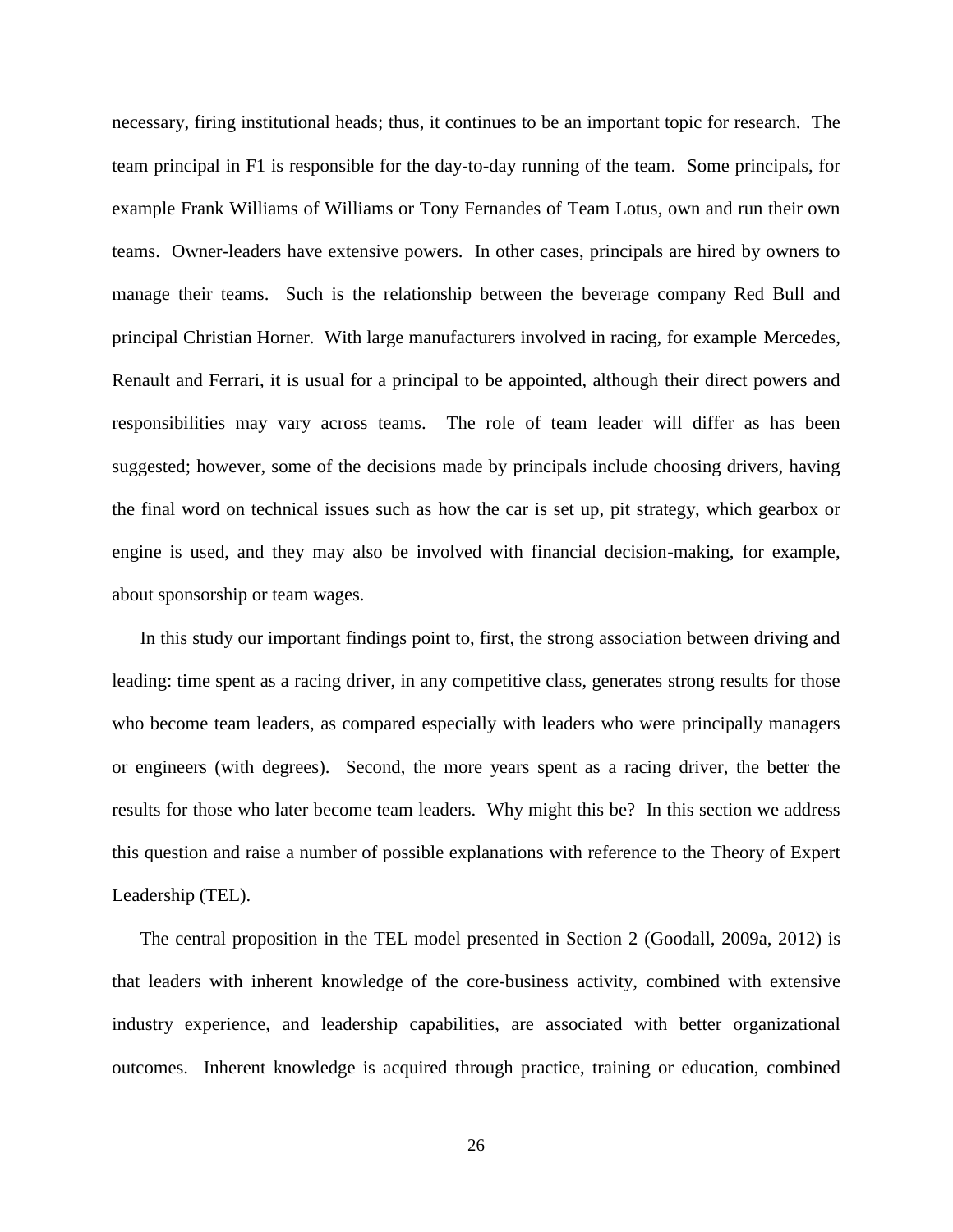with high ability in the core-business activity (Goodall 2012). Our results support this proposition. Team leaders who spent most years racing, arguably the most successful drivers, secured, as leaders, the best results for their teams. How exactly team leaders might affect performance is an empirical question; however, a number of possible mechanisms are raised in TEL (Goodall, 2009a, 2012).

Evidence from the psychology literature on intuition and expertise, suggests that individuals who have extensive domain experience and practice have greater intuitive knowledge, and make more effective decisions (Klein 1993, 2003; Dane and Pratt, 2007) which, it is argued, results in enhanced performance (Ericsson, Krampe, & Tesch-Romer, 1993). F1 team principals who had long driving careers, may have gone on to become exceptional leaders because their own career preferences and priorities continue to be aligned with the requirements of the core business of F1 Championships. Also, at an early age, driver-leaders develop technical knowledge about the underlying activity of Grand Prix racing; they acquire extensive experience in formulating driving tactics, and are able to make decisions under time pressure and stress. The suggestion here is that when leader characteristics align with core business activity, it shapes organizational strategy. Having specialized knowledge about racing might help a leader to create superior, knowledge-based strategies. In addition, they may be better able to effectively communicate strategy to any part of the team.

Inherent knowledge is not a proxy for management and leadership ability. As might be presumed, leaders should be selected based on their management skills as well as technical expertise (Mumford, 2000). However, the evidence in this study shows that being a manager alone is not sufficient. Managers did not perform well as F1 team leaders. Many former drivers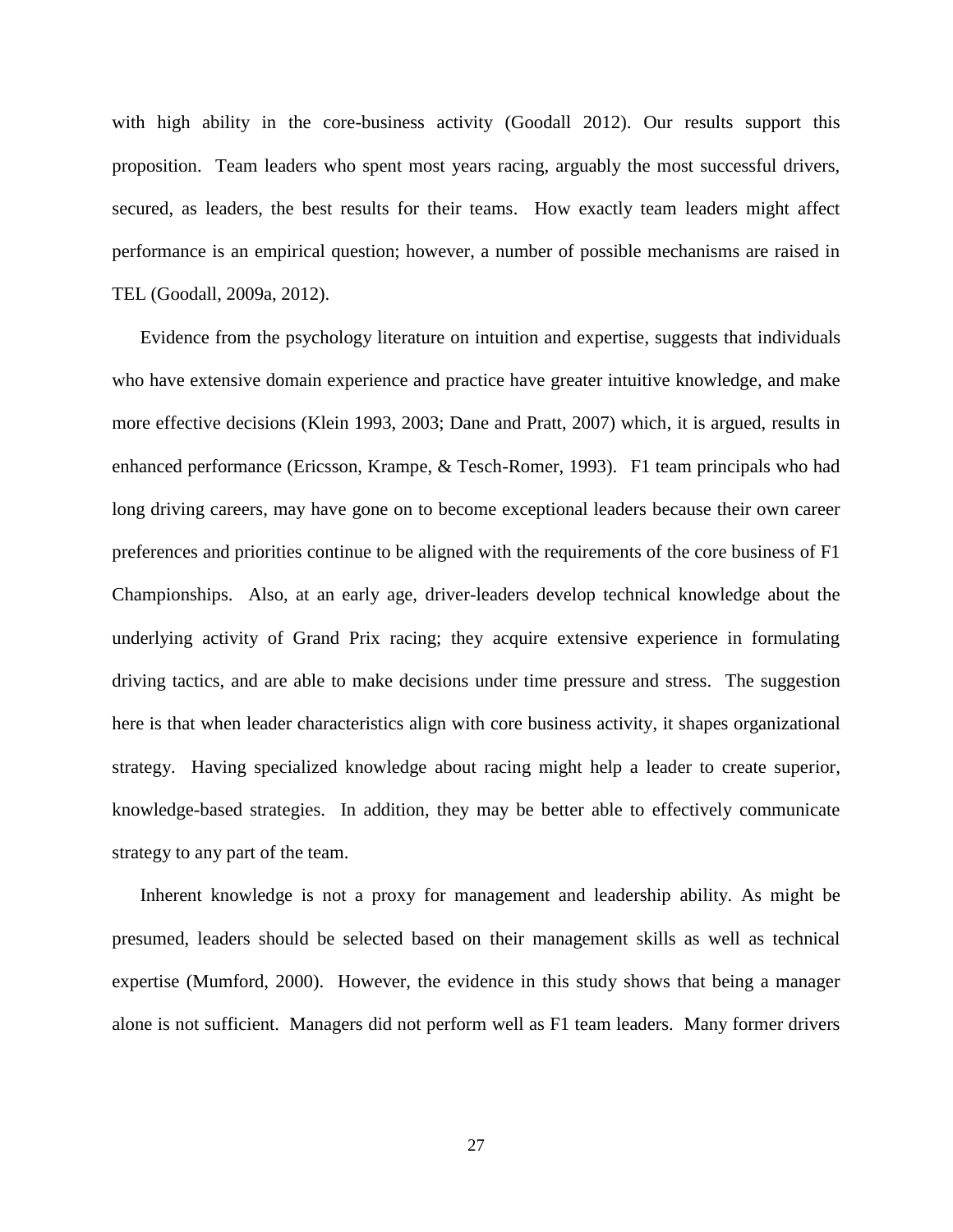have worked in the field of racing for years, and those who have become principals may have acquired their leadership skills as they rose through the ranks.

An important part of the theory behind the promotion of expert leaders is the requirement that not only should heads be knowledgeable about the core business, but they should also be highly competent in the core activity (Goodall, 2009b, Goodall, et. al, 2011). TEL predicts that it will be easier for a leader to be an effective quality-enforcer if he or she has first met the approximate standard that is to be imposed.

Former drivers may also, because of their proven track record, command more respect; they may be viewed as intrinsically credible since they have 'walked-the-walk'. Credibility, it is argued, legitimizes leaders' authority (Bass, 1985; Bennis & Nanus, 1985; Kouzes & Posner, 2003). Having been 'one of them' may also signal that a driver-leader understands the culture and value system, incentives and motivations of their F1 team colleagues. Thus, we might expect driver-leaders to create the right work environment. In addition, they may act as role models within the team, and be more likely to coax high performance. Importantly, their presence may help to attract other talented personnel; and, finally, a function of successful managers in high pressure, high performance workplaces may be to manage the egos of the workers involved. In the context of North American professional basketball, Goodall et al. (2011) argue that having been a former top basketball player helps those who become coaches to better manage the egos of their top players.

The propositions raised in this section to explain why and how expert leaders – particularly driver-leaders – may improve performance need to be tested in further settings. Nevertheless, it is hoped that the theory of expert leaders, further developed in this paper, may help to frame some of the questions for future research.

28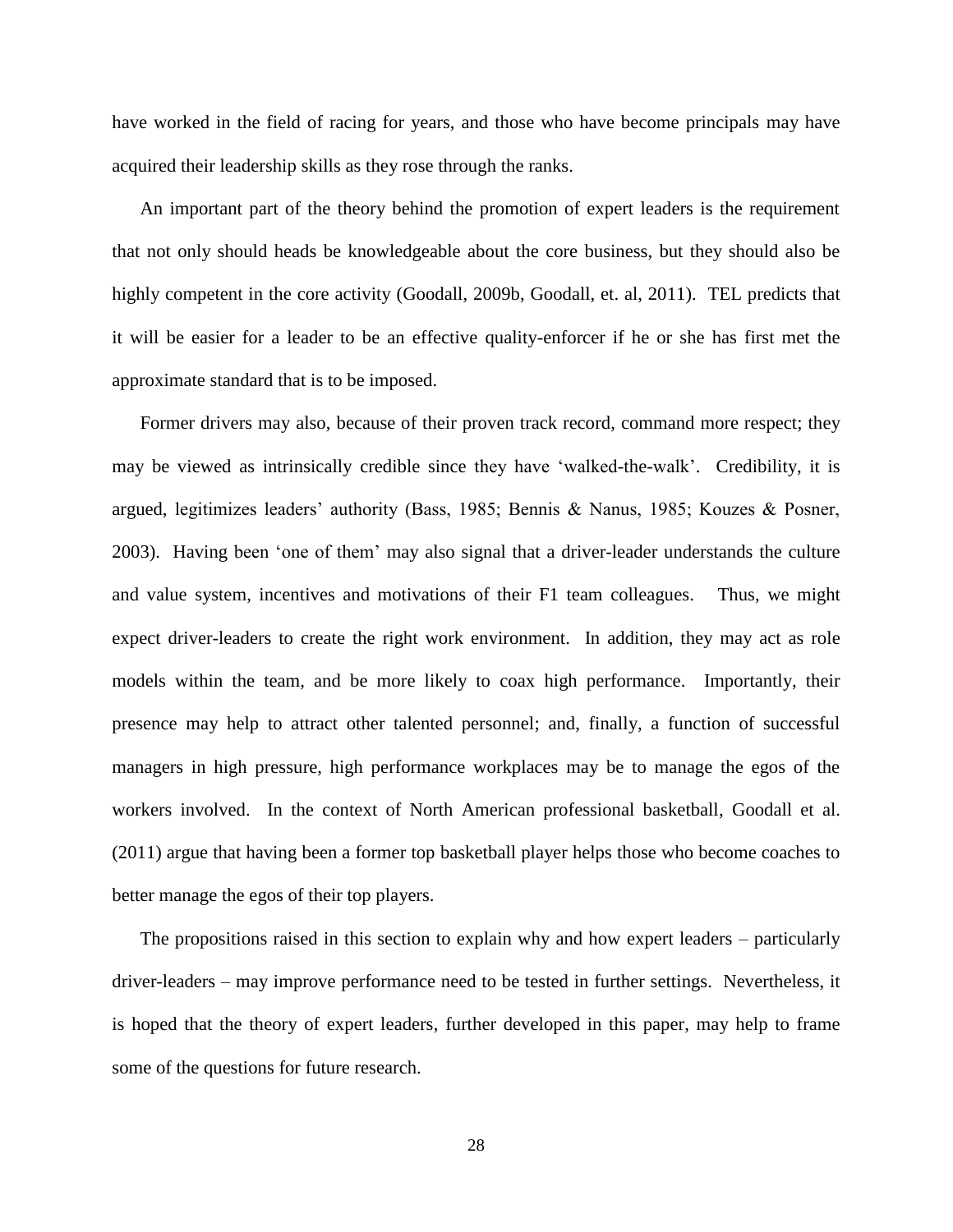## **6. CONCLUSION**

This paper attempts to advance our knowledge about the influence of leaders on organizational performance. Leaders are not randomly assigned to organizations, so caution is advisable in the interpretation of any observational study. Here we have focused on leader characteristics in longitudinal data to try to identify which kinds of leaders are most successful. Our study collects and uses six decades of field data from the highly competitive industry of Formula 1 World Constructors' Championship. The dataset includes information on every car of each constructor team in every F1 race between 1950 and 2011. We also collect background information on leaders of all F1 constructor teams for the same time period.

We identify four groups of leaders according to their background characteristics: drivers, managers, mechanics, or engineers (with degrees). It is sensible to recall that -- even though we have here the whole history of Formula One and not a sample -- at this level of disaggregation the sub-samples become small. Hence particular care is needed in the assessment of such results. Figure 2 and Tables 3a and 3b give grouped results at a slightly higher level of aggregation, namely, a division into drivers-and-mechanics compared to managers-and-engineers. That twoway breakdown can be seen as an approximate split between those with high and low expertise.

Our motivation is to try to understand how necessary it is for leaders to have in-depth industry knowledge and experience. We test our hypotheses that successful leaders are those with inherent knowledge of, and high ability in, the core business of their organization, coupled with long industry experience. Using econometric methods, to account for heterogeneity and multiple control variables, we compare teams' performance and determine whether and to what extent leaders' competence in the core-business activity (driving), combined with industry experience (length of time), affect team performance.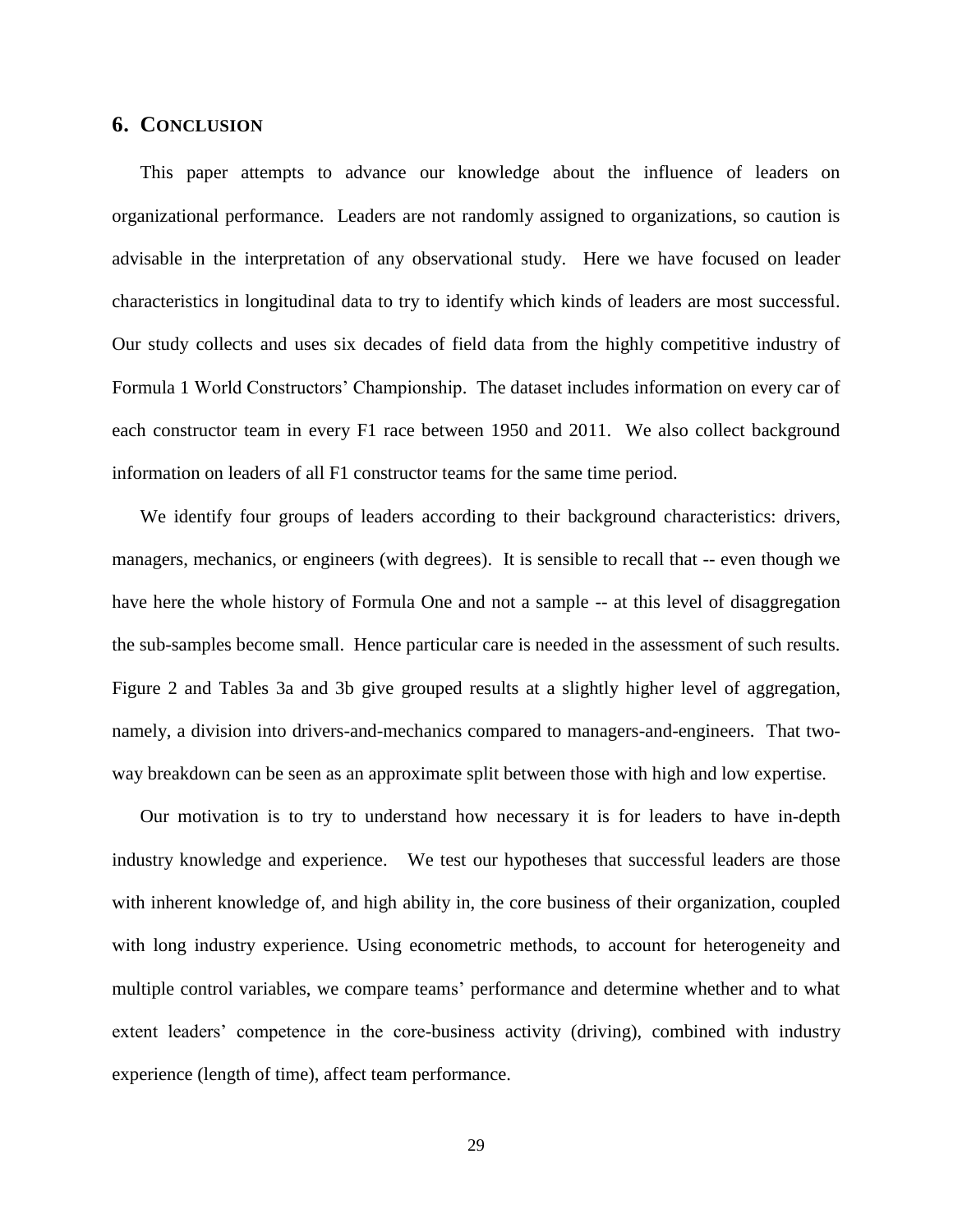This study's results suggest that in the highly skilled industry of Formula 1 it is driverleaders and former mechanics who have greater potential to improve team performance - specifically, to reach podium positions and wins -- than other types of leaders. We find a strong association between driving and leading, and the more years of experience as a driver the better are the organizational outcomes. These results hold when we control for the constructor team, year of competition, number of cars in each race, and the circuits where Grand Prix take place.

We draw from a Theory of Expert Leadership (TEL) to try to explain why the most successful team leaders in F1 motor racing are more likely to have started their careers as drivers or mechanics. We suggest that former drivers may make the best leaders because they are familiar with all aspects of the activity. From an early age, driver-leaders develop technical knowledge about the underlying activity of Grand Prix racing; they acquire extensive experience in formulating driving tactics, and are able to make decisions under time pressure and stress. This inherent knowledge and industry expertise may, we suggest, inform organizational strategy when drivers become principals. We also argue that former drivers may appear more credible to their F1 team colleagues, which extends their influence. Finally, because of a shared value system between the team and leader, driver-leaders may create a more appropriate work environment for the team.

Two case studies of F1 constructors' teams illustrate our results. The first is that of Ferrari, who have competed in F1 since it began in 1950. Figure 3 shows the whole history of Ferrari's success. The black bars represent years when the team was headed by former drivers. Jean Todt (a former driver) was team principal from 1995 to 2007. During this period Ferrari reached the peak of its performance. In 1990-91, Cesare Fiorio, who also had competitive driving experience, was team head. Overall, the average podiums achieved by Ferrari under non-drivers'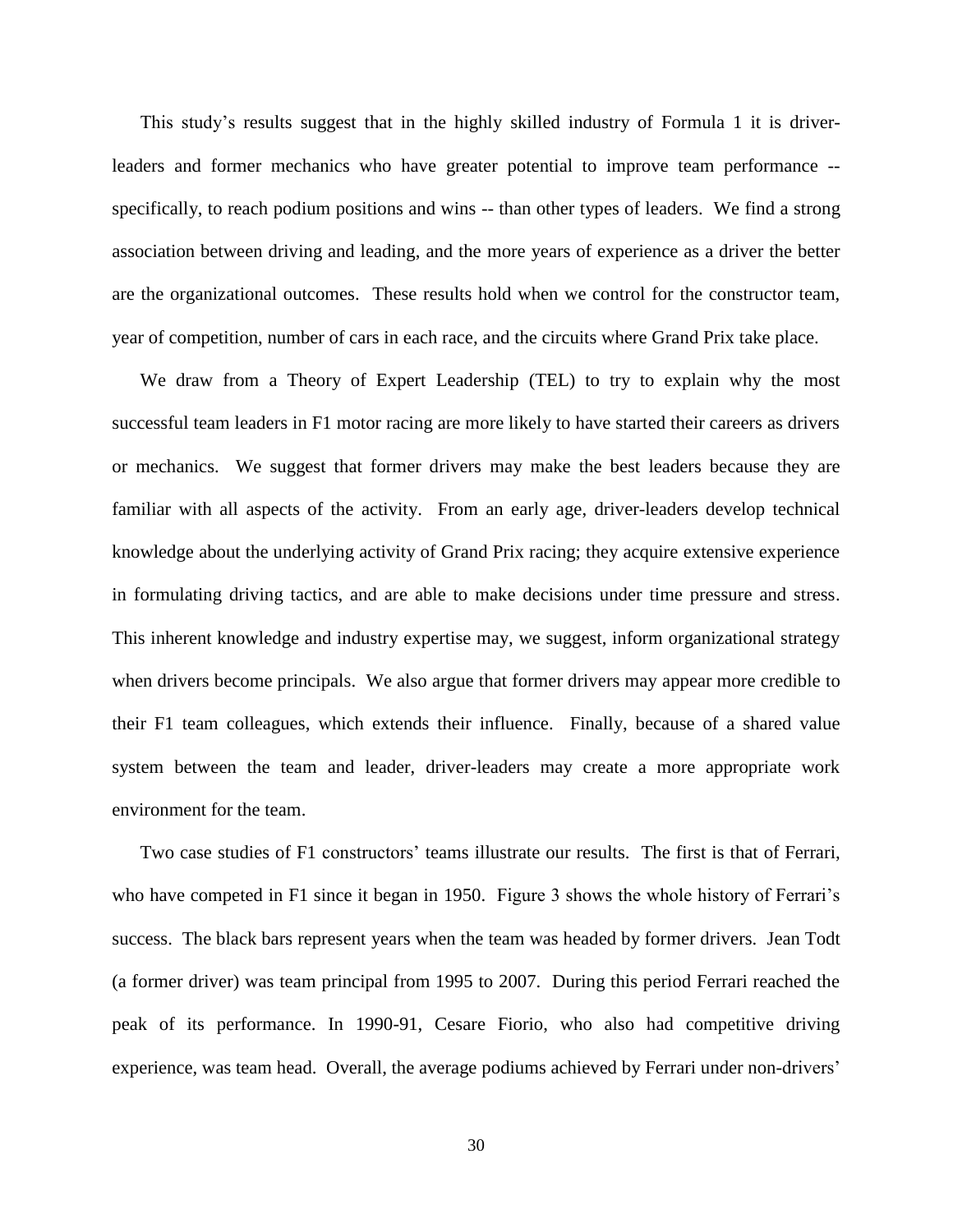leadership is equal to 0.29 and under drivers 0.52. This difference is significant according to Wilcoxon Mann-Whitney test (p<0.0001).

A second and more recent example is a team currently located at the top of the grid in the Formula 1 constructor championship – Red Bull Racing. The Red Bull team is led by a former racing driver, Christian Horner. In the last two seasons (2010, 2011) they have won two consecutive constructor championships (see Figure 4), and Sebastian Vettel (who is currently the youngest double-champion in the history of Formula 1), has won two driver championships. The fact that Red Bull has progressed from the bottom of the championship grid to becoming one of the leading Formula 1 teams between 2005 and 2011 suggests that TEL may have a broader appeal and potentially predict the dynamics of progress for teams at the bottom of the championship grid.

#### [INSERT Figure 3 and Figure 4 HERE]

Leadership can be a loaded topic and it is sometimes hard for observers to suspend a natural desire to rely on anecdotes. Based on the evidence in this paper, we argue (cautiously) here for an 'expert leader' model of effective leadership. These important issues merit future research.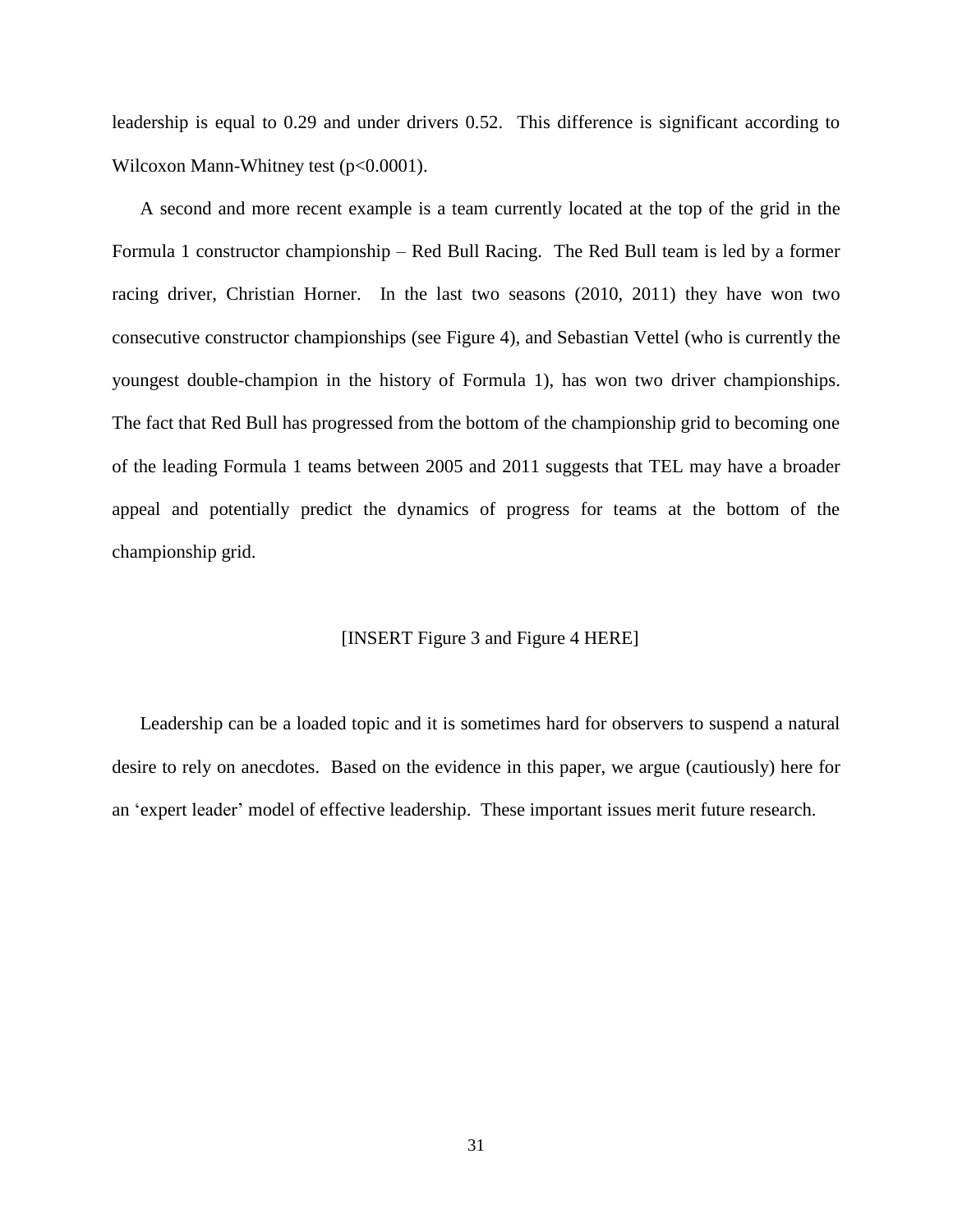

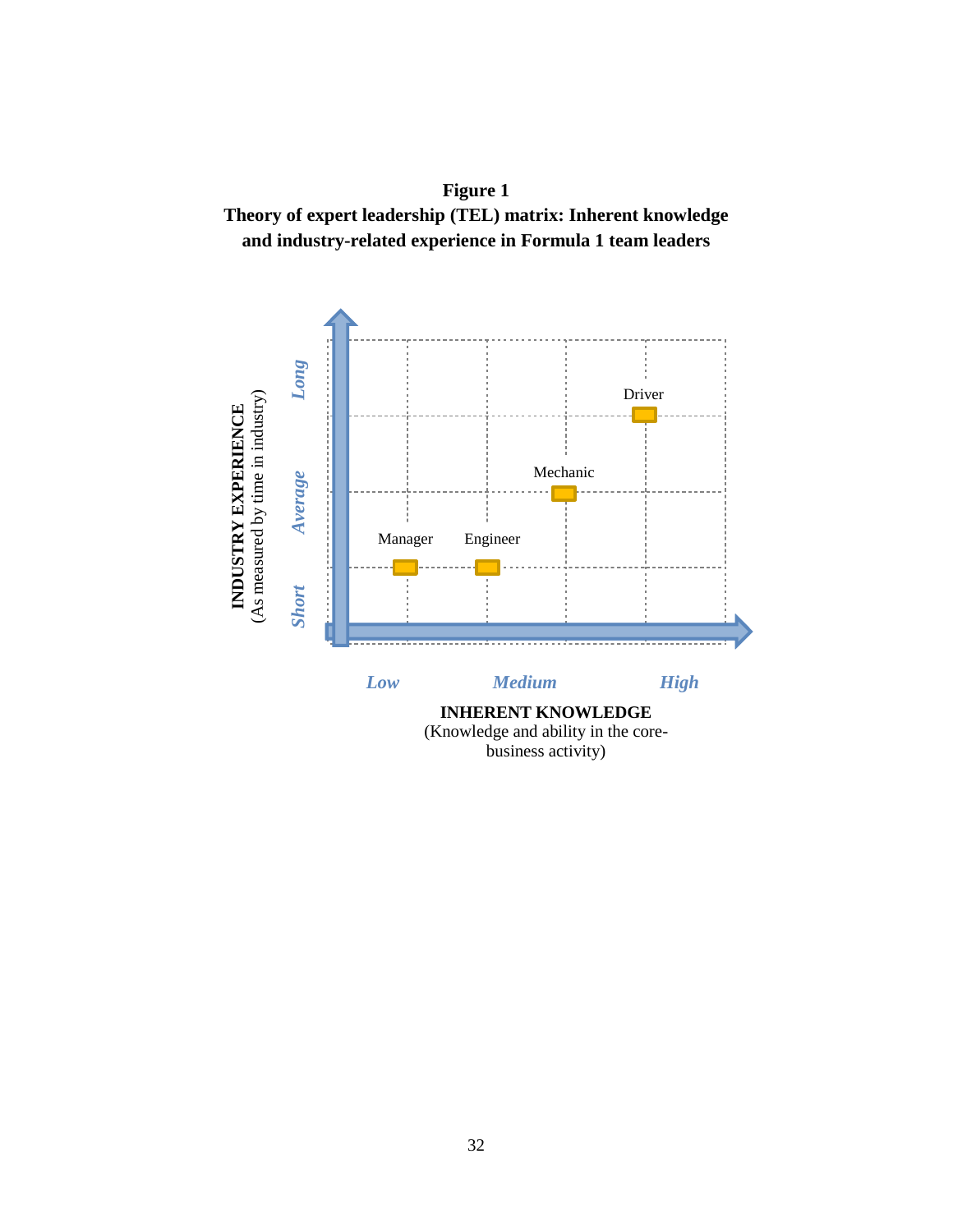|                   | Championship point system |                |                |                |                  |                |                             |  |
|-------------------|---------------------------|----------------|----------------|----------------|------------------|----------------|-----------------------------|--|
| Final<br>position | 1950-<br>1959             | 1960           | 1961-<br>1990  | 1991-<br>2002  | $2003 -$<br>2009 | 2010-<br>2011  | 1950-<br>2011<br>(averages) |  |
| 1st               | 8                         | 8              | 9              | 10             | 10               | 25             | 11.7                        |  |
| 2nd               | 6                         | 6              | 6              | 6              | 8                | 18             | 8.3                         |  |
| 3rd               | $\overline{4}$            | $\overline{4}$ | $\overline{4}$ | $\overline{4}$ | 6                | 15             | 6.2                         |  |
| 4th               | 3                         | 3              | 3              | 3              | 5                | 12             | 4.8                         |  |
| 5th               | $\overline{2}$            | $\overline{2}$ | $\overline{2}$ | $\overline{2}$ | $\overline{4}$   | 10             | 3.7                         |  |
| 6th               | $\overline{0}$            |                | 1              |                | 3                | 8              | 2.3                         |  |
| 7 <sup>th</sup>   | 0                         | $\overline{0}$ | $\overline{0}$ | $\overline{0}$ | $\overline{2}$   | 6              | 1.3                         |  |
| 8th               | $\overline{0}$            | $\theta$       | $\overline{0}$ | $\overline{0}$ |                  | 4              | 0.8                         |  |
| 9th               | 0                         | $\overline{0}$ | $\overline{0}$ | $\overline{0}$ | $\theta$         | $\overline{2}$ | 0.3                         |  |
| 10th              | $\overline{0}$            | $\overline{0}$ | $\mathbf{0}$   | $\overline{0}$ | $\overline{0}$   |                | 0.2                         |  |

## **Table 1 The relationship between F1 Champion points and the final position of cars**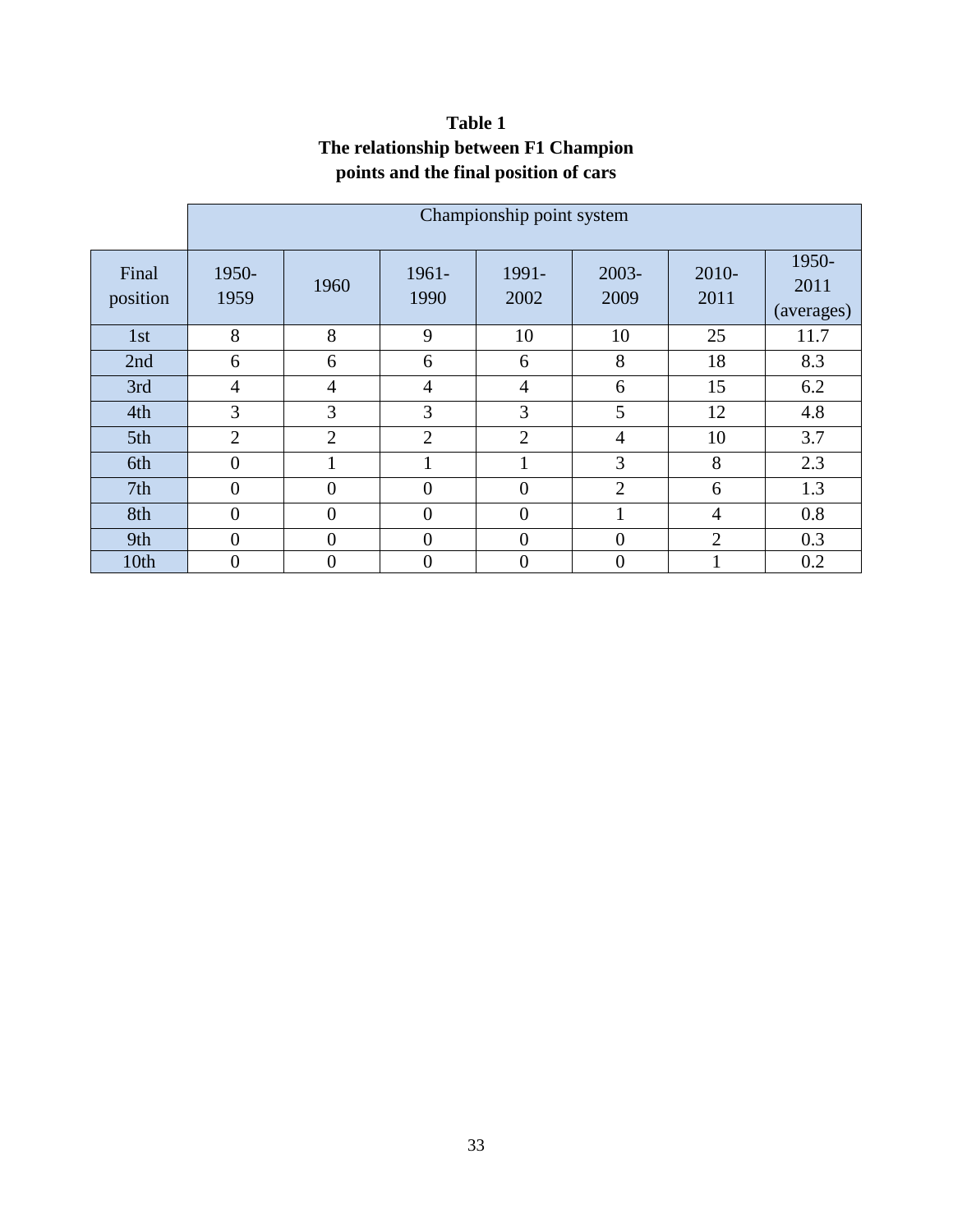**Table 2a Summary statistics of Formula 1 World Constructors' Championship 1950-2011**

| Leaders'<br>type | Number<br>of<br>leaders | Number<br>of<br>cars | Average<br>podium<br>frequency | Average<br>win<br>frequency | Average<br>pole<br>frequency | Average<br>fastest lap<br>frequency |
|------------------|-------------------------|----------------------|--------------------------------|-----------------------------|------------------------------|-------------------------------------|
| <b>Managers</b>  | 42                      | 3,498                | 0.12                           | 0.03                        | 0.03                         | 0.04                                |
| <b>Drivers</b>   | 35                      | 2,779                | 0.17                           | 0.07                        | 0.07                         | 0.06                                |
| <i>Mechanics</i> | 31                      | 7,456                | 0.16                           | 0.06                        | 0.05                         | 0.06                                |
| Engineers        | 33                      | 3,992                | 0.08                           | 0.03                        | 0.03                         | 0.03                                |
| Total            | 141                     | 17,725               | 0.14                           | 0.05                        | 0.05                         | 0.05                                |

## **Table 2b Explanatory variables in the regression equations\***

| <b>Explanatory variable</b> | <b>Description</b>                                             |
|-----------------------------|----------------------------------------------------------------|
| <b>CONSTANT</b>             | Constant                                                       |
| <i>MANAGER</i>              | 1 if the leader is classified as <i>manager</i> ; 0 otherwise  |
| <b>DRIVER</b>               | 1 if the leader is classified as <i>driver</i> ; 0 otherwise   |
| <b>MECHANIC</b>             | 1 if leader is classified as <i>mechanic</i> ; 0 otherwise     |
| <b>ENGINEER</b>             | 1 if the leader is classified as <i>engineer</i> ; 0 otherwise |
| <b>CIRCUIT</b>              | Each Grand Prix circuit has a different dummy                  |
| <b>YEAR</b>                 | Each year has a different dummy                                |
| <b>TEAM</b>                 | Each F1 constructor team has a dummy                           |
| # $CARS$                    | Number of cars qualified to race in any particular race        |

\* All executives listed by the team as 'principal of the racing team' or 'team principal' are identified as team leaders. Those identified as having collective team leaders (more than one person) are excluded (29 leaders, 1,351 car entries). We also excluded 460 car entries in cases where we were unable to identify leaders.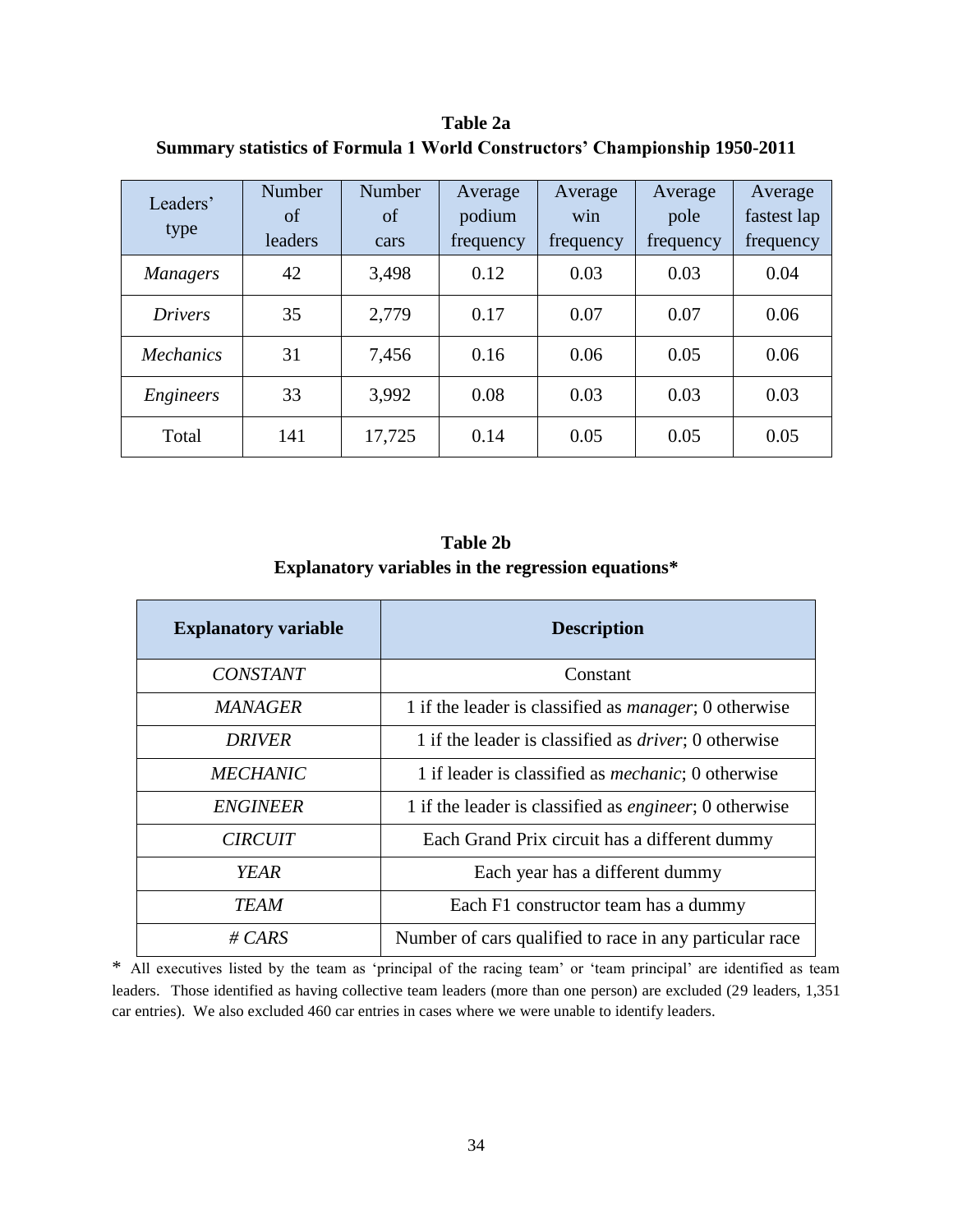

\*Results of Wilcoxon-Mann-Whitney test show that the differences between win frequencies and podium frequencies of leaders classified as drivers or mechanics versus leaders classified as managers or engineers are statistically significant. The Wilcoxon-Mann-Whitney z-statistics for podiums is equal to -12.509 (prob<0.0001). The Wilcoxon-Mann-Whitney z-statistics for wins is equal to -8.901 (prob<0.0001).

Note: A simple OLS regression with 141 observations also shows that drivers or mechanics are more likely to achieve podiums during their career than managers or engineers (significant at 0.05 level).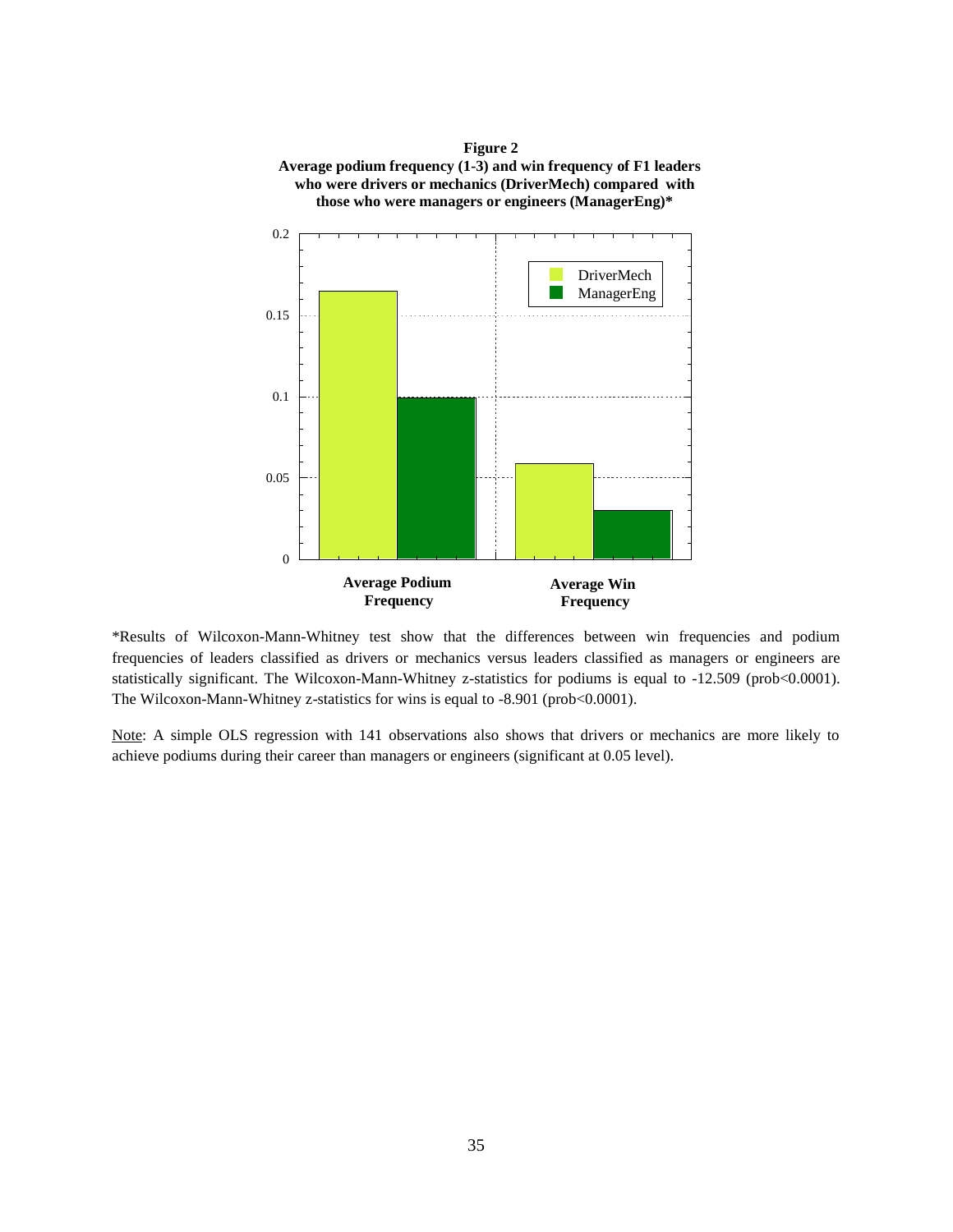## **Table 3a**

## **Regression results where the dependent variable is whether a car gets a podium position – estimated by an OLS linear probability model**

| <b>Explanatory variable</b>     | <b>Model 1</b><br>coefficient<br><i>(standard)</i><br>error) | <b>Model 2</b><br>coefficient<br>(standard<br>error) | <b>Model 3</b><br>coefficient<br><i>(standard)</i><br>error) | <b>Model 4</b><br>coefficient<br>(standard<br>error) | <b>Model 5</b><br>coefficient<br><i>(standard)</i><br>error) |
|---------------------------------|--------------------------------------------------------------|------------------------------------------------------|--------------------------------------------------------------|------------------------------------------------------|--------------------------------------------------------------|
| Driver or mechanic              | $0.066***$<br>(0.005)                                        | $0.066***$<br>(0.005)                                | $0.066***$<br>(0.005)                                        | $0.042***$<br>(0.008)                                | $0.044***$<br>(0.0083)                                       |
| Manager or engineer             |                                                              |                                                      |                                                              |                                                      |                                                              |
|                                 |                                                              |                                                      |                                                              |                                                      |                                                              |
| <b>CIRCUIT</b> dummies included | N <sub>O</sub>                                               | <b>YES</b>                                           | <b>YES</b>                                                   | <b>YES</b>                                           | <b>YES</b>                                                   |
| <i>YEAR</i> dummies included    | N <sub>O</sub>                                               | N <sub>O</sub>                                       | <b>YES</b>                                                   | <b>YES</b>                                           | <b>YES</b>                                                   |
| <b>TEAM</b> dummies included    | N <sub>O</sub>                                               | N <sub>O</sub>                                       | N <sub>O</sub>                                               | <b>YES</b>                                           | <b>YES</b>                                                   |
| $\# CARS$ included              | NO                                                           | N <sub>O</sub>                                       | N <sub>O</sub>                                               | N <sub>O</sub>                                       | <b>YES</b>                                                   |
|                                 |                                                              |                                                      |                                                              |                                                      |                                                              |
| $R^2$                           | 0.0088                                                       | 0.0102                                               | 0.0103                                                       | 0.1305                                               | 0.1308                                                       |
| $N$ (Observations)              | 17725                                                        | 17725                                                | 17725                                                        | 17725                                                | 17725                                                        |
| $N$ (Leaders)                   | 141                                                          | 141                                                  | 141                                                          | 141                                                  | 141                                                          |

\*\*\* - significant at 0.001 level

The mean of the dependent variable (gaining a podium position) is 0.14. Standard errors are in parentheses.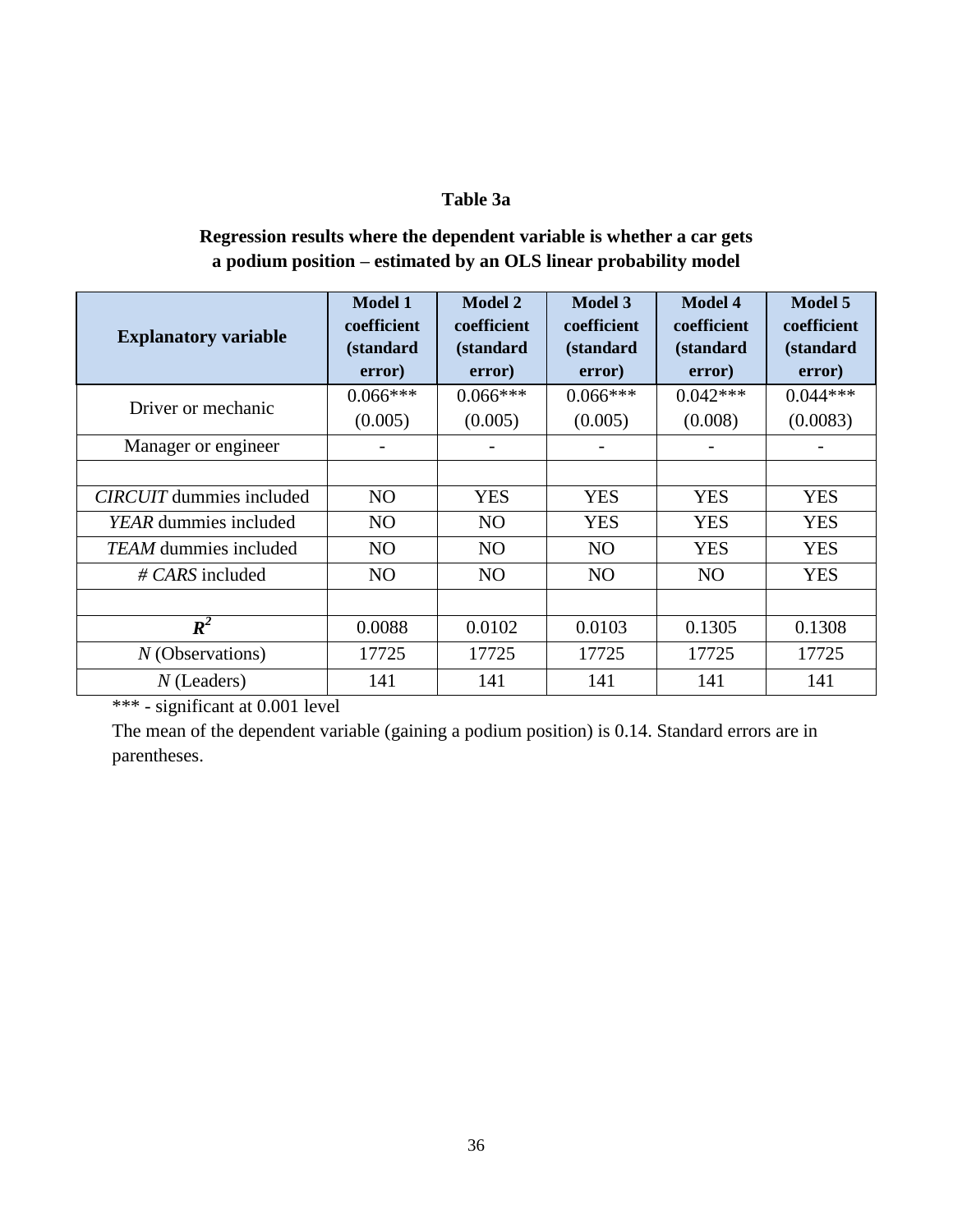## **Table 3b**

| Regression results where the dependent variable is whether a car gets a |  |
|-------------------------------------------------------------------------|--|
| podium position – estimated by a multilevel probit model                |  |

| <b>Explanatory variable</b>                             | <b>Model 1</b><br>coefficient<br><i>(standard)</i><br>error) | <b>Model 2</b><br>coefficient<br>(standard<br>error) | <b>Model 3</b><br>coefficient<br>(standard<br>error) | <b>Model 4</b><br>coefficient<br><i>(standard)</i><br>error) | <b>Model 5</b><br>coefficient<br>(standard<br>error) |
|---------------------------------------------------------|--------------------------------------------------------------|------------------------------------------------------|------------------------------------------------------|--------------------------------------------------------------|------------------------------------------------------|
| Driver or mechanic                                      | $0.418***$<br>(0.039)                                        | $0.502***$<br>(0.033)                                | $0.544***$<br>(0.036)                                | $0.478***$<br>(0.035)                                        | $0.384***$<br>(0.036)                                |
| Manager or engineer                                     |                                                              |                                                      |                                                      |                                                              |                                                      |
| Individual leader's effect<br>st. deviation (st. error) | 0.481<br>(0.004)                                             | 0.572<br>(0.005)                                     | 0.398<br>(0.024)                                     | 0.516<br>(0.004)                                             | 0.693<br>(0.011)                                     |
|                                                         |                                                              |                                                      |                                                      |                                                              |                                                      |
| <b>CIRCUIT</b> dummies included                         | N <sub>O</sub>                                               | <b>YES</b>                                           | <b>YES</b>                                           | <b>YES</b>                                                   | <b>YES</b>                                           |
| YEAR dummies included                                   | N <sub>O</sub>                                               | N <sub>O</sub>                                       | <b>YES</b>                                           | <b>YES</b>                                                   | <b>YES</b>                                           |
| <b>TEAM</b> dummies included                            | NO                                                           | NO                                                   | N <sub>O</sub>                                       | <b>YES</b>                                                   | <b>YES</b>                                           |
| $\# \text{CARS}$ included                               | NO                                                           | NO                                                   | N <sub>O</sub>                                       | NO                                                           | <b>YES</b>                                           |
|                                                         |                                                              |                                                      |                                                      |                                                              |                                                      |
| Log likelihood (LL)                                     | $-5979.23$                                                   | $-5972.18$                                           | $-5956.03$                                           | $-5947.43$                                                   | $-5926.49$                                           |
| $N$ (Observations)                                      | 17725                                                        | 17725                                                | 17725                                                | 17725                                                        | 17725                                                |
| $N$ (Leaders)                                           | 141                                                          | 141                                                  | 141                                                  | 141                                                          | 141                                                  |

\*\*\* - significant at 0.001 level Standard errors are in parentheses.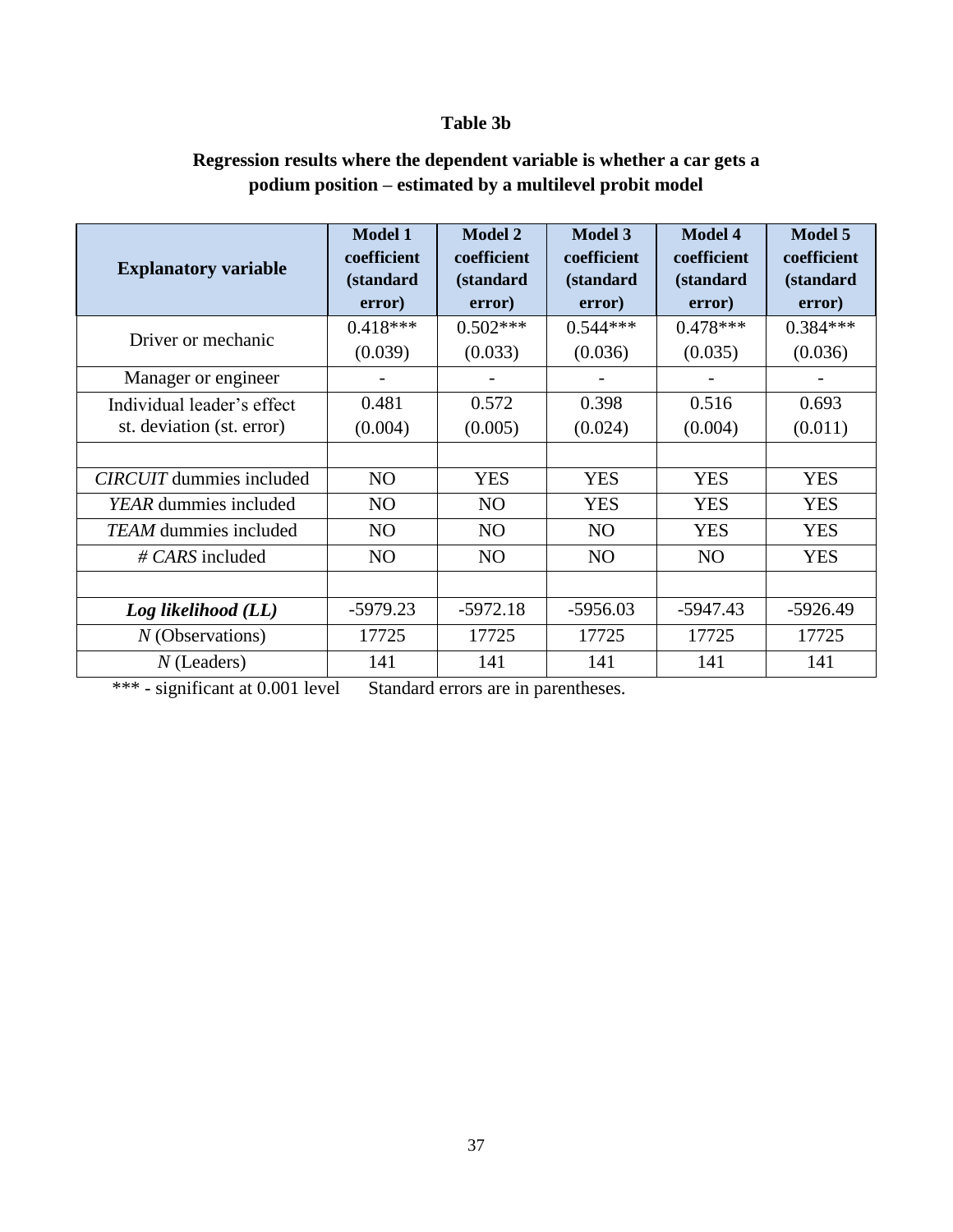## **Table 4a**

## **Regression equations where the dependent variable is whether a car gains a podium position - estimated by an OLS linear probability model**

| <b>Explanatory variable</b>     | <b>Model 1</b><br>coefficient<br><i>(standard)</i> | <b>Model 2</b><br>coefficient<br><i>(standard)</i> | <b>Model 3</b><br>coefficient<br>(standard | <b>Model 4</b><br>coefficient<br>(standard | <b>Model 5</b><br>coefficient<br>(standard |
|---------------------------------|----------------------------------------------------|----------------------------------------------------|--------------------------------------------|--------------------------------------------|--------------------------------------------|
|                                 | error)                                             | error)                                             | error)                                     | error)                                     | error)                                     |
| <i>MANAGER</i>                  |                                                    | $-0.019**$                                         |                                            |                                            |                                            |
|                                 |                                                    | (0.006)                                            |                                            |                                            |                                            |
| <b>DRIVER</b>                   | $0.044***$                                         |                                                    | $0.034***$                                 |                                            |                                            |
|                                 | (0.009)                                            |                                                    | (0.007)                                    |                                            |                                            |
|                                 | $0.043***$                                         |                                                    |                                            | $0.047***$                                 |                                            |
| <b>MECHANIC</b>                 | (0.007)                                            |                                                    |                                            | (0.005)                                    |                                            |
|                                 | $-0.042***$                                        |                                                    |                                            |                                            | $-0.074***$                                |
| <b>ENGINEER</b>                 | (0.008)                                            |                                                    |                                            |                                            | (0.006)                                    |
|                                 |                                                    |                                                    |                                            |                                            |                                            |
| <b>CIRCUIT</b> dummies included | NO                                                 | NO                                                 | NO                                         | N <sub>O</sub>                             | NO                                         |
| YEAR dummies included           | N <sub>O</sub>                                     | NO                                                 | N <sub>O</sub>                             | NO                                         | N <sub>O</sub>                             |
| TEAM dummies included           | NO                                                 | NO                                                 | NO                                         | NO                                         | N <sub>O</sub>                             |
| $\# \text{CARS}$ included       | N <sub>O</sub>                                     | NO                                                 | N <sub>O</sub>                             | NO                                         | N <sub>O</sub>                             |
|                                 |                                                    |                                                    |                                            |                                            |                                            |
| Adjusted $R^2$                  | 0.0102                                             | 0.0004                                             | 0.0012                                     | 0.0045                                     | 0.0080                                     |
| $N$ (Observations)              | 17725                                              | 17725                                              | 17725                                      | 17725                                      | 17725                                      |
| $N$ (Leaders)                   | 141                                                | 141                                                | 141                                        | 141                                        | 141                                        |

Standard errors are in parentheses. \*\* - significant at 0.01 level;

\*\*\* - significant at 0.001 level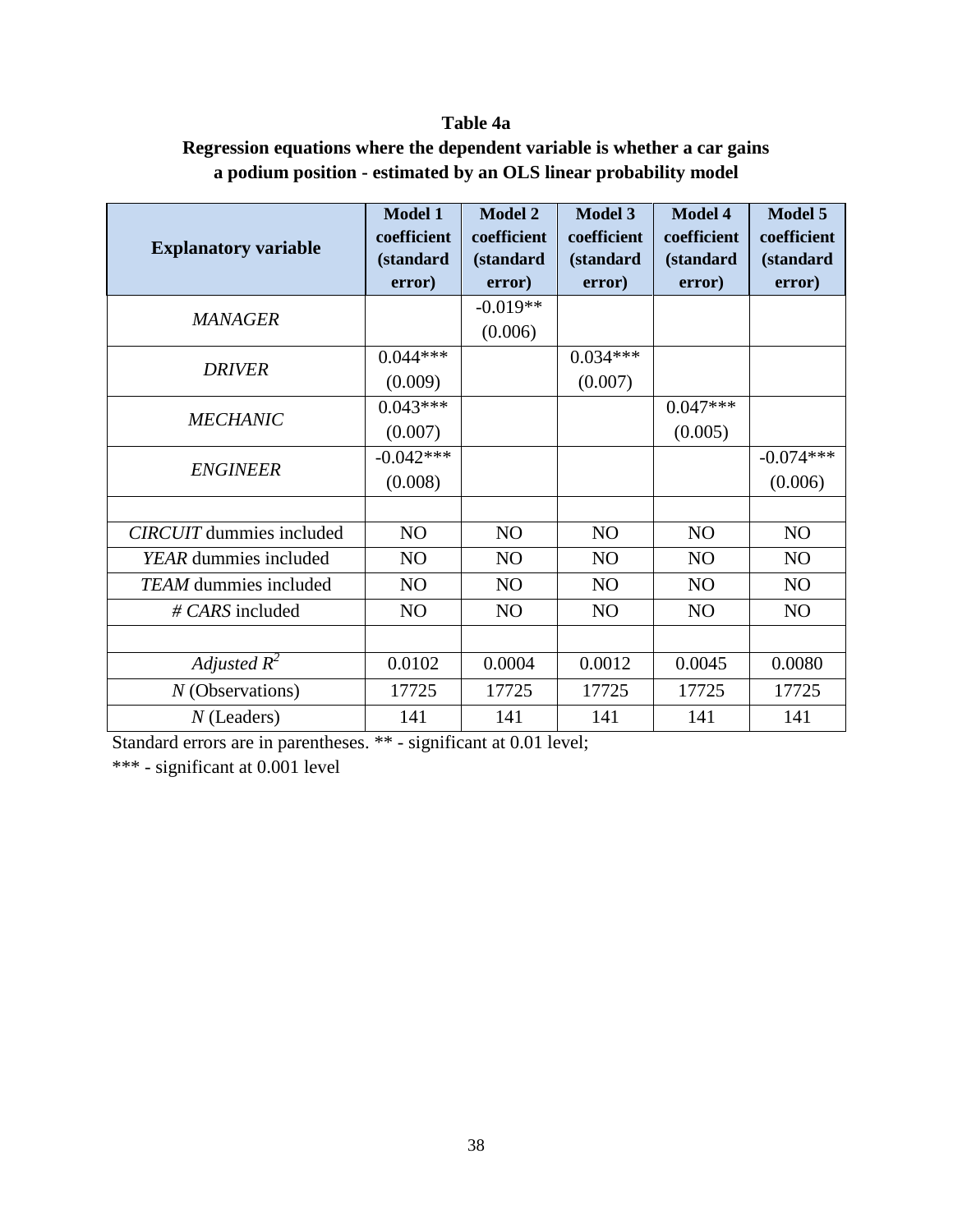## **Table 4b**

## **Regression equations where the dependent variable is whether a car gains a podium position - estimated by a multilevel probit model**

|                                 | <b>Model 1</b> | <b>Model 2</b> | <b>Model 3</b> | <b>Model 4</b> | <b>Model 5</b> |
|---------------------------------|----------------|----------------|----------------|----------------|----------------|
| <b>Explanatory variable</b>     | coefficient    | coefficient    | coefficient    | coefficient    | coefficient    |
|                                 | (marginal      | (marginal      | (marginal      | (marginal      | (marginal      |
|                                 | effect)        | effect)        | effect         | effect)        | effect)        |
| <b>MANAGER</b>                  |                | $-0.157***$    |                |                |                |
|                                 |                | (0.040)        |                |                |                |
| <b>DRIVER</b>                   | $0.194***$     |                | $0.118**$      |                |                |
|                                 | (0.068)        |                | (0.039)        |                |                |
| <b>MECHANIC</b>                 | $0.242***$     |                |                | $0.671***$     |                |
|                                 | (0.066)        |                |                | (0.034)        |                |
| <b>ENGINEER</b>                 | $-0.138$       |                |                |                | $-0.362***$    |
|                                 | (0.073)        |                |                |                | (0.045)        |
| Individual leader's effect      | 0.575          | 0.592          | 0.642          | 0.591          | 0.584          |
| st. deviation (st. error)       | (0.006)        | (0.006)        | (0.008)        | (0.006)        | (0.021)        |
|                                 |                |                |                |                |                |
| <b>CIRCUIT</b> dummies included | NO             | NO             | NO             | N <sub>O</sub> | N <sub>O</sub> |
| YEAR dummies included           | N <sub>O</sub> | N <sub>O</sub> | N <sub>O</sub> | NO             | NO             |
| <b>TEAM</b> dummies included    | NO             | N <sub>O</sub> | N <sub>O</sub> | NO             | N <sub>O</sub> |
| # CARS included                 | NO             | NO             | NO             | NO             | NO             |
|                                 |                |                |                |                |                |
| Log-likelihood (LL)             | $-5997.32$     | $-5959.35$     | $-6013.35$     | -5982.92       | $-6000.54$     |
| $N$ (Observations)              | 17725          | 17725          | 17725          | 17725          | 17725          |
| $N$ (Leaders)                   | 141            | 141            | 141            | 141            | 141            |

Standard errors are in parentheses.

\*\* - significant at 0.01 level

\*\*\* - significant at 0.001 level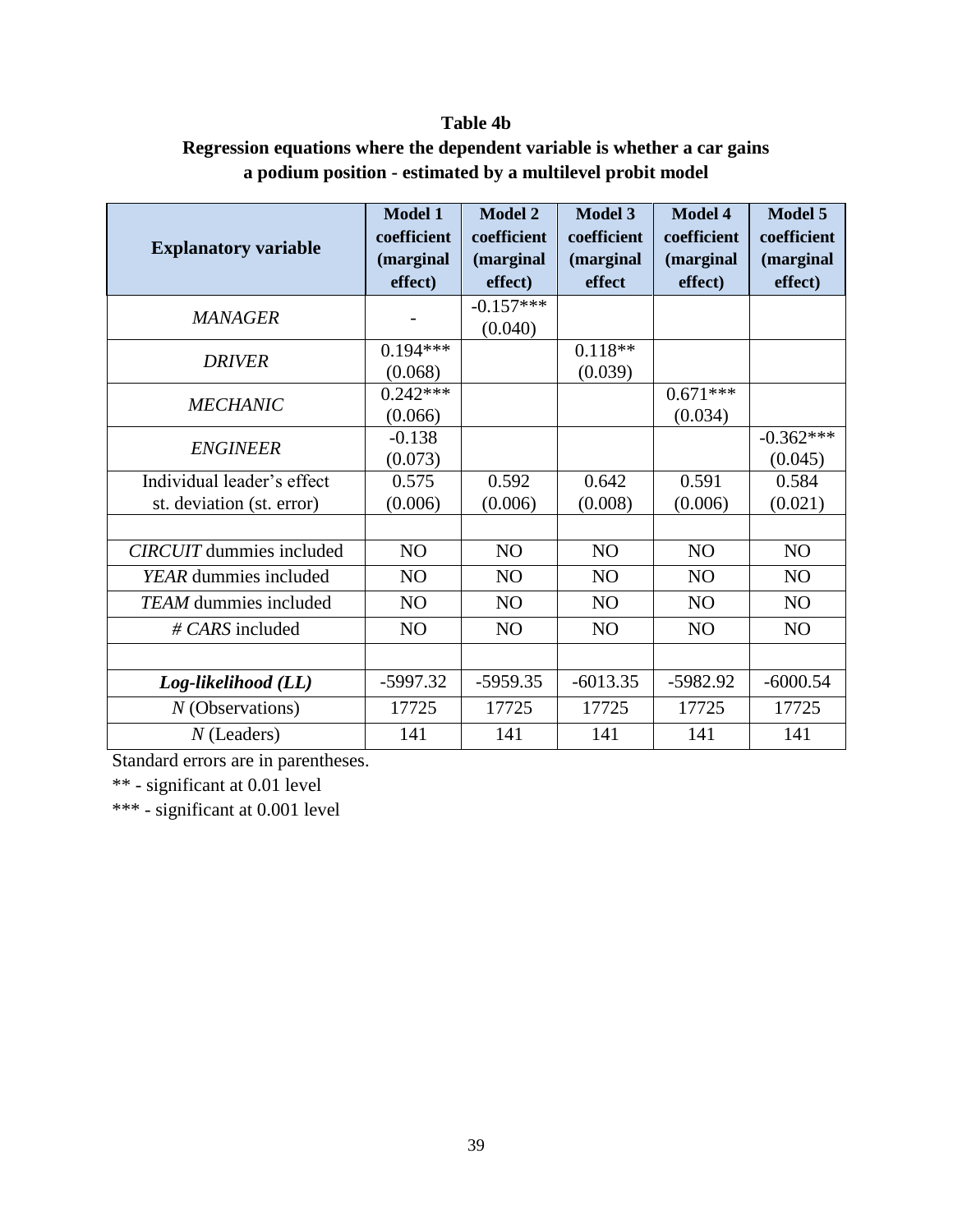# **Table 5a**

| <b>Explanatory variable</b>     | <b>Model 1</b><br>coefficient<br><i>(standard)</i><br>error) | <b>Model 2</b><br>coefficient<br>(standard<br>error) | <b>Model 3</b><br>coefficient<br>(standard<br>error) | <b>Model 4</b><br>coefficient<br><i>(standard)</i><br>error) |
|---------------------------------|--------------------------------------------------------------|------------------------------------------------------|------------------------------------------------------|--------------------------------------------------------------|
| <b>MANAGER</b>                  |                                                              |                                                      |                                                      |                                                              |
| <b>DRIVER</b>                   | $0.202***$                                                   | $0.205***$                                           | $0.292***$                                           | $0.300***$                                                   |
|                                 | (0.040)                                                      | (0.040)                                              | (0.062)                                              | (0.062)                                                      |
| <b>MECHANIC</b>                 | $0.197***$                                                   | $0.191***$                                           | 0.021                                                | 0.035                                                        |
|                                 | (0.033)                                                      | (0.033)                                              | (0.063)                                              | (0.063)                                                      |
| <b>ENGINEER</b>                 | $-0.242***$                                                  | $-0.252***$                                          | $-0.115$                                             | $-0.118$                                                     |
|                                 | (0.040)                                                      | (0.041)                                              | (0.071)                                              | (0.072)                                                      |
|                                 |                                                              |                                                      |                                                      |                                                              |
| <b>CIRCUIT</b> dummies included | <b>YES</b>                                                   | <b>YES</b>                                           | <b>YES</b>                                           | <b>YES</b>                                                   |
| YEAR dummies included           | N <sub>O</sub>                                               | <b>YES</b>                                           | <b>YES</b>                                           | <b>YES</b>                                                   |
| <b>TEAM</b> dummies included    | N <sub>O</sub>                                               | N <sub>O</sub>                                       | <b>YES</b>                                           | <b>YES</b>                                                   |
| $\# \text{CARS}$ included       | N <sub>O</sub>                                               | N <sub>O</sub>                                       | N <sub>O</sub>                                       | <b>YES</b>                                                   |
|                                 |                                                              |                                                      |                                                      |                                                              |

*N* (Observations) 17725 17725 17725 17725 *N* (Leaders) 141 141 141 141

0.0156 0.0160 0.1404 0.1409

## **Regression equations where the dependent variable is whether a car gains a podium position - estimated by a probit model**

Standard errors are in parentheses. \*\*\* - significant at 0.001 level

*Pseudo R<sup>2</sup>*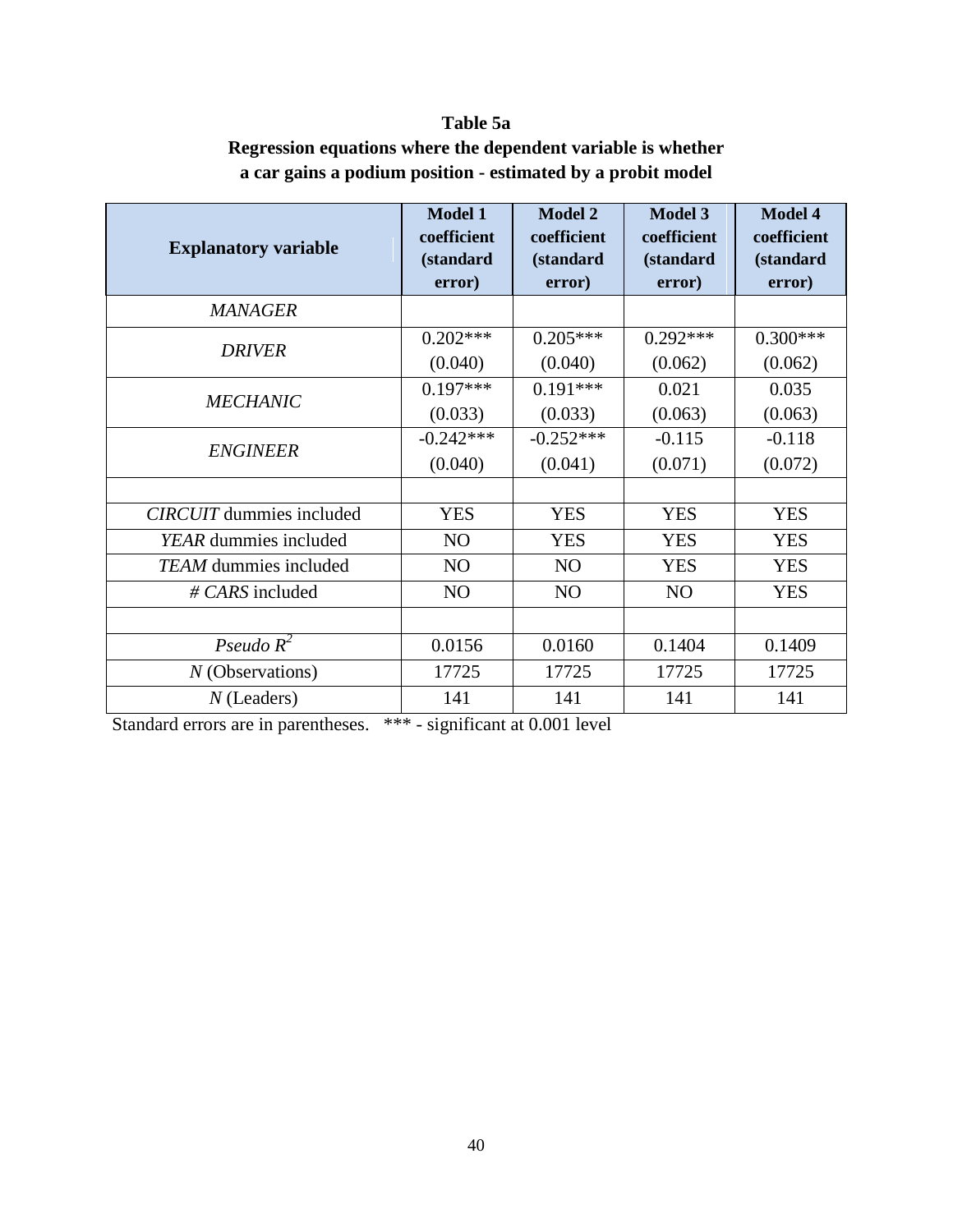## **Table 5b**

## **Regression equations where the dependent variable is whether a car gains a podium position - estimated by a multilevel probit model**

|                                 | <b>Model 1</b> | <b>Model 2</b>    | <b>Model 3</b>    | <b>Model 4</b>    |
|---------------------------------|----------------|-------------------|-------------------|-------------------|
| <b>Explanatory variable</b>     | coefficient    | coefficient       | coefficient       | coefficient       |
|                                 | (standard      | <i>(standard)</i> | <i>(standard)</i> | <i>(standard)</i> |
|                                 | error)         | error)            | error)            | error)            |
| <b>MANAGER</b>                  |                |                   |                   |                   |
| <b>DRIVER</b>                   | $0.249***$     | $0.237***$        | $0.134*$          | $0.134**$         |
|                                 | (0.057)        | (0.055)           | (0.059)           | (0.062)           |
| <b>MECHANIC</b>                 | 0.046          | $0.185***$        | $0.430***$        | $0.429***$        |
|                                 | (0.048)        | (0.048)           | (0.059)           | (0.060)           |
| <b>ENGINEER</b>                 | $-0.337***$    | $-0.158***$       | $-0.211***$       | $-0.210***$       |
|                                 | (0.058)        | (0.056)           | (0.063)           | (0.063)           |
| Individual leader's effect      | 0.506          | 0.700             | 0.569             | 0.699             |
| st. deviation (st. error)       | (0.004)        | (0.011)           | (0.007)           | (0.010)           |
|                                 |                |                   |                   |                   |
| <b>CIRCUIT</b> dummies included | <b>YES</b>     | <b>YES</b>        | <b>YES</b>        | <b>YES</b>        |
| YEAR dummies included           | N <sub>O</sub> | <b>YES</b>        | <b>YES</b>        | <b>YES</b>        |
| <b>TEAM</b> dummies included    | N <sub>O</sub> | N <sub>O</sub>    | <b>YES</b>        | <b>YES</b>        |
| $\# \text{CARS}$ included       | N <sub>O</sub> | N <sub>O</sub>    | N <sub>O</sub>    | <b>YES</b>        |
|                                 |                |                   |                   |                   |
| Log-likelihood (LL)             | $-5938.10$     | $-5940.73$        | $-5912.69$        | $-5910.48$        |
| $N$ (Observations)              | 17725          | 17725             | 17725             | 17725             |
| $N$ (Leaders)                   | 141            | 141               | 141               | 141               |

Standard errors are in parentheses. \* - significant at 0.05 level

\*\* - significant at 0.01 level

\*\*\* - significant at 0.001 level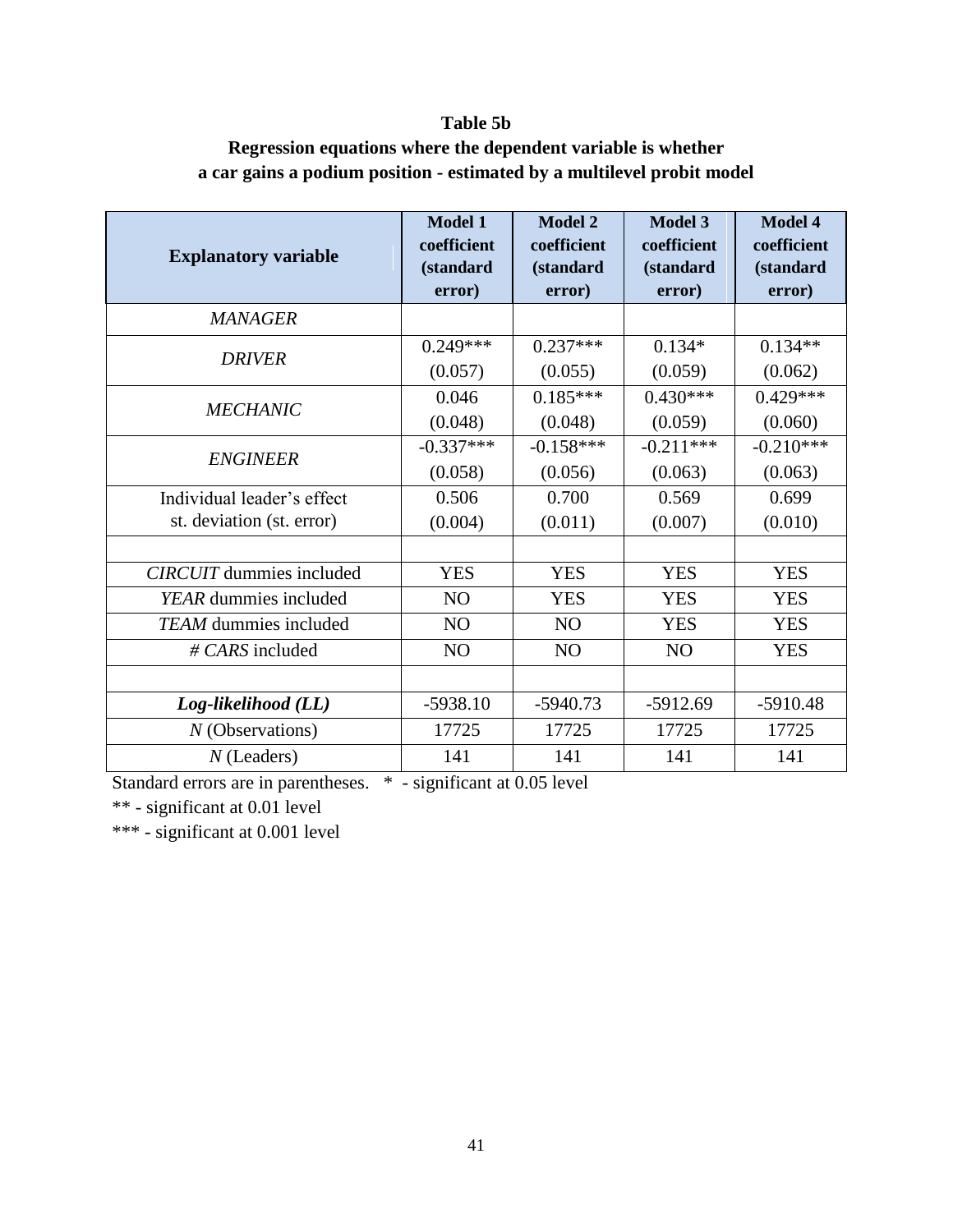## **Table 6a**

## **Regression equations where the dependent variable is whether a car gains a podium position -- estimated by OLS model -- in the subsample of leaders who have had** competitive driving experience<sup>1</sup>

| <b>Explanatory variable</b>      | <b>Model 1</b><br>coefficient<br>(robust)<br>standard<br>error) | <b>Model 2</b><br>coefficient<br>(robust)<br>standard<br>error) | <b>Model 3</b><br>coefficient<br>(robust)<br>standard<br>error) | <b>Model 4</b><br>coefficient<br>(robust)<br>standard<br>error) | <b>Model 5</b><br>coefficient<br>(robust<br>standard<br>error) |
|----------------------------------|-----------------------------------------------------------------|-----------------------------------------------------------------|-----------------------------------------------------------------|-----------------------------------------------------------------|----------------------------------------------------------------|
| Leader's years of experience as  | $0.006*$                                                        | $0.008**$                                                       | $0.008**$                                                       | $0.016*$                                                        | $0.016*$                                                       |
| a competitive driver in the past | (0.003)                                                         | (0.003)                                                         | (0.003)                                                         | (0.007)                                                         | (0.007)                                                        |
|                                  |                                                                 |                                                                 |                                                                 |                                                                 |                                                                |
| <i>CIRCUIT</i> dummies included  | N <sub>O</sub>                                                  | <b>YES</b>                                                      | <b>YES</b>                                                      | <b>YES</b>                                                      | <b>YES</b>                                                     |
| YEAR dummies included            | N <sub>O</sub>                                                  | N <sub>O</sub>                                                  | <b>YES</b>                                                      | <b>YES</b>                                                      | <b>YES</b>                                                     |
| <b>TEAM</b> dummies included     | N <sub>O</sub>                                                  | N <sub>O</sub>                                                  | N <sub>O</sub>                                                  | <b>YES</b>                                                      | <b>YES</b>                                                     |
| $\# \text{CARS}$ included        | N <sub>O</sub>                                                  | N <sub>O</sub>                                                  | N <sub>O</sub>                                                  | N <sub>O</sub>                                                  | <b>YES</b>                                                     |
|                                  |                                                                 |                                                                 |                                                                 |                                                                 |                                                                |
| $R^2$                            | 0.0104                                                          | 0.0288                                                          | 0.0325                                                          | 0.2232                                                          | 0.2233                                                         |
| $N$ (Observations)               | 6061                                                            | 6061                                                            | 6061                                                            | 6061                                                            | 6061                                                           |
| $N$ (Leaders)                    | 45                                                              | 45                                                              | 45                                                              | 45                                                              | 45                                                             |

\* - significant at 0.05 level Standard errors are in parentheses.

\*\* - significant at 0.01 level

<sup>1</sup>The data include 45 leaders out of 141 (33%) who have entered 6,061 cars in 803 out of 858 races in F1 competitions between 1950-2011. These are leaders who have ever had a competitive driving experience. Out of them, 35 are classified as drivers, 7 as mechanics, 2 as managers, and 1 as engineer.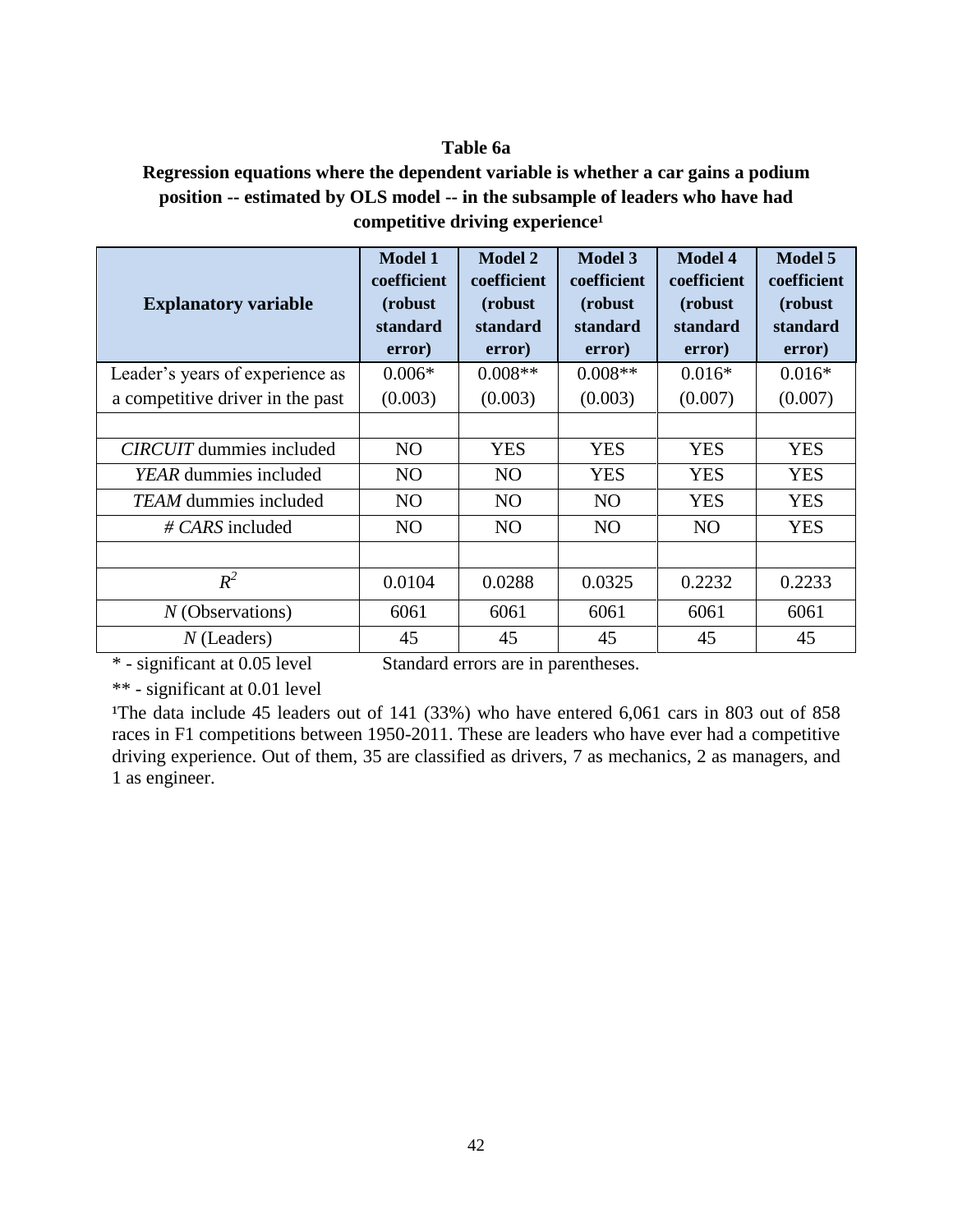## **Table 6b**

## **Regression equations where the dependent variable is whether a car wins a race - estimated by OLS model -- in the subsample of leaders who have had**  competitive driving experience<sup>1</sup>

| <b>Explanatory variable</b>     | <b>Model 1</b><br>coefficient<br>(robust)<br>standard<br>error) | <b>Model 2</b><br>coefficient<br>(robust)<br>standard<br>error) | <b>Model 3</b><br>coefficient<br>(robust)<br>standard<br>error) | <b>Model 4</b><br>coefficient<br>(robust)<br>standard<br>error) | <b>Model 5</b><br>coefficient<br>(robust)<br>standard<br>error) |
|---------------------------------|-----------------------------------------------------------------|-----------------------------------------------------------------|-----------------------------------------------------------------|-----------------------------------------------------------------|-----------------------------------------------------------------|
| Leader's years of experience    | $0.002\dagger$                                                  | $0.003*$                                                        | $0.003*$                                                        | $0.007*$                                                        | $0.007*$                                                        |
| as a competitive driver in the  | (0.001)                                                         | (0.001)                                                         | (0.001)                                                         | (0.003)                                                         | (0.003)                                                         |
| past                            |                                                                 |                                                                 |                                                                 |                                                                 |                                                                 |
|                                 |                                                                 |                                                                 |                                                                 |                                                                 |                                                                 |
| <b>CIRCUIT</b> dummies included | N <sub>O</sub>                                                  | <b>YES</b>                                                      | <b>YES</b>                                                      | <b>YES</b>                                                      | <b>YES</b>                                                      |
| YEAR dummies included           | NO                                                              | N <sub>O</sub>                                                  | <b>YES</b>                                                      | <b>YES</b>                                                      | <b>YES</b>                                                      |
| <b>TEAM</b> dummies included    | N <sub>O</sub>                                                  | N <sub>O</sub>                                                  | N <sub>O</sub>                                                  | <b>YES</b>                                                      | <b>YES</b>                                                      |
| $\# \text{CARS}$ included       | NO                                                              | N <sub>O</sub>                                                  | NO                                                              | NO                                                              | <b>YES</b>                                                      |
|                                 |                                                                 |                                                                 |                                                                 |                                                                 |                                                                 |
| $R^2$                           | 0.0041                                                          | 0.0163                                                          | 0.0174                                                          | 0.1169                                                          | 0.1170                                                          |
| $N$ (Observations)              | 6061                                                            | 6061                                                            | 6061                                                            | 6061                                                            | 6061                                                            |
| $N$ (Leaders)                   | 45                                                              | 45                                                              | 45                                                              | 45                                                              | 45                                                              |

† - significant at 0.10 level Standard errors are in parentheses.

\* - significant at 0.05 level

<sup>1</sup> The data include 45 leaders out of 141 (33%) who have entered 6,061 cars in 803 out of 858 races in F1 competitions between 1950-2011. These are leaders who have ever had a competitive driving experience. Out of them, 35 are classified as drivers, 7 as mechanics, 2 as managers, and 1 as engineer.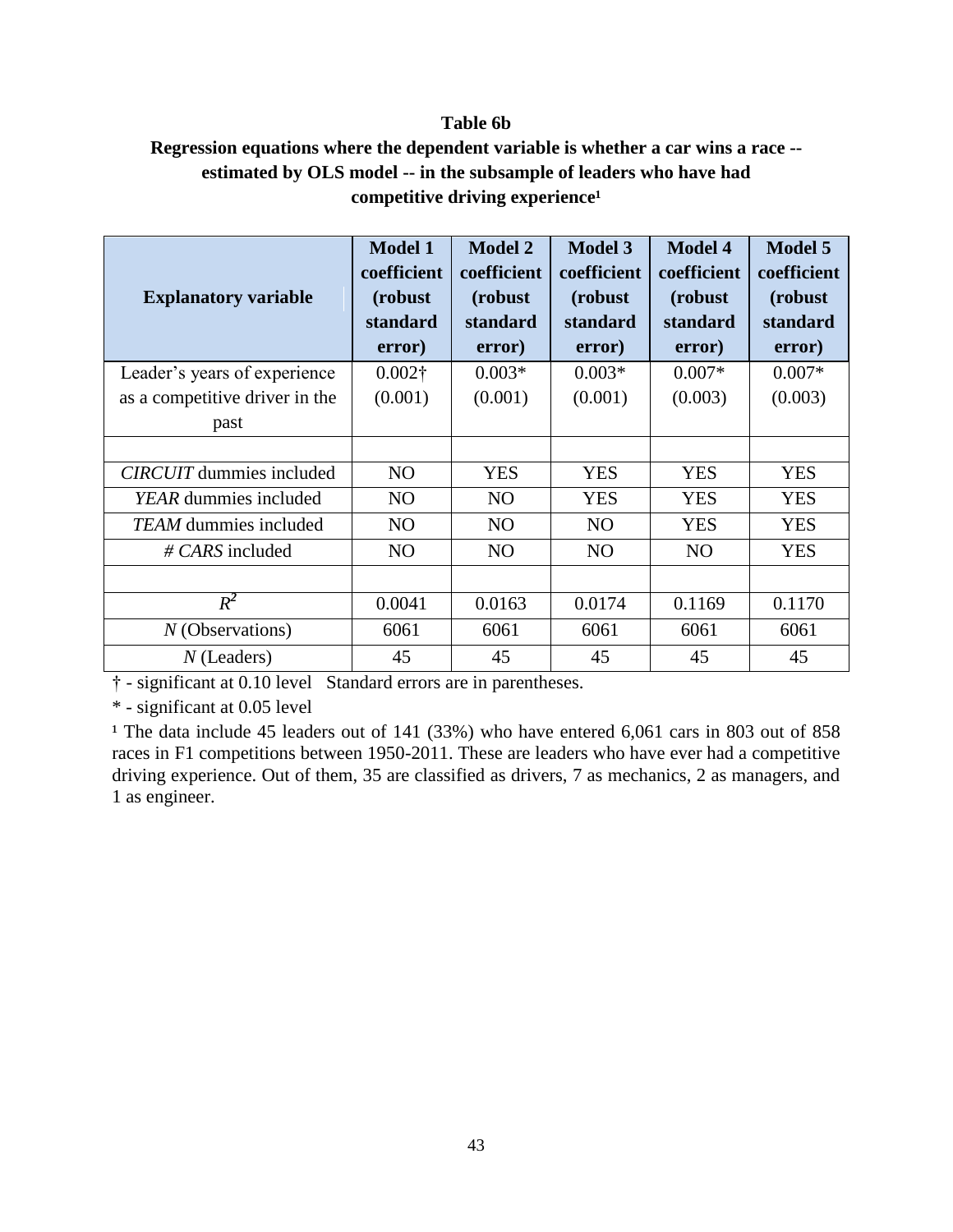## **Table 7a**

**Regression equations where the dependent variable is whether a car gains a podium position -- estimated by random intercept logit model -- in the** subsample of leaders who have ever had competitive driving experience<sup>1</sup>

| <b>Explanatory variable</b>                                             | <b>Model 1</b><br>marginal<br>effect<br>(standard<br>error) | <b>Model 2</b><br>marginal<br>effect<br><i>(standard)</i><br>error) | <b>Model 3</b><br>marginal<br>effect<br>(standard<br>error) | <b>Model 4</b><br>marginal<br><b>effect</b><br>(standard<br>error) | <b>Model 5</b><br>marginal<br>effect<br>(standard<br>error) |
|-------------------------------------------------------------------------|-------------------------------------------------------------|---------------------------------------------------------------------|-------------------------------------------------------------|--------------------------------------------------------------------|-------------------------------------------------------------|
| Leader's years of experience<br>as a competitive driver in the<br>past  | $0.106***$<br>(0.012)                                       | $0.115***$<br>(0.014)                                               | $0.113***$<br>(0.013)                                       | $0.072***$<br>(0.021)                                              | $0.073***$<br>(0.022)                                       |
| Leader in each season<br>individual effect<br>st. deviation (st. error) | 1.854<br>(0.302)                                            | 1.833<br>(0.276)                                                    | 1.598<br>(0.220)                                            | 1.050<br>(0.127)                                                   | 1.103<br>(0.135)                                            |
| <b>CIRCUIT</b> dummies included                                         | N <sub>O</sub>                                              | <b>YES</b>                                                          | <b>YES</b>                                                  | <b>YES</b>                                                         | <b>YES</b>                                                  |
| YEAR dummies included                                                   | N <sub>O</sub>                                              | N <sub>O</sub>                                                      | <b>YES</b>                                                  | <b>YES</b>                                                         | <b>YES</b>                                                  |
| <i>TEAM</i> dummies included                                            | N <sub>O</sub>                                              | N <sub>O</sub>                                                      | N <sub>O</sub>                                              | <b>YES</b>                                                         | <b>YES</b>                                                  |
| $\# CARS$ included                                                      | NO                                                          | N <sub>O</sub>                                                      | N <sub>O</sub>                                              | NO                                                                 | <b>YES</b>                                                  |
|                                                                         |                                                             |                                                                     |                                                             |                                                                    |                                                             |
| Log likelihood (LL)                                                     | $-1617.8844$                                                | $-1596.0317$                                                        | $-1599.1844$                                                | $-1494.9343$                                                       | -1494.9332                                                  |
| $N$ (Observations)                                                      | 6061                                                        | 6061                                                                | 6061                                                        | 6061                                                               | 6061                                                        |
| $N$ (Leaders)                                                           | 45                                                          | 45                                                                  | 45                                                          | 45                                                                 | 45                                                          |

\*\*\* - significant at 0.001 level Standard errors are in parentheses.

<sup>1</sup> The data include 45 leaders out of 141 (33%) who have entered 6,061 cars in 803 out of 858 races in F1 competitions between 1950-2011. These are leaders who have ever had a competitive driving experience. Out of them, 35 are classified as drivers, 7 as mechanics, 2 as managers, and 1 as engineer.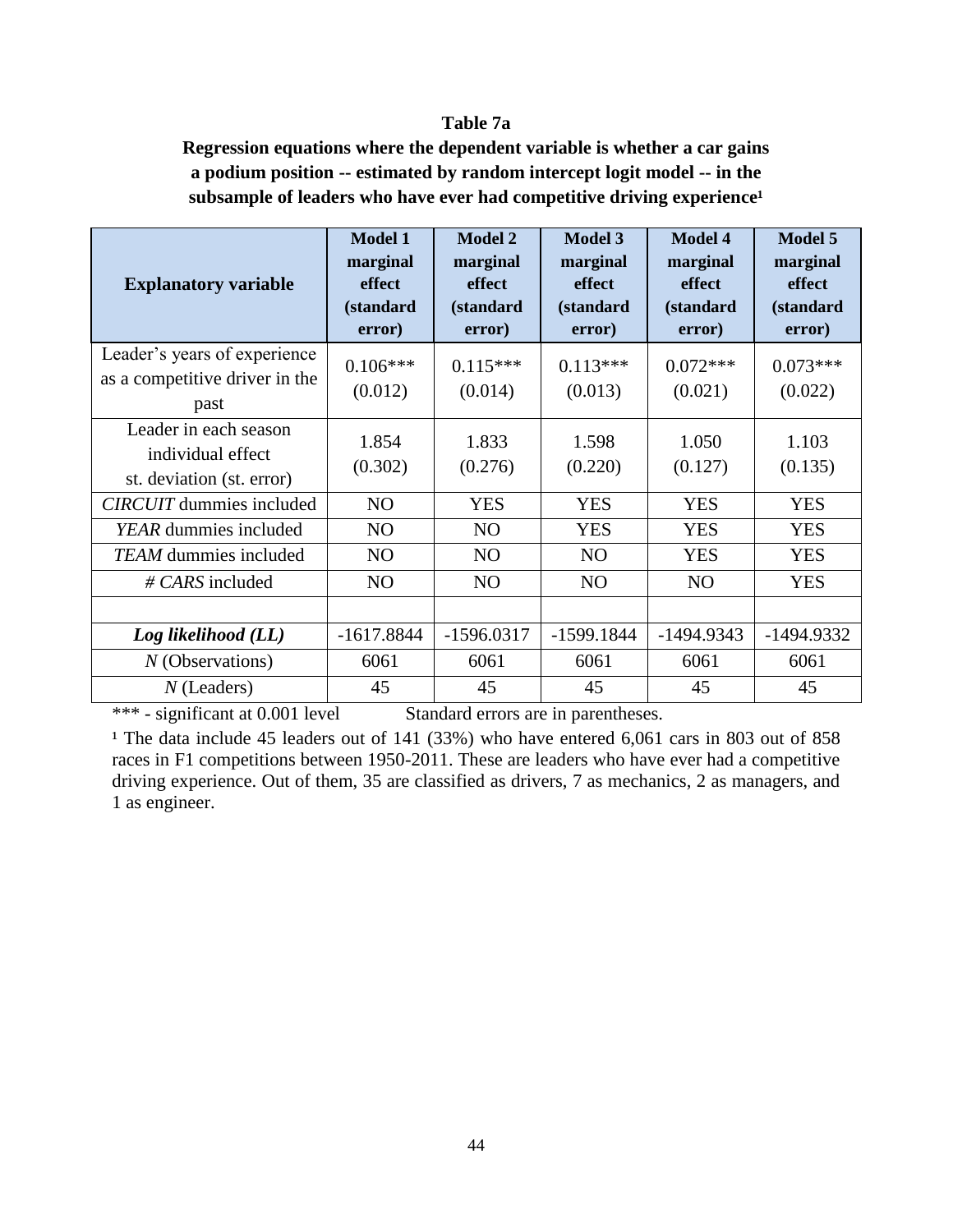## **Table 7b**

## **Regression equations where the dependent variable is whether a car wins a race - estimated by the random intercept logit model -- in the subsample of leaders who have ever**  had competitive driving experience<sup>1</sup>

| <b>Explanatory variable</b>                                             | <b>Model 1</b><br>marginal<br>effect<br><i>(standard)</i><br>error) | <b>Model 2</b><br>marginal<br>effect<br>(standard<br>error) | <b>Model 3</b><br>marginal<br><b>effect</b><br><i>(standard)</i><br>error) | <b>Model 4</b><br>marginal<br><b>effect</b><br><i>(standard)</i><br>error) | <b>Model 5</b><br>marginal<br>effect<br>(standard<br>error) |
|-------------------------------------------------------------------------|---------------------------------------------------------------------|-------------------------------------------------------------|----------------------------------------------------------------------------|----------------------------------------------------------------------------|-------------------------------------------------------------|
| Leader's years of experience<br>as a competitive driver in the<br>past  | $0.039**$<br>(0.015)                                                | $0.042*$<br>(0.019)                                         | $0.040***$<br>(0.018)                                                      | $0.109*$<br>(0.048)                                                        | $0.108*$<br>(0.056)                                         |
| Leader in each season<br>individual effect<br>st. deviation (st. error) | 2.553<br>(1.327)                                                    | 2.577<br>(1.353)                                            | 2.581<br>(1.324)                                                           | 1.050<br>(0.189)                                                           | 1.043<br>(0.185)                                            |
| <b>CIRCUIT</b> dummies included                                         | N <sub>O</sub>                                                      | <b>YES</b>                                                  | <b>YES</b>                                                                 | <b>YES</b>                                                                 | <b>YES</b>                                                  |
| YEAR dummies included                                                   | N <sub>O</sub>                                                      | N <sub>O</sub>                                              | <b>YES</b>                                                                 | <b>YES</b>                                                                 | <b>YES</b>                                                  |
| <b>TEAM</b> dummies included                                            | N <sub>O</sub>                                                      | N <sub>O</sub>                                              | N <sub>O</sub>                                                             | <b>YES</b>                                                                 | <b>YES</b>                                                  |
| $\# \text{CARS}$ included                                               | N <sub>O</sub>                                                      | N <sub>O</sub>                                              | N <sub>O</sub>                                                             | N <sub>O</sub>                                                             | <b>YES</b>                                                  |
|                                                                         |                                                                     |                                                             |                                                                            |                                                                            |                                                             |
| $Log-likelihood$ ( $LL$ )                                               | $-797.1258$                                                         | $-779.1452$                                                 | $-775.1342$                                                                | $-723.3454$                                                                | $-723.0263$                                                 |
| $N$ (Observations)                                                      | 6061                                                                | 6061                                                        | 6061                                                                       | 6061                                                                       | 6061                                                        |
| $N$ (Leaders)                                                           | 45                                                                  | 45                                                          | 45                                                                         | 45                                                                         | 45                                                          |

\* - significant at 0.05 level Standard errors are in parentheses.

\*\* - significant at 0.01 level

\*\*\*- significant at 0.001 level

<sup>1</sup> The data include 45 leaders out of 141 (33%) who have entered 6,061 cars in 803 out of 858 races in F1 competitions between 1950-2011. These are leaders who have ever had a competitive driving experience. Out of them, 35 are classified as drivers, 7 as mechanics, 2 as managers, and 1 as engineer.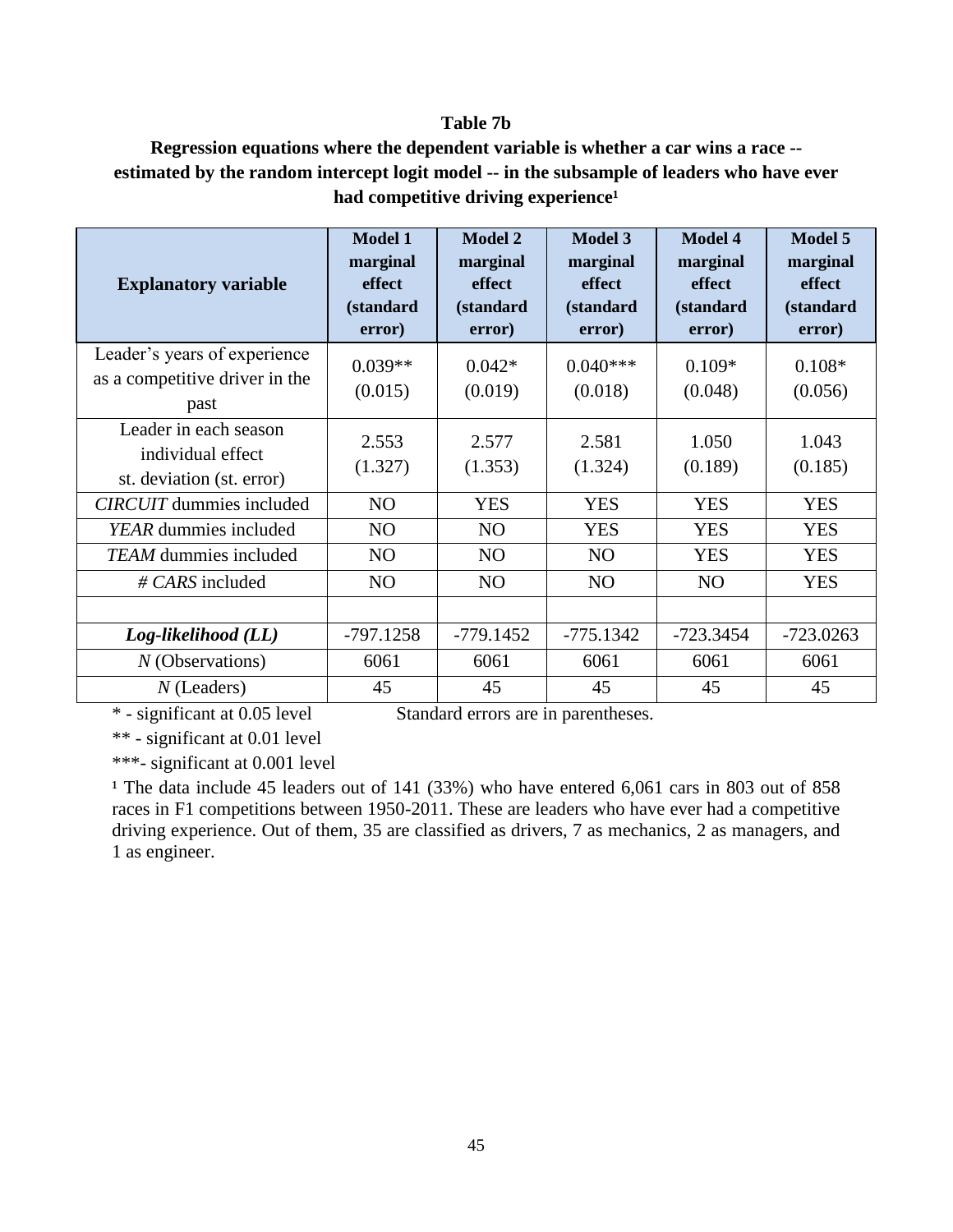**Figure 3 Expert leaders' influence at Ferrari Formula 1 Team from 1950 to 2011 (Average podium positions\*)**



\*Black bars show years when the team was headed by former drivers.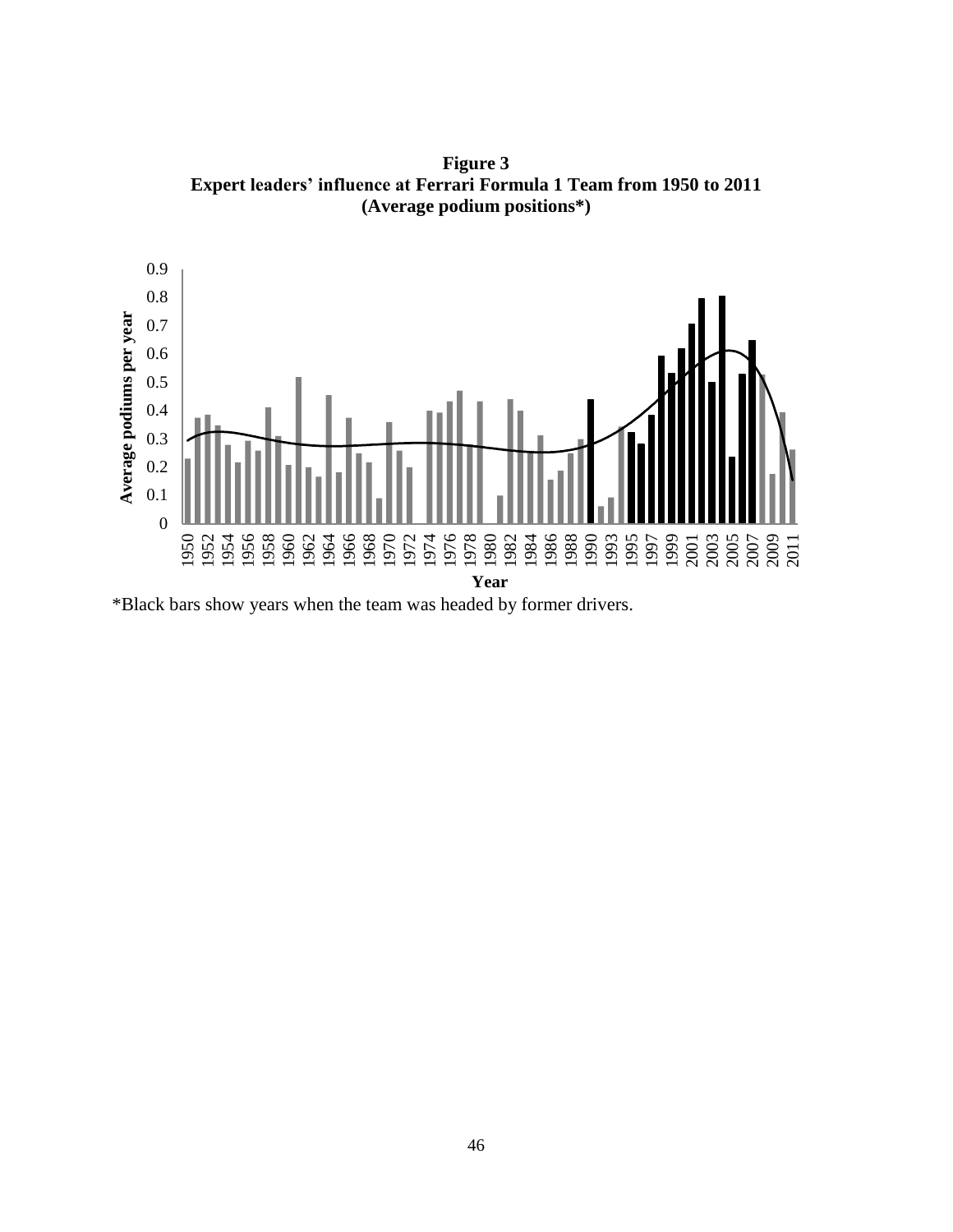**Figure 4 The recent success of the Red Bull Team under a driver-leader from 2005 to 2011 (Average podium positions\*)**



\*This figure shows how under the leadership of former driver Christian Horner (2005-2011) Red Bull has progressed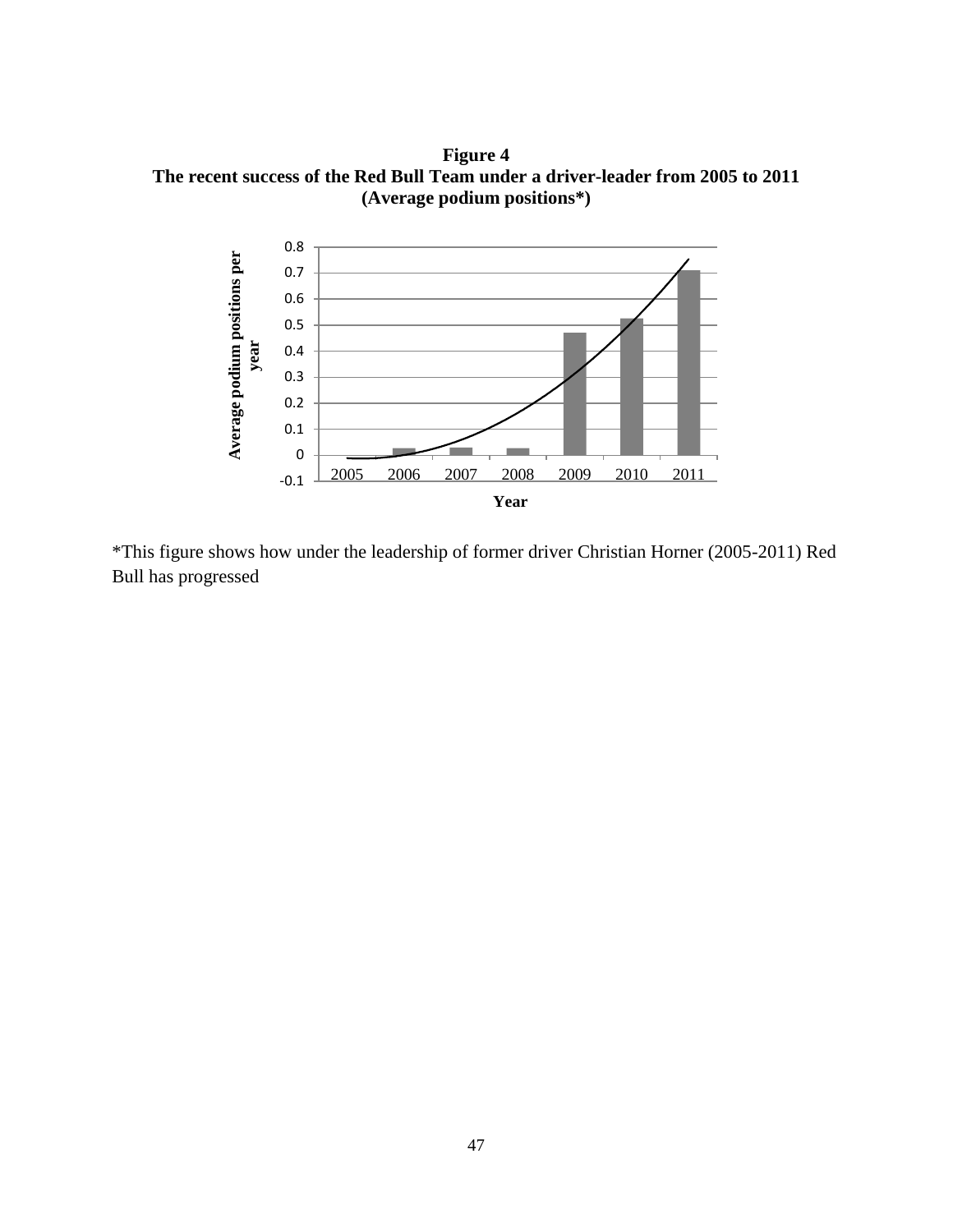#### **REFERENCES**

- Antonakis, J., Bendahan, S., Jacquart, P. and Lalive, R. 2010. On making causal claims: A review and recommendations, The Leadership Quarterly, 21 (6): 1086–1120.
- Bass, B. M. 1985. Leadership and performance beyond expectation. Free Press: New York.
- Bennedsen, M., Nielsen, K., Perez-Gonzalez, F. and Wolfenzon, D. 2007. Inside the family firm: the role of families in succession decisions and performance. Quarterly Journal of Economics 122: 647–91.
- Bennedsen, M., Perez-Gonzalez, F. and Wolfenzon, D. 2007. Do CEOs matter? Working Paper, NYU Stern.
- Bennis, W. G. and Nannis, B. 1985. Leaders. Harper & Row: New York.
- Bertrand, M. and Schoar, A. 2003. Managing with style: the effect of managers on corporate policy. Quarterly Journal of Economics, 118:1169–208.

- Bloom, N. and Van Reenen, J. 2007. Measuring and explaining management practices across firms and countries, Quarterly Journal of Economics, 122(4): 1351-1408.
- Bloom, N., Genakos, Ch., Martin, R. and Sadun, R. 2010. Modern management: good for the environment or just hot air?, Economic Journal, 120(544):551-572.
- Dane, E. and Pratt, M. G. 2007. Exploring intuition and its role in managerial decision making. Academy of Management Review, 32: 33-64.
- Ericsson, K. A., Krampe, R. T. and Tesch-Romer, C. 1993. The role of deliberate practice in the acquisition of expert performance. Psychological Review, 100: 363-406.
- Finkelstein, S. and Hambrick, D.C. 1996. Strategic leadership: Top executives and their effects on organizations. West's Strategic Management Series: Minneapolis/St.Paul, MN.

Bertrand, M. 2009. CEOs. Annual Review of Economics, 1: 1.1–1.29.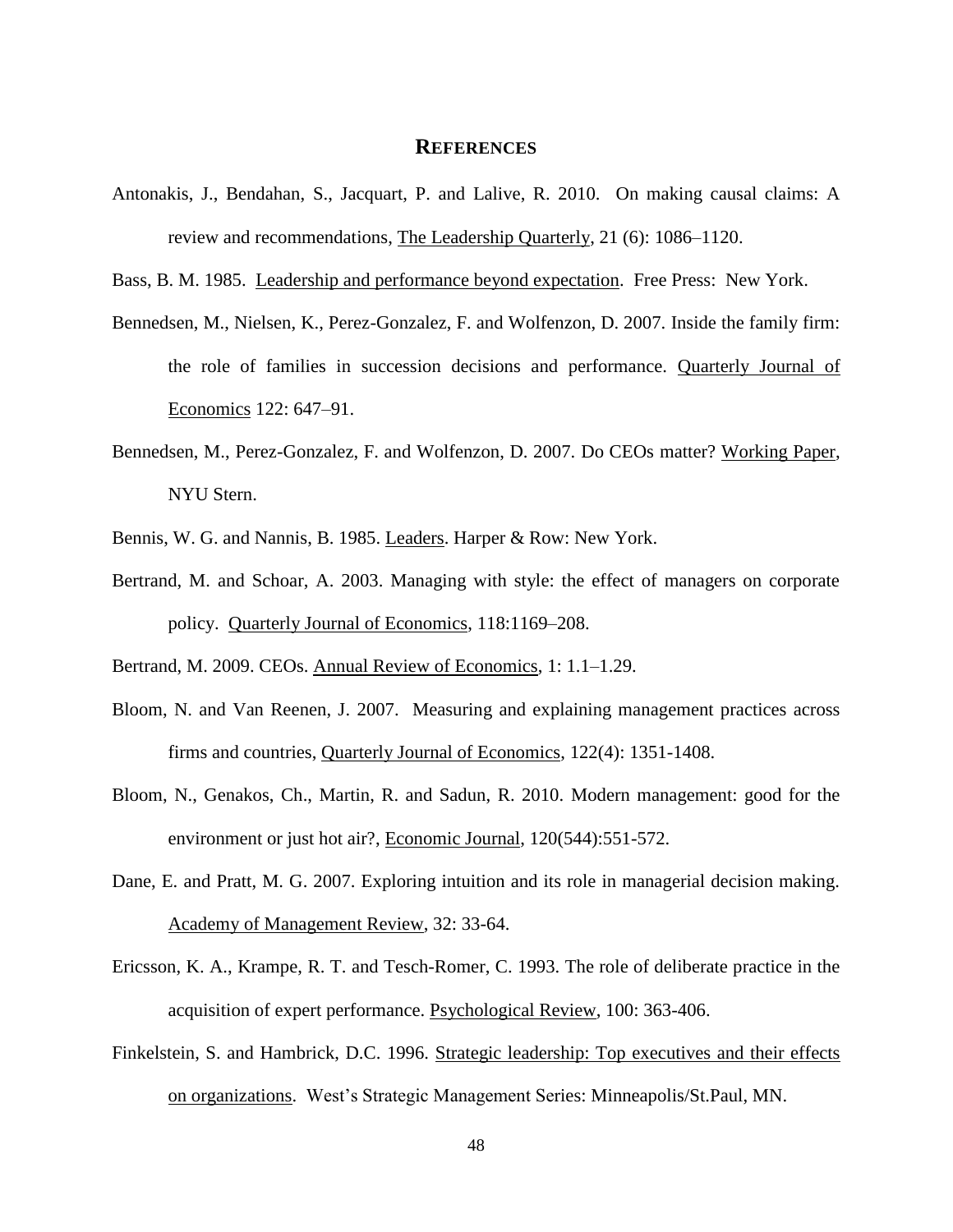- Frydman, C. 2006. Rising through the ranks: The evolution of the market for corporate executives, 1936-2003. Journal of Economic History, 66 (2): 516-517.
- Goodall, A.H. 2006. Should research universities be led by top researchers, and are they? Journal of Documentation, 62: 388-411.
- Goodall, A.H. 2009a. Socrates in the boardroom: Why research universities should be led by top scholars. Princeton University Press: Princeton and Oxford.
- Goodall, A.H. 2009b. Highly cited leaders and the performance of research universities. Research Policy, 38: 1079-1092.
- Goodall, A.H. 2011. Physician-leaders and hospital performance: Is there an association? Social Science & Medicine, 73 (4): 535-539.
- Goodall, A.H. 2012. A theory of expert leadership, IZA Working Paper, No. 6566.
- Goodall, A.H., Kahn, L. M. and Oswald, A. J. 2011. Why do leaders matter? A study of expert knowledge in a superstar setting. Journal of Economic Behavior & Organization, 77: 265–284.
- Jenkins, M. 2010. Technological discontinuities and competitive advantage: a historical perspective on Formula 1 motor racing, 1950 – 2006. Journal of Management Studies, 47 (5): 884-910.
- Jenkins, M. and Floyd, S.W. 2001. Trajectories in the evolution of technology: A multi-level study of competition in Formula One racing. Organization Studies*,* 22 (6): 945-969.
- Jones, B.F. and Olken, B.A. 2005. Do leaders matter? National leadership and growth since World War II. Quarterly Journal of Economics, 120: 835-864.

Klein, G. 1993. A recognition primed decision (RPD) model of rapid decision making. In G.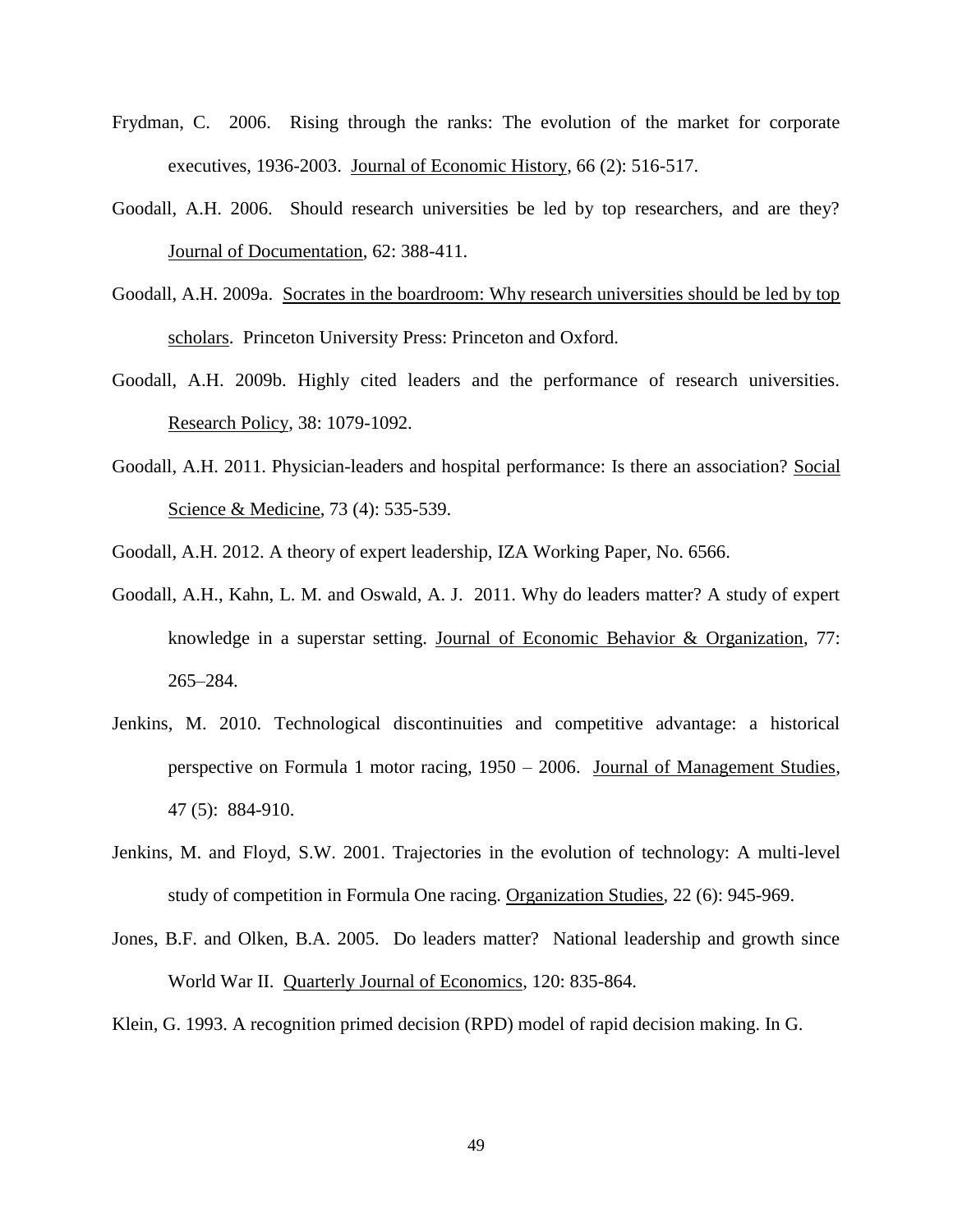Klein, J. Orasanu, R. Calderwood, and C. E. Zsambok (Eds.), Decision making in action, 138- 147. Ablex: Norwood, New Jersey.

Klein, G. 2003. The power of intuition. Doubleday: New York.

- Kocher, M., Pogrebna, G. and Sutter, M. 2010. Other-regarding preferences and management styles. IZA Discussion Paper No. 4080, available at SSRN: http://ssrn.com/abstract=1369826
- Kouzes, J. M. and Posner, B. Z. 2003. Credibility: How leaders gain and lose it, why people demand it. Jossey-Bass: USA.
- London, M., and E. M., Mone. 1999. Continuous learning. In D. R. Ilgen & E. D. Pulakos (Eds.), The changing nature of performance: Implications for staffing, motivation, and development, 119-153. Jossey-Bass: San Francisco.
- Mackey, A. 2008. The effect of CEOs on firm performance. Strategic Management Journal, 29 (12): 1357-1367.
- McCall, M.W. 1998. High flyers: Developing the next generation of leaders, Harvard Business School Press: Boston.
- McCall, M.W. 2004. Leadership development through experience. Academy of Management Executive, 18: 127-130.
- Mumford, M. D. 2000. Managing creative people: strategy and tactics for innovation. Human Resource Management Review, 10, 313–351.
- Murphy, K.J. and Zabojnik, J. 2006. Managerial capital and the market for CEOs. Working Paper, USC.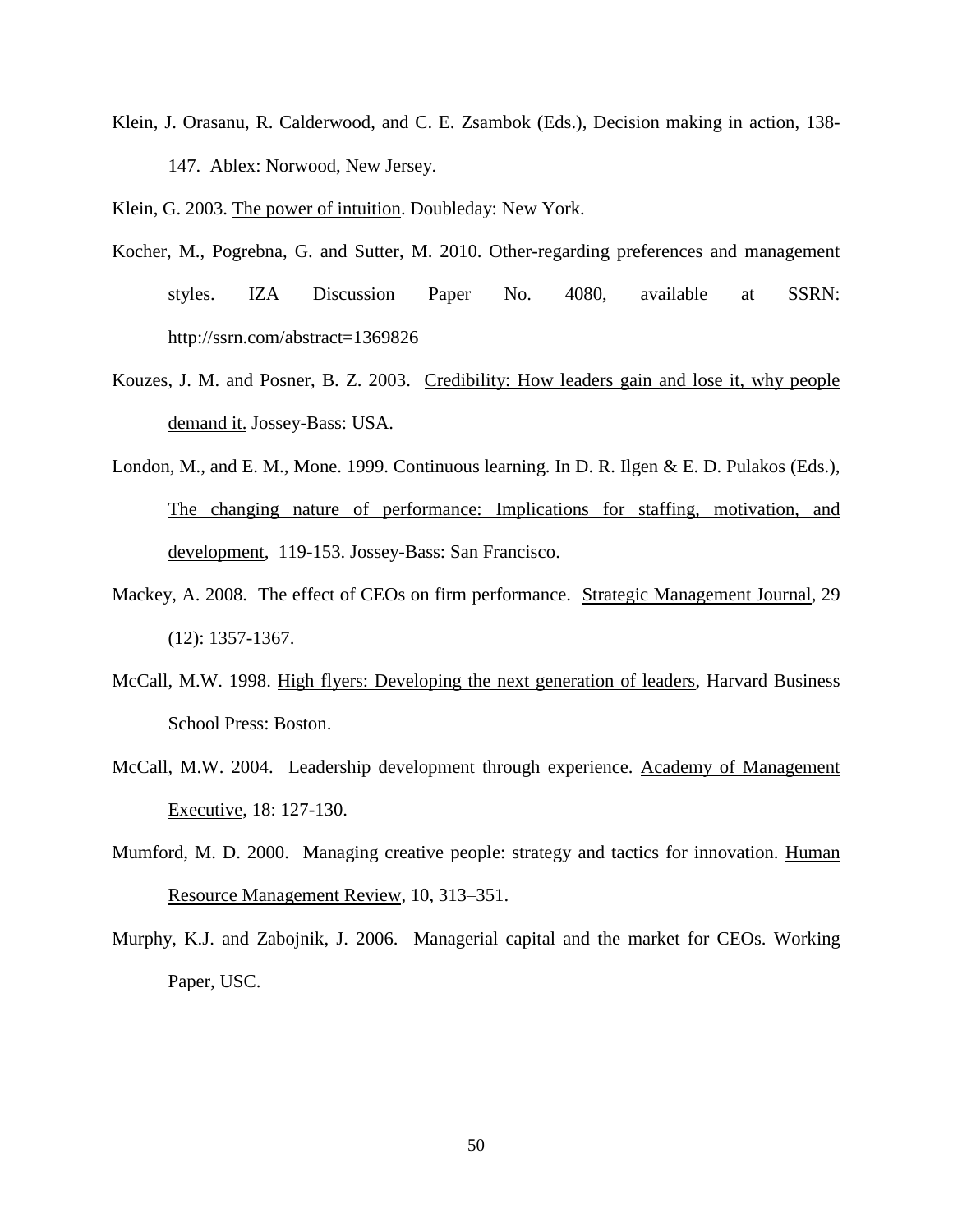- Noe, R., Hollenbeck,J.,Gerhart, B. and Wright, P. 1997. Human Resource Management: Gaining a Competitive Advantage with OLC card, McGraw-Hill Higher Education, Columbus, OH.
- O'Leonard, K. 2011. The corporate learning factbook 2011: Benchmarks, trends and analysis of the U.S. training market, Bersin & Associates/Karen O'Leonard.
- Pogrebna, G., Krantz, D., Schade, C., and Keser, C. 2011. Words versus actions as a means to influence cooperation in social dilemma situations, Theory and Decision, forthcoming.
- Rabe-Hesketh, S., Skrondal, A. and Pickles, A. 2002. Reliable estimation of generalised linear mixed models using adaptive quadrature, Stata Journal, 2(1): 1-21.
- Snijders, T. and Bosker, R. 1999. Multilevel analysis: an introduction to basic and advanced multilevel modeling. Sage Publications: Chelmsford, Essex, UK.
- Read, S. 1997. The illustrated evolution of the Grand Prix and F1 car. Veloce Publishing: Dorchester, UK.
- Thomas, A.B. 1988. Does leadership make a difference in organizational performance? Administrative Science Quarterly, 33: 388–400.
- Waldman, D.A. and Yammarino, F.J. 1999. CEO charismatic leadership: levels-of-management and levels-of analysis effects. Academy of Management Review, 24: 266–285.
- Wasserman, N., Nohria, N. and Anand, B. N. 2010. When does leadership matter? A contingent opportunities view of CEO leadership. Chap. 2 in Handbook of leadership theory and practice, Eds. Nitin Nohria and Rakesh Khurana. Harvard Business Publishing.

Wright, P. 2001. Formula 1 technology. Society of Automotive Engineers: Warrendale, PA.